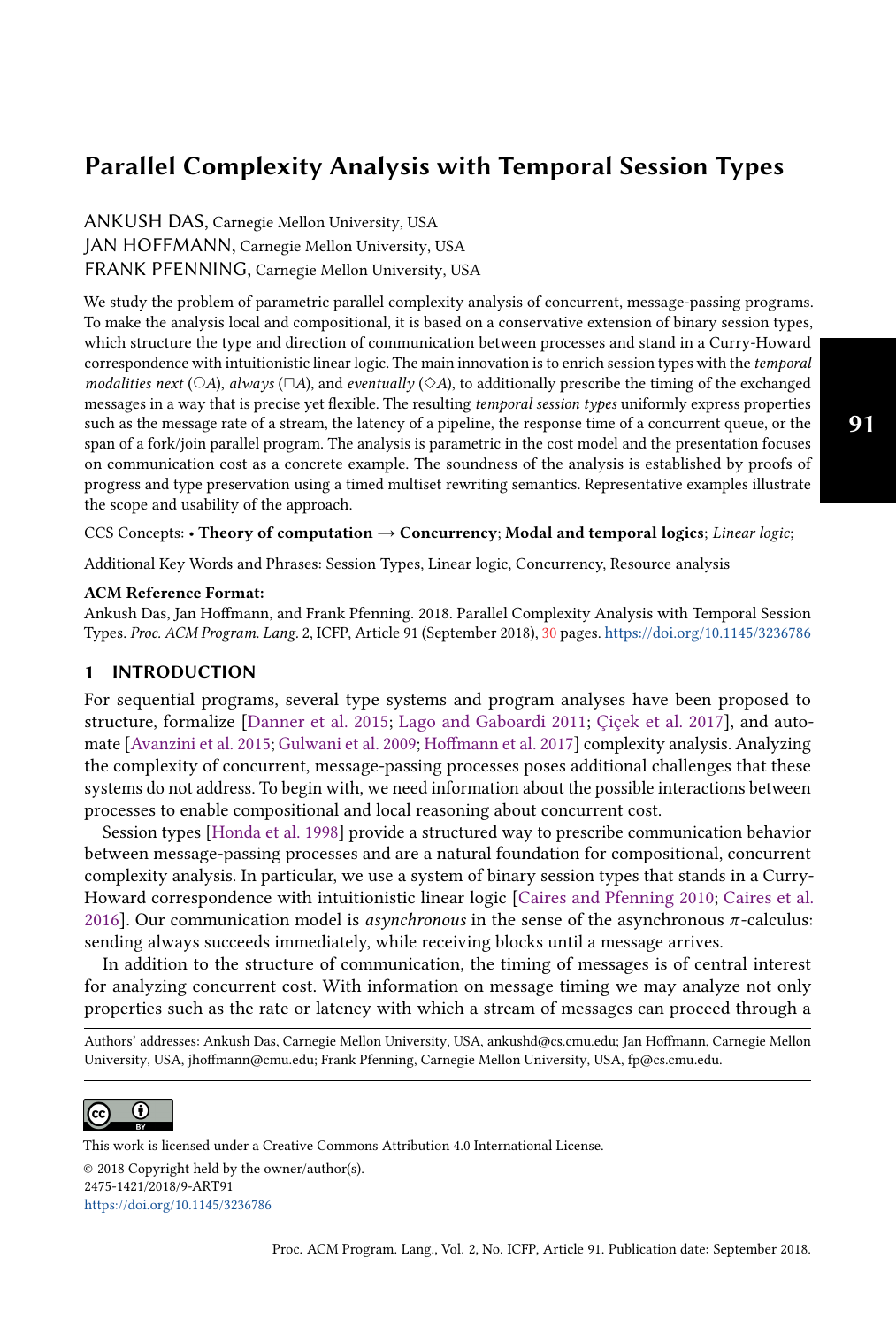pipeline, but also the span of a parallel computation, which can be defined as the time of the final response message assuming maximal parallelism.

There are several possible ways to enrich session types with timing information. A challenge is to find a balance between precision and flexibility. We would like to express precise times according to a global clock as in synchronous data flow languages whenever that is possible. However, sometimes this will be too restrictive. For example, we may want to characterize the response time of a concurrent queue where enqueue and dequeue operations arrive at unpredictable intervals.

In this paper, we develop a type system that captures the parallel complexity of session-typed message-passing programs by adding temporal modalities next ( $\circ$ A), always ( $\Box$ A), and eventually  $(\Diamond A)$ , interpreted over a linear model of time. When considered as types, the temporal modalities allow us to express properties of concurrent programs such as the message rate of a stream, the latency of a pipeline, the response time of concurrent data structure, or the span of a fork/join parallel program, all in the same uniform manner. Our results complement prior work on expressing the work of session-typed processes in the same base language [\[Das et al.](#page-28-7) [2017\]](#page-28-7). Together, they form a foundation for analyzing the parallel implementation complexity of session-typed processes.

The type system is constructed conservatively over the base language of session types, which makes it quite general and easily able to accommodate various concrete cost models. Our language contains standard session types and process expressions, and their typing rules remain unchanged. They correspond to processes that do not induce cost and send all messages at the constant time 0.

To model computation cost we introduce a new syntactic form delay, which advances time by one step. To specify a particular cost semantics we take an ordinary, non-temporal program and add delays capturing the intended cost. For example, if we decide only the blocking operations should cost one unit of time, we add a delay before the continuation of every receiving construct. If we want sends to have unit cost as well, we also add a delay immediately after each send operation. Processes that contain delays cannot be typed using standard session types.

To type processes with non-zero cost, we first introduce the type  $\circ A$ , which is inhabited only by the process expression (delay ;  $P$ ). This forces time to advance on all channels that  $P$  can communicate along. The resulting types prescribe the exact time a message is sent or received and sender and receiver are precisely synchronized.

As an example, consider a stream of bits terminated by \$, expressed as the recursive session type

 $bits = \bigoplus \{b0 : bits, b1 : bits, \$ : 1\}$ 

where ⊕ stands for *internal choice* and 1 for *termination*, ending the session. A simple cost model for asynchronous communication prescribes a cost of one unit of time for every receive operation. A stream of bits then needs to delay every continuation to give the recipient time to receive the message, expressing a *rate* of one. This can be captured precisely with the temporal modality  $\bigcirc A$ :

bits =  $\oplus$ {b0 : ○bits, b1 : ○bits, \$ : ○1}

A transducer neg that negates each bit it receives along channel  $x$  and passes it on along channel  $y$ would be typed as

 $x : \text{bits} \vdash neg :: (y : \text{Obits})$ 

expressing a *latency* of one. A process *negneg* that puts two negations in sequence has a latency of two, compared with  $\text{copy}$  which passes on each bit, and id which terminates and identifies the channel  $\psi$  with the channel  $\chi$ , short-circuiting the communication.

x : bits ⊢ negneg ::  $(y : \odot \odot \text{bits})$  x : bits ⊢ copy ::  $(y : \odot \text{bits})$  x : bits ⊢ id ::  $(y : \text{bits})$ All these processes have the same extensional behavior, but different latencies. They also have the same rate since after the pipelining delay, the bits are sent at the same rate they are received, as expressed in the common type bits used in the context and the result.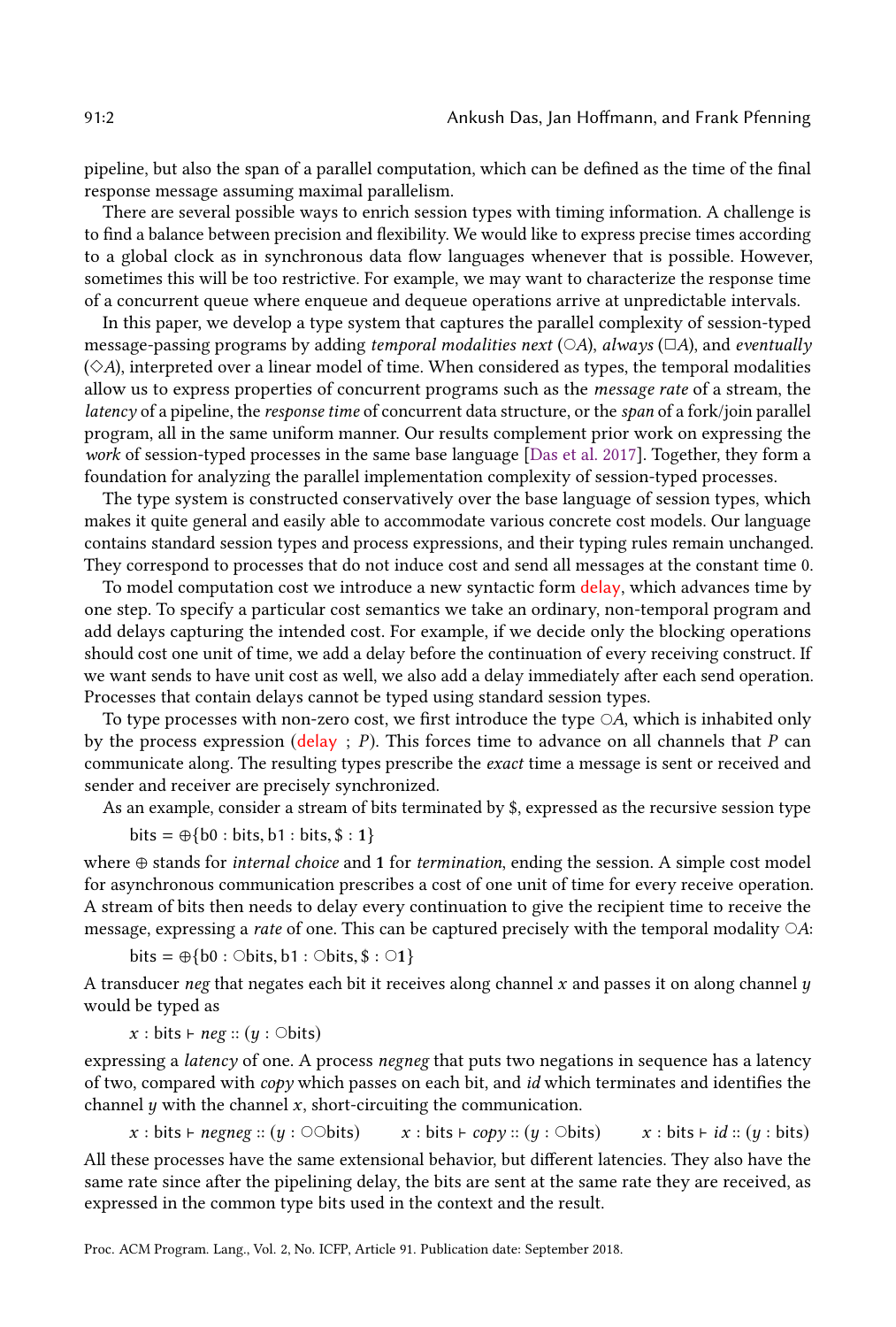While precise and minimalistic, the resulting system is often too precise for typical concurrent programs such as pipelines or servers. We therefore introduce the dual type formers  $\diamond A$  and  $\Box A$  to talk about varying time points in the future. Remarkably, even if part of a program is typed using these constructs, we can still make precise and useful statements about other aspects.

For example, consider a transducer *compress* that shortens a stream by combining consecutive 1 bits so that, for example, 00110111 becomes 00101. For such a transducer, we cannot bound the latency statically, even if the bits are received at a constant rate like in the type bits. So we have to express that after seeing a 1 bit we will eventually see either another bit or the end of the stream. For this purpose, we introduce a new type sbits with the same message alternatives as bits, but different timing. In particular, after sending b1 we have to send either the next bit or end-of-stream eventually ( $\diamond$ sbits), rather than immediately.

$$
sbits = \bigoplus \{b0 : \circ \text{Sbits}, b1 : \circ \circ \text{Sbits}, \$ : \circ 1\}
$$

$$
x : bits \vdash \text{compress} :: (y : \circ \text{Sbits})
$$

We write  $\circ \diamond$ sbits instead of  $\diamond$ sbits for the continuation type after b1 to express that there will always be a delay of at least one; to account for the unit cost of receive in this particular cost model.

The dual modality,  $\Box A$ , is useful to express, for example, that a server providing A is always ready, starting from "now". As an example, consider the following temporal type of an interface to a process of type  $\Box$ queue<sub>A</sub> with elements of type  $\Box A$ . It expresses that there must be at least four time units between successive enqueue operations and that the response to a dequeue request is immediate, only one time unit later  $(8$  stands for external choice, the dual to internal choice).

$$
\mathsf{queue}_A = \mathcal{A} \{ \text{ eng} : \bigcirc (\square A \multimap \bigcirc^3 \square \mathsf{queue}_A), \\ \text{ deg} : \bigcirc \oplus \{ \text{ none} : \bigcirc 1, \text{ some} : \bigcirc (\square A \otimes \bigcirc \square \mathsf{queue}_A) \} \}
$$

As an example of a parametric cost analysis, we can give the following type to a process that appends inputs  $l_1$  and  $l_2$  to yield l, where the message rate on all three lists is  $r + 2$  units of time (that is, the interval between consecutive list elements needs to be at least 2).

$$
l_1: list_A[n], l_2: \bigcirc^{(r+4)n+2} list_A[k] \vdash append :: (l: \bigcirc \bigcirc list_A[n+k]\big)
$$

It expresses that append has a latency of two units of time and that it inputs the first message from  $l_2$  after  $(r + 4)n + 2$  units of time, where *n* is the number of elements sent along  $l_1$ .

To analyze the span of a fork/join parallel program, we capture the time at which the (final) answer is sent. For example, the type tree[h] describes the span of a process that computes the parity of a binary tree of height h with boolean values at the leaves. The session type expresses that the result of the computation is a single boolean that arrives at time  $5h + 3$  after the parity request.

$$
tree[h] = \& \{ parity : \bigcirc^{5h+3} \text{bool} \}
$$

In summary, the main contributions of the paper are (1) a generic framework for parallel cost analysis of asynchronously communicating session-typed processes rooted in a novel combination of temporal and linear logic, (2) a soundness proof of the type system with respect to a timed operational semantics, showing progress and type preservation (3) instantiations of the framework with different cost models, e.g. where either just receives, or receives and sends, cost one time unit each, and (4) examples illustrating the scope of our method. Our technique for proving progress and preservation does not require dependency graphs and may be of independent interest. We further provide decidable systems for time reconstruction and subtyping that greatly simplify the programmer's task. They also enhance modularity by allowing the same program to be assigned temporally different types, depending on the context of use.

Related is work on space and time complexity analysis of interaction nets by [Gimenez and Moser](#page-28-8) [\[2016\]](#page-28-8), which is a parallel execution model for functional programs. While also inspired by linear logic and, in particular, proof nets, it treats only special cases of the additive connectives and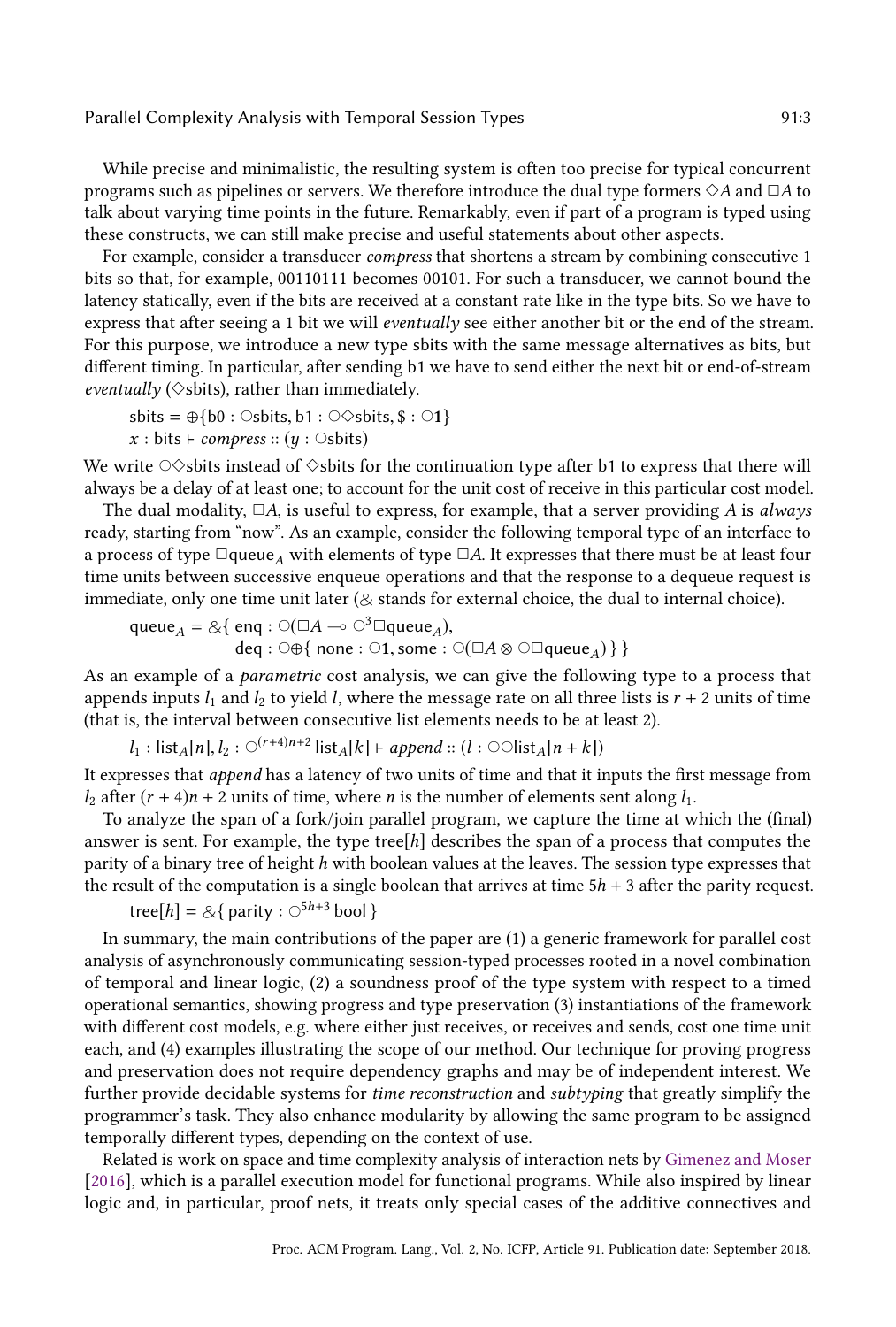<span id="page-3-1"></span>

| <b>Type</b>       | <b>Provider Action</b>                                                              | <b>Session Continuation</b> |
|-------------------|-------------------------------------------------------------------------------------|-----------------------------|
|                   | $\bigoplus \{\ell : A_{\ell}\}_{\ell \in L}$ send label $k \in L$                   | $A_k$                       |
|                   | $\&\{\ell : A_{\ell}\}_{\ell \in L}$ receive and branch on label $k \in L \mid A_k$ |                             |
|                   | send token close                                                                    | none                        |
| $A \otimes B$     | send channel $c : A$                                                                | B                           |
| $A \rightarrow B$ | receive channel $c : A$                                                             | B                           |

Fig. 1. Basic Session Types. Every provider action has a matching client action.

recursive types and does not have analogues of the  $\Box$  and  $\diamond$  modalities. It also does not provide a general source-level programming notation with a syntax-directed type system. On the other hand they incorporate sharing and space bounds, which are beyond the scope of this paper.

Another related thread is the research on timed multiparty session types [\[Bocchi et al.](#page-28-9) [2014\]](#page-28-9) for modular verification of real-time choreographic interactions. Their system is based on explicit global timing interval constraints, capturing a new class of communicating timed automata, in contrast to our system based on binary session types in a general concurrent language. Therefore, their system has no need for general  $\Box$  and  $\diamond$  modalities, the ability to pass channels along channels, or the ability to identify channels via forwarding. Their work is complemented by an expressive dynamic verification framework in real-time distributed systems [\[Neykova et al.](#page-29-3) [2014\]](#page-29-3), which we do not consider. Semantics counting communication costs for work and span in session-typed programs were given by [Silva et al.](#page-29-4) [\[2016\]](#page-29-4), but no techniques for analyzing them were provided.

The remainder of the paper is organized as follows. We review our basic system of session types in Section [2,](#page-3-0) then introduce the next-time modality  $\circ$ A in Section [3](#page-7-0) followed by  $\diamond$ A and  $\Box A$  in Section [4.](#page-10-0) We establish fundamental metatheoretic type safety properties in Section [5](#page-15-0) and time reconstruction in Section [6.](#page-17-0) Additional examples in Section [7](#page-20-0) are followed by a theorem in Section [8](#page-25-0) connecting the semantics presented in Figure [4](#page-6-0) to the standard semantics of session-typed programs. Section [9](#page-26-0) discusses further related work followed by a brief conclusion.

# <span id="page-3-0"></span>2 THE BASE SYSTEM OF SESSION TYPES

The underlying base system of session types is derived from a Curry-Howard interpretation of intutionistic linear logic [\[Caires and Pfenning 2010;](#page-28-5) [Caires et al.](#page-28-6) [2016\]](#page-28-6). We present it here to fix our particular formulation, which can be considered the purely linear fragment of SILL [\[Pfenning and](#page-29-5) [Griffith 2015;](#page-29-5) [Toninho et al.](#page-29-6) [2013\]](#page-29-6). Remarkably, the rules remain exactly the same when we consider temporal extensions in the next section. The key idea is that an intuitionistic linear sequent

$$
A_1, A_2, \ldots, A_n \vdash C
$$

is interpreted as the interface to a *process expression* P. We label each of the antecedents with a channel name  $x_i$  and the succedent with channel name  $z$ . The  $x_i$ 's are *channels used by*  $P$  and  $z$  is the channel provided by P.

$$
x_1 : A_1, x_2 : A_2, \ldots, x_n : A_n \vdash P :: (z : C)
$$

The resulting judgment formally states that process P provides a service of session type C along channel z, while using the services of session types  $A_1, \ldots, A_n$  provided along channels  $x_1, \ldots, x_n$ respectively. All these channels must be distinct, and we sometimes implicitly rename them to preserve this presupposition. We abbreviate the antecedent of the sequent by  $Ω$ .

Figure [1](#page-3-1) summarizes the basic session types and their actions. The process expression for these actions are shown in Figure [2;](#page-4-0) the process typing rules in Figure [3.](#page-5-0) The first few examples (well into Section [4\)](#page-10-0) only use internal choice, termination, and recursive types, together with process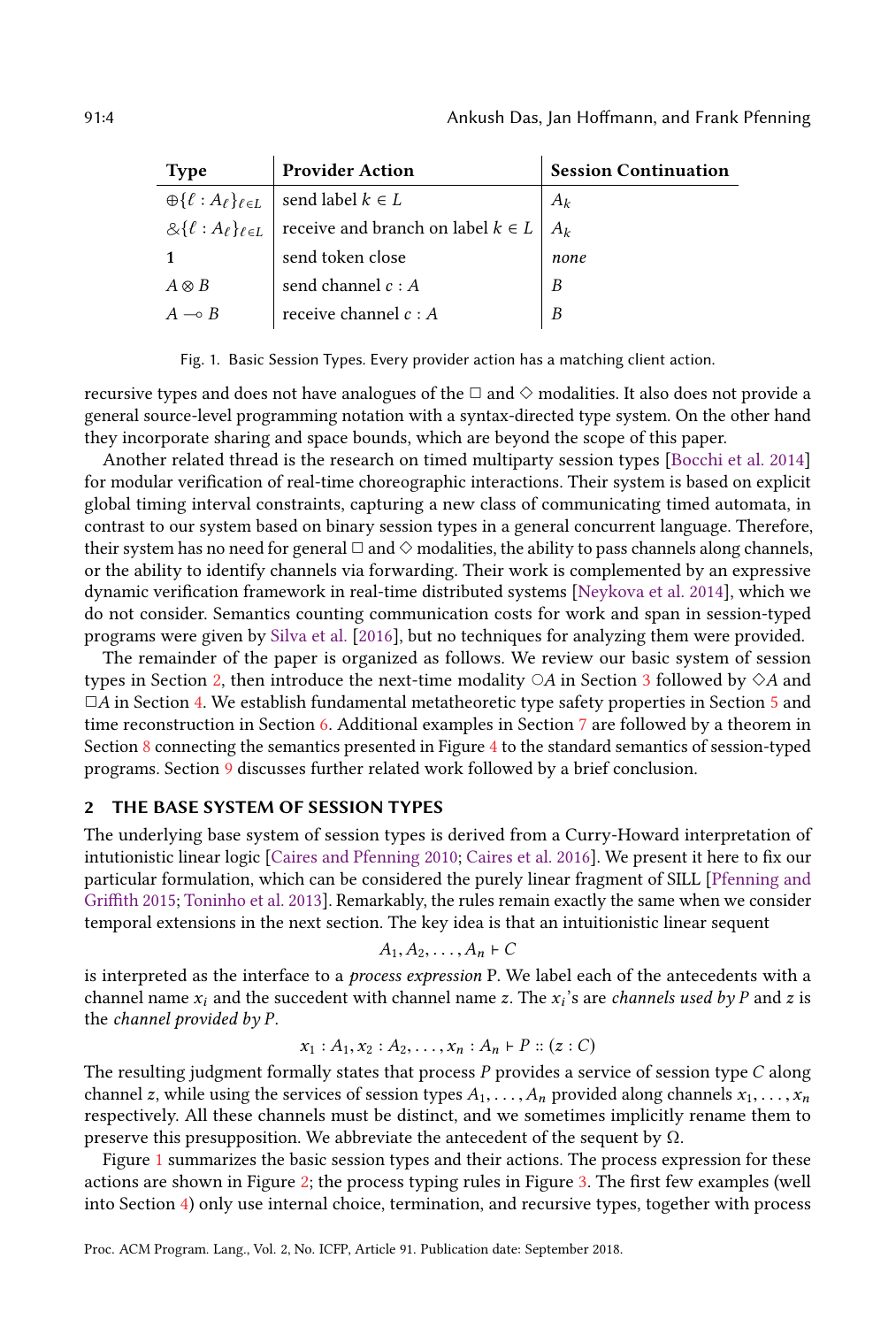<span id="page-4-0"></span>

|  | <b>Expression</b>                                     | Action                      | Continuation                     | <b>Rules</b>          |
|--|-------------------------------------------------------|-----------------------------|----------------------------------|-----------------------|
|  | $P, Q ::= x \leftarrow f \leftarrow \overline{e}$ ; Q | spawn process named f       | $\left\lceil a/x \right\rceil Q$ | def                   |
|  | $x:A \leftarrow P$ ; Q                                | spawn $\left[a/x\right]P$   | [a/x]Q                           | cut                   |
|  | $c \leftarrow d$                                      | identify $c$ and $d$        | none                             | id                    |
|  | c.k : P                                               | send label $k$ along $c$    | P                                | $\oplus R, \otimes L$ |
|  | case $c$ $(\ell \Rightarrow P_{\ell})_{\ell \in L}$   | receive label $k$ along $c$ | $P_k$                            | $\oplus L, \otimes R$ |
|  | close c                                               | close c                     | none                             | 1R                    |
|  | wait $c : P$                                          | wait for c to close         | P                                | 1L                    |
|  | send $c d$ ; $P$                                      | send d along c              | $\boldsymbol{P}$                 | ⊗ $R,$ ⊸ $L$          |
|  | $x \leftarrow$ recv $c : P$                           | receive $d$ along $c$       | $\left[ d/x\right] P$            | ⊗L.—∘R                |

Fig. 2. Basic Process Expressions

definitions and forwarding, so we explain these in some detail together with their formal operational semantics. A summary of all the operational semantics rules can be found in Figure [4.](#page-6-0)

#### 2.1 Internal Choice

A type A is said to describe a session, which is a particular sequence of interactions. As a first type construct we consider *internal choice*  $\bigoplus \{ \ell : A_{\ell} \}_{\ell \in L}$ , an *n*-ary labeled generalization of the linear logic connective  $A \oplus B$ . A process that provides  $x : \bigoplus \{ \ell : A_{\ell} \}_{\ell \in L}$  can send any label  $k \in L$  along x and then continue by providing  $x : A_k$ . We write the corresponding process as  $(x.k ; P)$ , where P is the continuation. This typing is formalized by the right rule ⊕R in our sequent calculus. The corresponding client branches on the label received along x as specified by the *left rule*  $oplus L$ .

$$
\frac{(k \in L) \quad \Omega \vdash P :: (x : A_k)}{\Omega \vdash (x.k; P) :: (x : \oplus \{\ell : A_{\ell}\}_{\ell \in L})} \quad \oplus R \qquad \frac{(\forall \ell \in L) \quad \Omega, x : A_{\ell} \vdash Q_{\ell} :: (z : C)}{\Omega, x : \oplus \{\ell : A_{\ell}\}_{\ell \in L} \vdash \text{case } x (\ell \Rightarrow Q_{\ell})_{\ell \in L} :: (z : C)} \quad \oplus L
$$

We formalize the operational semantics as a system of *multiset rewriting rules* [\[Cervesato and Scedrov](#page-28-10) [2009\]](#page-28-10). We introduce semantic objects  $proc(c, t, P)$  and msg(c, t, M) which mean that process P or message  $M$  provide along channel  $c$  and are at an integral time  $t$ . A process configuration is a multiset of such objects, where any two offered channels are distinct. Communication is asynchronous, so that a process  $(c.k ; P)$  sends a message k along c and continues as P without waiting for it to be received. As a technical device to ensure that consecutive messages on a channel arrive in order, the sender also creates a fresh continuation channel  $c'$  so that the message  $k$  is actually represented as  $(c.k ; c \leftarrow c')$  (read: send k along c and continue as c').

$$
(\oplus S) \quad \text{proc}(c, t, c. k; P) \; \mapsto \; \text{proc}(c', t, [c'/c]P), \text{msg}(c, t, c. k; c \leftarrow c') \quad (c' \text{ fresh})
$$

When the message  $k$  is received along  $c$ , we select branch  $k$  and also substitute the continuation channel c' for c.

$$
(\oplus C) \quad \text{msg}(c, t, c. k \, ; \, c \leftarrow c'), \text{proc}(d, t, \text{case } c \, (l \Rightarrow Q_{\ell})_{\ell \in L}) \ \mapsto \ \text{proc}(d, t, [c'/c]Q_{k})
$$

The message  $(c.k ; c \leftarrow c')$  is just a particular form of process, where  $c \leftarrow c'$  is *identity* or *forwarding*, explained in Section [2.3.](#page-5-1) Therefore no separate typing rules for messages are needed; they can be typed as processes [\[Balzer and Pfenning 2017\]](#page-28-11).

In the receiving rule we require the time t of the message and receiver process to match. Until we introduce temporal types, this is trivially satisfied since all actions are considered instantaneous and processes will always remain at time  $t = 0$ .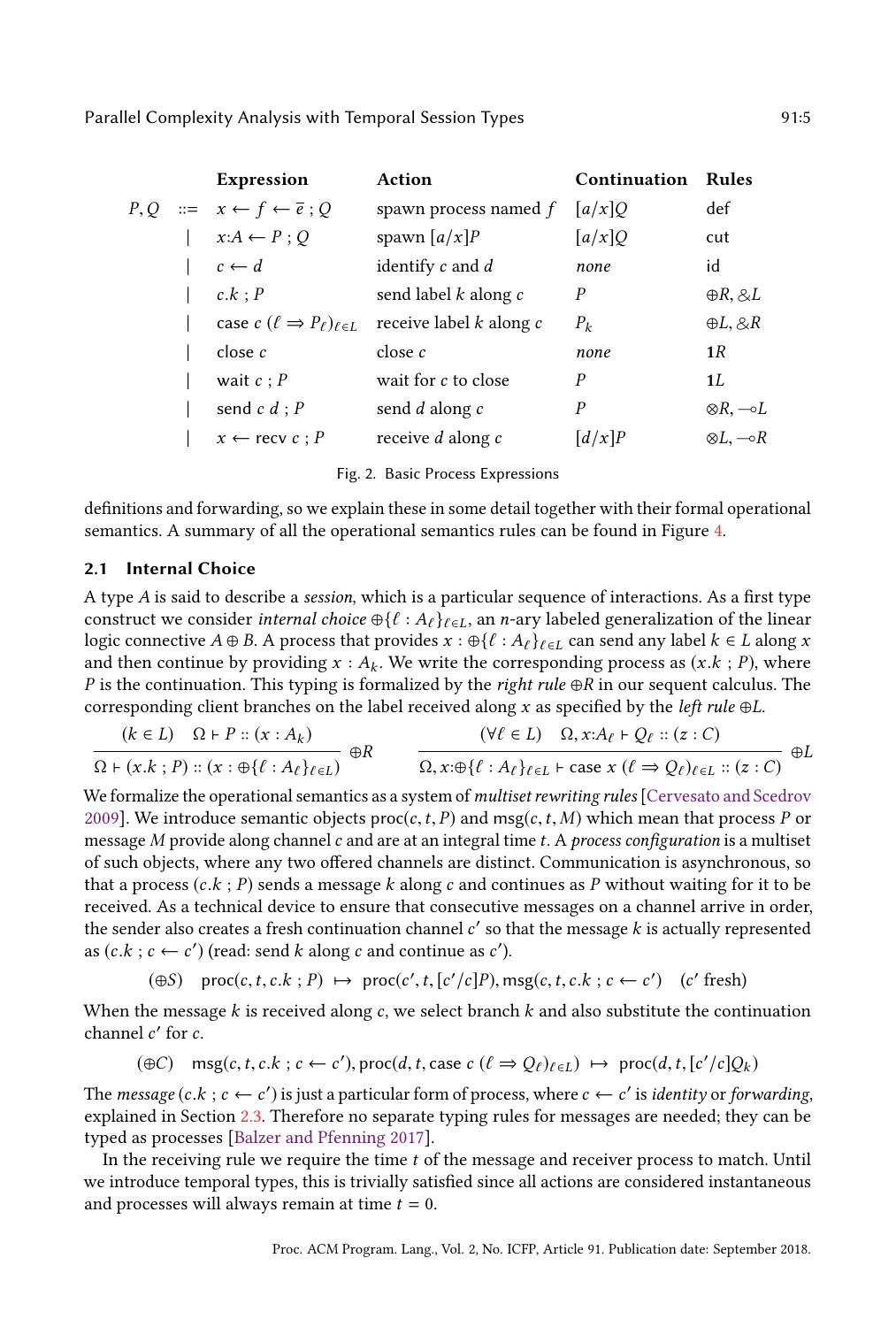<span id="page-5-0"></span>
$$
\frac{\Omega' + P :: (x : A) \quad \Omega, x : A + Q :: (z : C)}{\Omega, \Omega' + (x : A \leftarrow P ; Q) :: (z : C)} \text{ cut} \qquad \frac{}{\gamma : A + (x \leftarrow y) :: (x : A)} \text{ id}
$$
\n
$$
\frac{(k \in L) \quad \Omega + P :: (x : A_k)}{\Omega + (x \cdot k ; P) :: (x : \bigoplus \{ \ell : A_\ell \}_{\ell \in L})} \oplus R \qquad \frac{(\forall \ell \in L) \quad \Omega, x : A_\ell + Q_\ell :: (z : C)}{\Omega, x : \bigoplus \{ \ell : A_\ell \}_{\ell \in L} + \text{ case } x (\ell \Rightarrow Q_\ell)_{\ell \in L} :: (z : C)} \oplus L
$$
\n
$$
\frac{(\forall \ell \in L) \quad \Omega + P_\ell :: (x : A_\ell)}{\Omega + \text{ case } x (\ell \Rightarrow P_\ell)_{\ell \in L} :: (x : \bigotimes \{ \ell : A_\ell \}_{\ell \in L})} \bigotimes R \qquad \frac{\Omega, x : A_k + Q :: (z : C)}{\Omega, x : \bigotimes \{ \ell : A_\ell \}_{\ell \in L} + (x \cdot k ; Q) :: (z : C)} \bigotimes L
$$
\n
$$
\frac{\Omega + Q :: (z : C)}{\Omega, y : A + (\text{send } x y ; P) :: (x : B)} \text{ a } R \qquad \frac{\Omega, y : A, x : B + Q :: (z : C)}{\Omega, x : A \otimes B + (y \leftarrow \text{recv } x ; Q) :: (z : C)} \text{ a } L
$$
\n
$$
\frac{\Omega, y : A + P :: (x : B)}{\Omega + (y \leftarrow \text{recv } x ; P) :: (x : A \Rightarrow B)} \bigotimes R \qquad \frac{\Omega, x : A \otimes B + (y \leftarrow \text{recv } x ; Q) :: (z : C)}{\Omega, x : A + P :: (z : B)} \bigotimes R \qquad \frac{\Omega, x : B + Q :: (z : C)}{\Omega, x : A \Rightarrow B, y : A + (\text{send } x y ; Q) :: (z : C)} \bigotimes L
$$
\n
$$
\frac{(\Omega' + f = P_f :: (x : A)) \in \Sigma \quad \Omega, x : A + Q :: (z : C)}{\Omega, x : A + Q :: (z : C)} \text{ def}
$$
\nFig. 3. Basic Typing Rules

The dual of internal choice is external choice  $\&\{\ell : A_\ell\}_{\ell \in L}$ , which just reverses the role of provider and client and reuses the same process notation. It is the n-ary labeled generalization of the linear logic connective  $A \& B$ .

# 2.2 Termination

The type 1, the multiplicative unit of linear logic, represents termination of a process, which (due to linearity) is not allowed to use any channels.

$$
\frac{Q+Q::(z:C)}{\cdot \text{F close } x::(x:1)} \text{ 1R} \qquad \frac{Q+Q::(z:C)}{\Omega, x:1 \text{F (wait } x:Q)::(z:C)} \text{ 1L}
$$

Operationally, a client has to wait for the corresponding closing message, which has no continuation since the provider terminates.

(1S) 
$$
proc(c, t, close c)
$$
  $\rightarrow$   $msg(c, t, close c)$   
(1C)  $msg(c, t, close c), proc(d, t, wait c; Q) \rightarrow proc(d, t, Q)$ 

#### <span id="page-5-1"></span>2.3 Forwarding

A process  $x \leftarrow y$  *identifies* the channels x and y so that any further communication along either x or  $y$  will be along the unified channel. Its typing rule corresponds to the logical rule of *identity*.

$$
\overline{y:A\vdash(x\leftarrow y):(x:A)}
$$
id

We have already seen this form in the continuations of message objects. Operationally, the intuition is realized by forwarding: a process  $c \leftarrow d$  forwards any message M that arrives along d to c and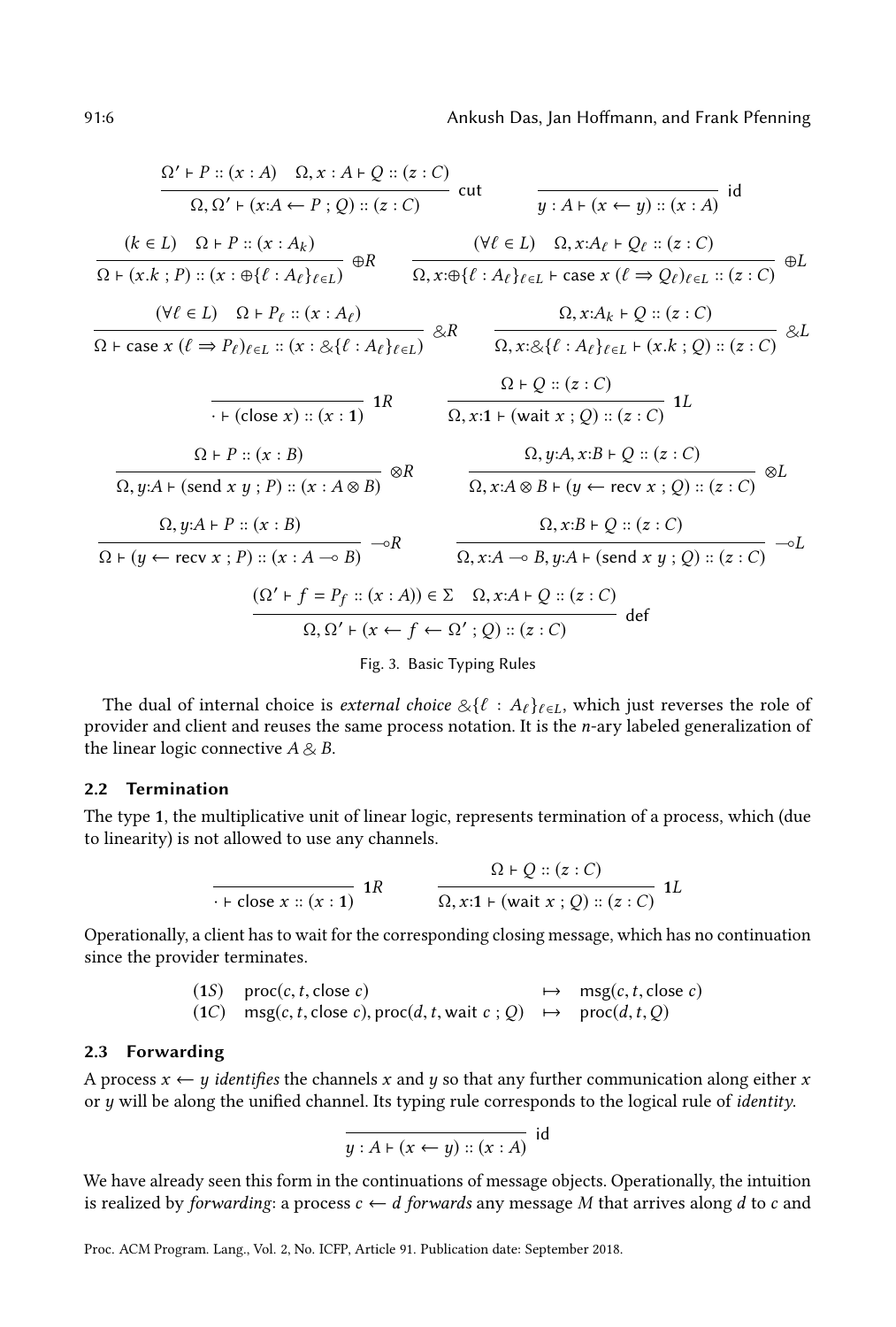<span id="page-6-0"></span>
$$
(cutC) proc(c, t, x:A \leftarrow P; Q) \mapsto proc(a, t, [a/x]P), proc(c, t, [a/x]Q)
$$
\n
$$
(a fresh)
$$
\n
$$
(defC) proc(c, t, x \leftarrow f \leftarrow \overline{e}; Q) \mapsto proc(a, t, [a/x, \overline{e}/Q_f]P_f), proc(c, t, [a/x]Q)
$$
\n
$$
(a fresh)
$$
\n
$$
(id+C) msg(d, t, M), proc(c, s, c \leftarrow d) \mapsto msg(c, t, [c/d]M)
$$
\n
$$
(t \ge s)
$$
\n
$$
(id-C) proc(c, s, c \leftarrow d), msg(e, t, M(c)) \mapsto msg(e, t, [d/c]M(c))
$$
\n
$$
(s \le t)
$$
\n
$$
(eS) proc(c, t, c.k; P) \mapsto proc(c', t, [c'/c]P), msg(c, t, c.k; c \leftarrow c')
$$
\n
$$
(c' fresh)
$$
\n
$$
(eC) msg(c, t, c.k; c \leftarrow c'), proc(d, t, case c (t \Rightarrow Q_{\ell})_{\ell \in L}) \mapsto proc(d, t, [c'/c]Q_k)
$$
\n
$$
(eS) proc(d, t, c.k; Q) \mapsto msg(c', t, c.k; c' \leftarrow c), proc(d, t, [c'/c]Q)
$$
\n
$$
(c' fresh)
$$
\n
$$
(8c) proc(c, t, case c (t \Rightarrow Q_{\ell})_{\ell \in L}), msg(c', t, c.k; c' \leftarrow c) \mapsto proc(c', t, [c'/c]Q_k)
$$
\n
$$
(1S) proc(c, t, close c) \mapsto msg(c, t, close c)
$$
\n
$$
(1C) msg(c, t, close c), proc(d, t, wait c; Q) \mapsto proc(d, t, Q)
$$

- (⊗S) proc(c, t, send c d ; P)  $\mapsto$  proc(c', t, [c'/c]P), msg(c, t, send c d ; c ← c'  $(c'$  fresh)
- (⊗C) msg(c, t, send c d ; c ← c'), proc(e, t, x ← recv c ; Q)  $\mapsto$  proc(e, t, [c', d/c, x]Q)
- $(\neg s)$  proc $(e, t, \text{send } c \ d \ ; Q) \mapsto \text{msg}(c', t, \text{send } c \ d \ ; c' \leftarrow c), \text{proc}(e, t, [c'/c]Q)$  (c ′ fresh)

 $(\neg c)$  proc $(c, t, x \leftarrow \text{recv } x ; P)$ , msg $(c', t, \text{send } c \ d \ ; c' \leftarrow c) \mapsto \text{proc}(c', t, [c', d/c, x]P)$ 

#### Fig. 4. Basic Operational Semantics

vice versa. Because channels are used linearly the forwarding process can then terminate, making sure to apply the proper renaming. The corresponding rules of operational semantics are as follows.

(id<sup>+</sup>C) 
$$
msg(d, t, M)
$$
, proc(c, s, c  $\leftarrow d$ )  $\mapsto$  msg(c, t, [c/d]M)  $(t \ge s)$   
(id<sup>-</sup>C) proc(c, s, c  $\leftarrow d$ ), msg(e, t, M(c))  $\mapsto$  msg(e, t, [d/c]M(c))  $(s \le t)$ 

In the last transition, we write  $M(c)$  to indicate that c must occur in M, which implies that this message is the sole client of c. In anticipation of the extension by temporal operators, we do not require the time of the message and the forwarding process to be identical, but just that the forwarding process is ready before the message arrives.

### 2.4 Process Definitions

Process definitions have the form  $\Omega$  ⊢  $f = P :: (x : A)$  where f is the name of the process and P its definition. All definitions are collected in a fixed global signature Σ. We require that  $\Omega$  ⊢ P ::  $(x : A)$ for every definition, which allows the definitions to be mutually recursive. For readability of the examples, we break a definition into two declarations, one providing the type and the other the process definition binding the variables x and those in Ω (generally omitting their types):

$$
\Omega \vdash f :: (x : A)
$$

$$
x \leftarrow f \leftarrow \Omega = P
$$

A new instance of a defined process  $f$  can be spawned with the expression

$$
x \leftarrow f \leftarrow \overline{y} \; ; \; Q
$$

where  $\bar{y}$  is a sequence of variables matching the antecedents  $\Omega$ . The newly spawned process will use all variables in  $\bar{y}$  and provide x to the continuation Q. The operational semantics is defined by

$$
(\text{def} C) \quad \text{proc}(c, t, x \leftarrow f \leftarrow \overline{e} \ ; Q) \ \mapsto \ \text{proc}(a, t, [a/x, \overline{e}/\Omega]P), \text{proc}(c, t, [a/x]Q) \quad (a \ \text{fresh})
$$

Here we write  $\bar{e}/\Omega$  to denote substitution of the channels in  $\bar{e}$  for the corresponding variables in  $\Omega$ .

Sometimes a process invocation is a *tail call*, written without a continuation as  $x \leftarrow f \leftarrow \overline{y}$ . This is a short-hand for  $x' \leftarrow f \leftarrow \overline{y}$  ;  $x \leftarrow x'$  for a fresh variable  $x'$ , that is, we create a fresh channel and immediately identify it with  $x$  (although it is generally implemented more efficiently).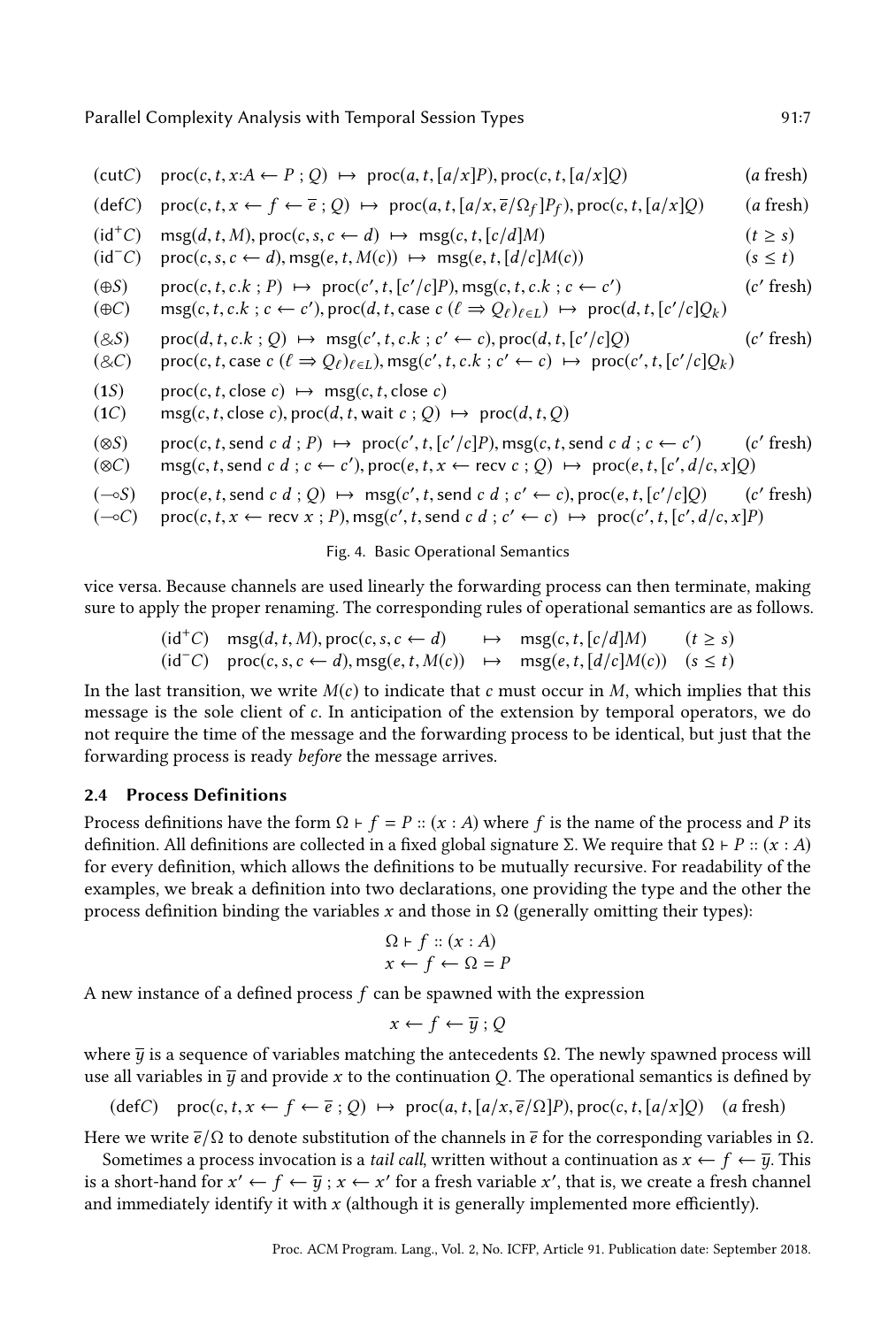### 2.5 Recursive Types

Session types can be naturally extended to include recursive types. For this purpose we allow (possibly mutually recursive) type definitions  $X = A$  in the signature, where we require A to be contractive [\[Gay and Hole 2005\]](#page-28-12). This means here that A should not itself be a type name. Our type definitions are *equi-recursive* so we can silently replace  $X$  by  $A$  during type checking, and no explicit rules for recursive types are needed.

As a first example, consider a stream of bits (introduced in Section [1\)](#page-0-0) defined recursively as

 $bits = \bigoplus \{b0 : bits, b1 : bits, \$ : 1\}$ 

When considering bits as representing natural numbers, we think of the least significant bit being sent first. For example, a process six sending the number  $6 = (110)<sub>2</sub>$  would be

```
\cdot \vdash \text{six} :: (x : \text{bits})x \leftarrow six = x.b0 ; x.b1 ; x.b1 ; x.$ ; close x
```
Executing  $\text{proc}(c_0, 0, c_0 \leftarrow \text{six})$  yields (with some fresh channels  $c_1, \ldots, c_4$ )

```
\text{proc}(c_0, 0, c_0 \leftarrow \text{six}) \rightarrow^* \text{msg}(c_4, 0, \text{close } c_4),\text{msg}(c_3, 0, c_3.5; c_3 \leftarrow c_4),\text{msg}(c_2, 0, c_2.b1 : c_2 \leftarrow c_3),\text{msg}(c_1, 0, c_1, b_1; c_1 \leftarrow c_2),\text{msg}(c_0, 0, c_0, b0 : c_0 \leftarrow c_1)
```
As a first example of a recursive process definition, consider one that just copies the incoming bits.

 $y : \text{bits} \vdash \text{copy} :: (x : \text{bits})$  $x \leftarrow copy \leftarrow y =$ case y (  $b0 \Rightarrow x.b0$  ;  $x \leftarrow copy \leftarrow y$  % received b0 on y, send b0 on x, recurse  $| b1 \Rightarrow x.b1 ; x \leftarrow copy \leftarrow y$  % received b1 on y, send b1 on x, recurse  $|\$\Rightarrow x.\$\;;$  wait  $y$ ; close  $x$  ) % received  $\$\text{ on } y$ , send  $\$\text{ on } x$ , wait on  $y$ , close  $x$ 

The process neg mentioned in the introduction would just swap the occurrences of  $x$ .b0 and  $x$ .b1. We see here an occurrence of a (recursive) tail call to copy.

A last example in this section: to increment a bit stream we turn b0 to b1 but then forward the remaining bits unchanged  $(x \leftarrow y)$ , or we turn b1 to b0 but then increment the remaining stream  $(x \leftarrow plus1 \leftarrow y)$  to capture the effect of the carry bit.

```
y : \text{bits} \vdash \text{plus1} :: (x : \text{bits})x \leftarrow plus1 \leftarrow y =case y ( b0 \Rightarrow x.b1 ; x \leftarrow y| b1 \Rightarrow x.b0 \; ; x \leftarrow \text{plus1} \leftarrow y| \$ \Rightarrow x.\$; wait y; close x)
```
# <span id="page-7-0"></span>3 THE TEMPORAL MODALITY NEXT (OA)

In this section we introduce actual cost by explicitly advancing time. Remarkably, all the rules we have presented so far remain literally unchanged. As mentioned, they correspond to the cost-free fragment of the language in which time never advances. In addition, we have a new type construct  $\circ$ A (read: next A) with a corresponding process construct (delay ; P), which advances time by one unit. In the corresponding typing rule

$$
\frac{\Omega \vdash P :: (x : A)}{\bigcirc \Omega \vdash (\text{delay }; P) :: (x : \bigcirc A)} \bigcirc LR
$$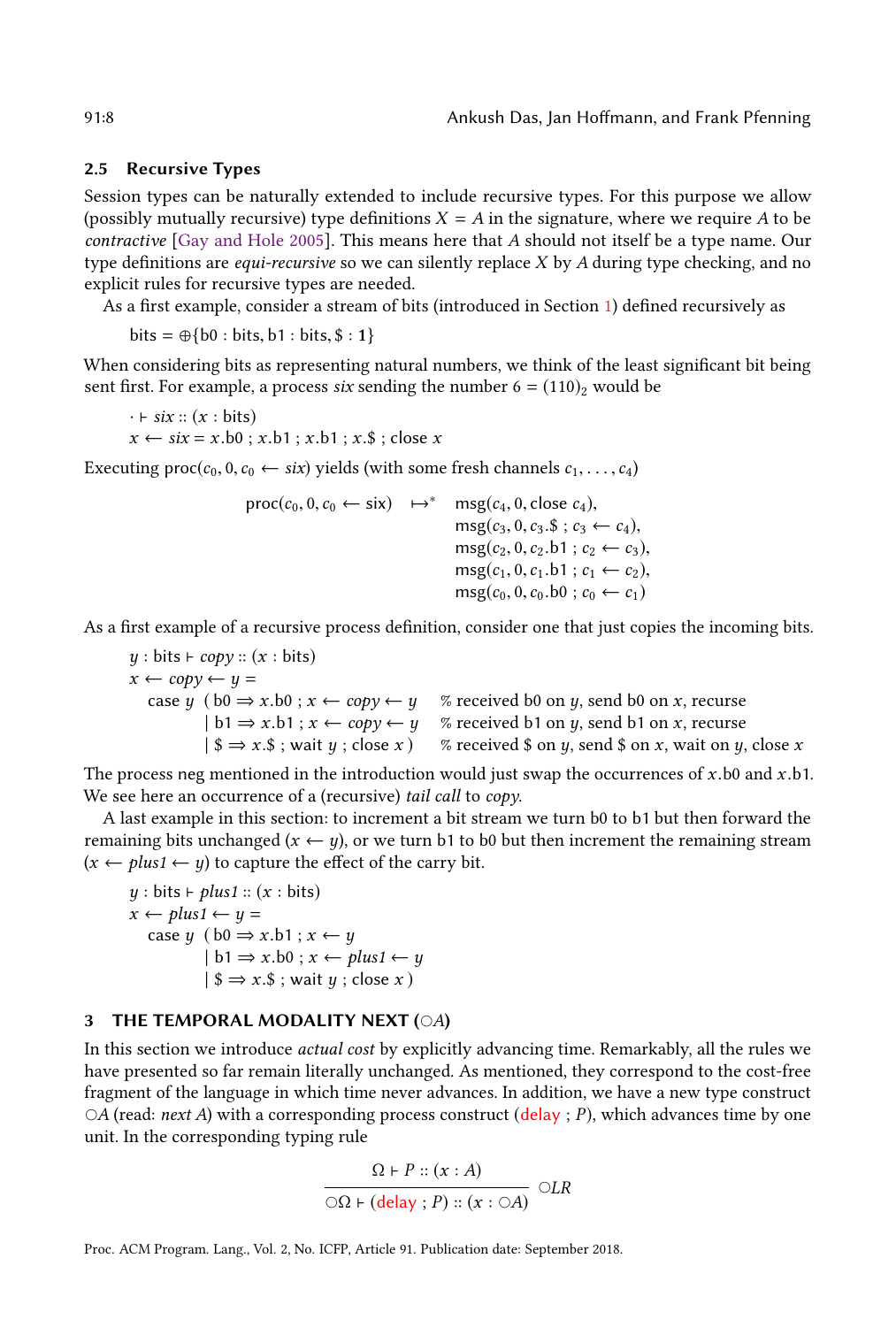we abbreviate  $y_1: \bigcirc B_1, \ldots, y_m: \bigcirc B_m$  by  $\bigcirc (y_1: B_1, \ldots, y_m: B_m)$ . Intuitively, when (delay ; P) idles, time advances on all channels connected to P. Computationally, we delay the process for one time unit without any external interactions.

$$
(\circ C)
$$
 proc(c, t, delay; P)  $\mapsto$  proc(c, t + 1, P)

There is a subtle point about forwarding: A process  $proc(c, t, c \leftarrow d)$  may be ready to forward a message *before* a client reaches time  $t$  while in all other rules the times must match exactly. We can avoid this mismatch by transforming uses of forwarding  $x \leftarrow y$  at type  $\bigcirc^n S$  where  $S \neq \bigcirc (-)$  to  $(delay<sup>n</sup>$ ;  $x \leftarrow y$ ). In this discussion we have used the following notation which will be useful later:

> $\bigcirc^0 A$  = A delay<sup>0</sup>; P = P  $\bigcirc^{n+1}A = \bigcirc \bigcirc^n A$  delay<sup>n+1</sup>; P = delay; delay<sup>n</sup>; P

### 3.1 Modeling a Cost Semantics

Our system allows us to represent a variety of different abstract cost models in a straightforward way. We will mostly use two different abstract cost models. In the first, called  $R$ , we assign unit cost to every receive (or wait) action while all other operations remain cost-free. We may be interested in this since receiving a message is the only blocking operation in the asynchronous semantics. A second one, called  $\mathcal{RS}$  and considered in Section [7,](#page-20-0) assigns unit cost to both send and receive actions.

To capture  $\mathcal R$  we take a source program and insert a delay operation before the continuation of every receive. We write this delay as tick in order to remind the reader that it arises systematically from the cost model and is never written by the programmer. In all other respects, tick is just a synonym for delay.

For example, the earlier copy process would become

bits = 
$$
\bigoplus
$$
 {b0 : bits, b1 : bits, \$ : 1}  
\ny : bits + copy :: (x : bits)   
\nx \leftarrow copy \leftarrow y =  
\ncase y (b0 \Rightarrow tick ; x.b0 ; x \leftarrow copy \leftarrow y  
\n| b1 \Rightarrow tick ; x.b1 ; x \leftarrow copy \leftarrow y  
\n| \$ \Rightarrow tick ; x . \$; wait y ; tick ; close x )

As indicated in the comment, the type of  $copy$  is now no longer correct because the bits that arrive along  $y$  are delayed by one unit before they are sent along  $x$ . We can observe this concretely by starting to type-check the first branch

$$
y: \text{bits} \vdash \text{copy} :: (x: \text{bits})
$$
\n
$$
x \leftarrow \text{copy} \leftarrow y =
$$
\n
$$
\text{case } y \text{ (bo} \Rightarrow \text{ } % y: \text{bits} \vdash x: \text{bits})
$$
\n
$$
\text{tick} : ...
$$

We see that the delay tick does not type-check, because neither x nor  $y$  have a type of the form ⃝(−). We need to redefine the type bits so that the continuation type after every label is delayed by one, anticipating the time it takes to receive the label b0, b1, or \$. Similarly, we capture in the type of copy that its latency is one unit of time.

bits =  $\oplus$ {b0 :  $\odot$ bits, b1 :  $\odot$ bits, \$ :  $\odot$ 1}

 $y : \text{bits} \vdash \text{copy} :: (x : \text{Obits})$ 

With these declarations, we can now type-check the definition of *copy*. We show the intermediate type of the used and provided channels after each interaction.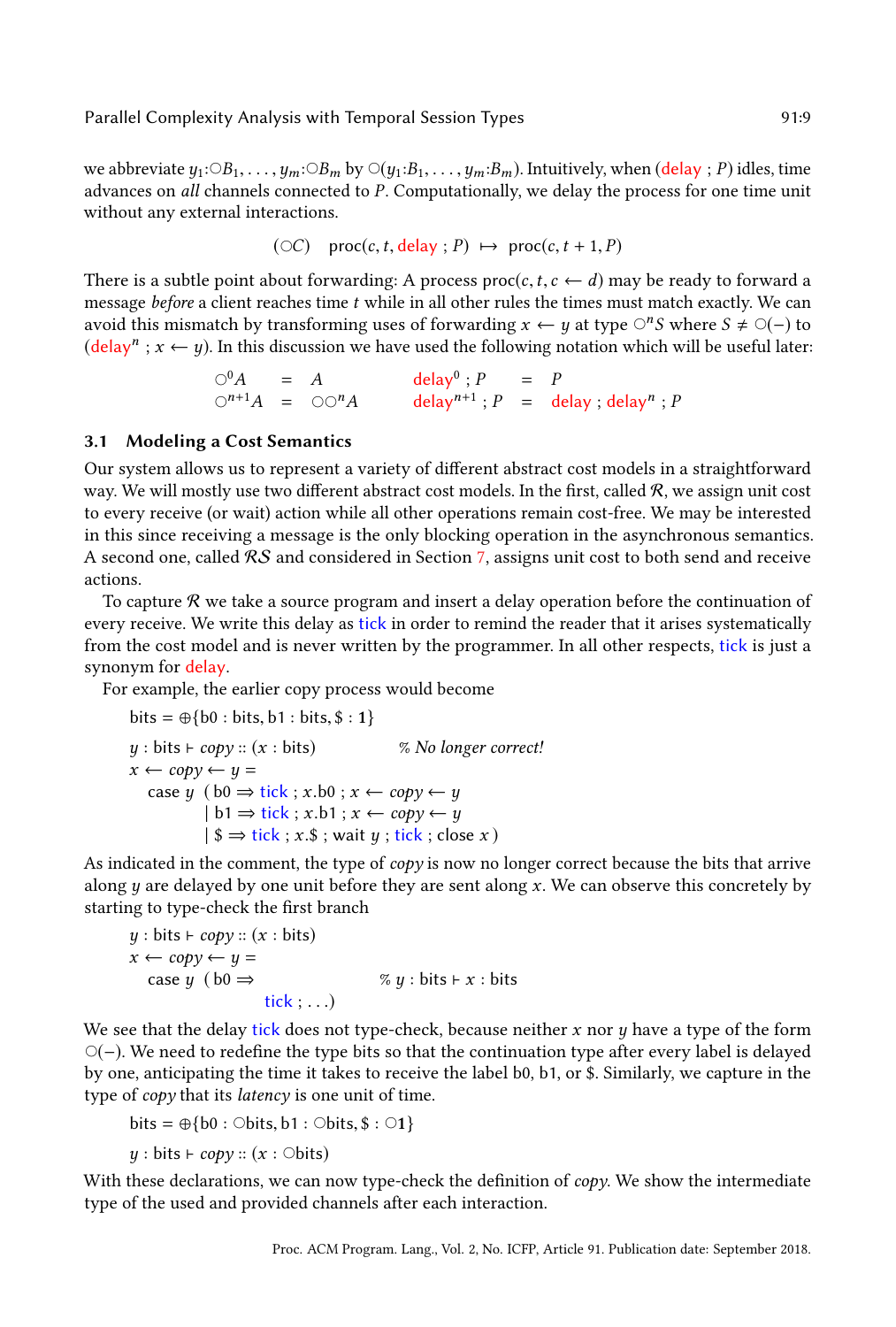$x \leftarrow copy \leftarrow y =$ case y ( $b0 \Rightarrow$  % y : ○bits ⊢ x : ○bits tick;  $\% y : \text{bits} \vdash x : \text{bits}$  $x.b0$ ;  $\% y : bits \vdash x : \odot bits$  $x \leftarrow copy \leftarrow y$  % well-typed by type of copy  $| b1 \Rightarrow$  % y : ○bits ⊢ x : ○bits tick;  $\% y : \text{bits} \vdash x : \text{bits}$  $x.b1$ ;  $\% y : bits \vdash x : \odot bits$  $x \leftarrow copy \leftarrow y$ | \$ ⇒ % y : ⃝1 ⊢ x : ⃝bits tick;  $\% y : 1 \vdash x : \text{bits}$  $x.\$ ;  $\% y : 1 \vdash x : \bigcirc 1$ wait  $y$ ;  $\% \cdot \vdash x : \bigcirc 1$ tick ;  $\% \cdot \vdash x : 1$ close  $x$ )

Armed with this experience, we now consider the increment process plus1. Again, we expect the latency of the increment to be one unit of time. Since we are interested in detailed type-checking, we show the transformed program, with a delay tick after each receive.

bits =  $\oplus$ {b0 :  $\odot$ bits, b1 :  $\odot$ bits, \$ :  $\odot$ 1}  $y : \text{bits} \vdash \text{plus1} :: (x : \text{Obits})$  $x \leftarrow plus1 \leftarrow y =$ case y ( $b0 \Rightarrow$  tick; x.b1;  $x \leftarrow y$  % type error here!  $| b1 \Rightarrow$  tick ; x.b0 ;  $x \leftarrow$  plus1  $\leftarrow$  y  $|\$ \$  $\Rightarrow$  tick; x.\$; wait  $y$ ; tick; close x)

The branches for b1 and \$ type-check as before, but the branch for b0 does not. We make the types at the crucial point explicit:

$$
x \leftarrow plus1 \leftarrow y =
$$
  
\n
$$
case \ y \ (bo \Rightarrow tick ; x.b1 ;
$$
  
\n
$$
x \leftarrow y
$$
  
\n% *ill-typed, since bits*  $\neq$  Obits  
\n
$$
...
$$

The problem here is that identifying  $x$  and  $y$  removes the delay mandated by the type of *plus1*. A solution is to call *copy* to reintroduce the latency of one time unit.

 $y : \text{bits} \vdash \text{plus1} :: (x : \text{Obits})$  $x \leftarrow plus1 \leftarrow y =$ case y (  $b0 \Rightarrow$  tick ; x.b1 ;  $x \leftarrow copy \leftarrow y$  $| b1 \Rightarrow$  tick;  $x.b0$ ;  $x \leftarrow$  plus1 $\leftarrow$  y  $|\$ \Rightarrow$  tick; x.\$; wait  $y$ ; tick; close x)

In order to write plus2 as a pipeline of two increments we need to delay the second increment explicitly in the program and stipulate, in the type, that there is a latency of two.

 $y : \text{bits} \vdash \text{plus2} :: (x : \text{Obits})$  $x \leftarrow plus2 \leftarrow y =$  $z \leftarrow plus1 \leftarrow y$ ; %  $z : \text{Obits} \vdash x : \text{Obits}$ delay ;  $\% z : \text{bits} \vdash x : \text{Obits}$  $x \leftarrow plus1 \leftarrow z$ 

Programming with so many explicit delays is tedious, but fortunately we can transform a source program without all these delay operations (but explicitly temporal session types) automatically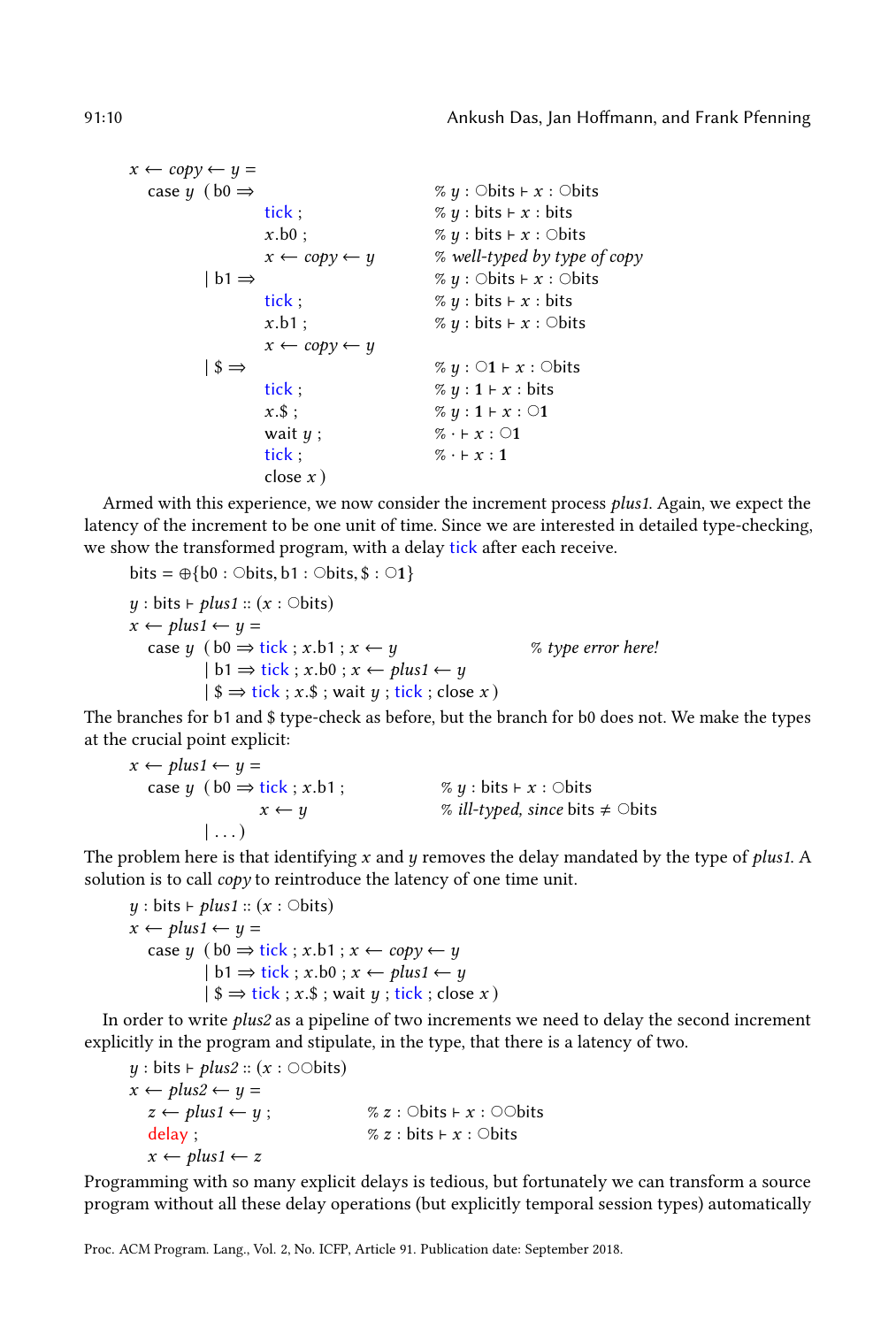in two steps: (1) we insert the delays mandated by the cost model (here: a tick after each receive), and (2) we perform time reconstruction to insert the additional delays so the result is temporally well-typed or issue an error message if this is impossible (see Section [6\)](#page-17-0).

# 3.2 The Interpretation of a Configuration

We reconsider the program to produce the number  $6 = (110)<sub>2</sub>$  under the cost model from the previous section where each receive action costs one unit of time. There are no receive operations in this program, but time reconstruction must insert a delay after each send in order to match the delays mandated by the type bits.

bits =  $\oplus$ {b0 :  $\ominus$ bits, b1 :  $\ominus$ bits, \$ :  $\odot$ 1}

 $\cdot \vdash$  six ::  $(x : \text{bits})$ 

 $x \leftarrow$  six = x.b0; delay; x.b1; delay; x.b1; delay; x.\$; delay; close x

Executing  $\text{proc}(c_0, 0, c_0 \leftarrow six)$  then leads to the following configuration

 $msg(c_4, 4, close c_4),$  $\text{msg}(c_3, 3, c_3.\$; c_3 \leftarrow c_4),$  $msg(c_2, 2, c_2.b1 ; c_2 \leftarrow c_3),$  $msg(c_1, 1, c_1.b1; c_1 \leftarrow c_2),$  $\text{msg}(c_0, 0, c_0, b0 : c_0 \leftarrow c_1)$ 

These messages are at increasing times, which means any client of  $c_0$  will have to immediately (at time 0) receive b0, then (at time 1) b1, then (at time 2) b1, etc. In other words, the time stamps on messages predict exactly when the message will be received. Of course, if there is a client in parallel we may never reach this state because, for example, the first b0 message along channel  $c_0$  may be received before the continuation of the sender produces the message b1. So different configurations may be reached depending on the scheduler for the concurrent processes. It is also possible to give a time-synchronous semantics in which all processes proceed in parallel from time 0 to time 1, then from time 1 to time 2, etc.

# <span id="page-10-0"></span>4 THE TEMPORAL MODALITIES ALWAYS ( $\Box A$ ) AND EVENTUALLY ( $\diamond A$ )

The strength and also the weakness of the system so far is that its timing is very precise. Now consider a process compress that combines runs of consecutive 1's to a single 1. For example, compressing 11011100 should yield 10100. First, in the cost-free setting we might write

```
bits = \bigoplus \{b0 : bits, b1 : bits, \$ : 1\}
```

```
y : \text{bits} \vdash \text{compress} :: (x : \text{bits})y : \text{bits} \vdash \text{skip} 1s :: (x : \text{bits})x \leftarrow \text{compress} \leftarrow y =case y \thinspace ( b0 \Rightarrow x.b0 ; x \leftarrow compress \leftarrow y
                   | b1 \Rightarrow x.b1 ; x \leftarrow skip1s \leftarrow y| \$ \Rightarrow x.\$; wait y; close x)
x \leftarrow skip1s \leftarrow y =
    case y \thinspace ( \thinspace b0 \Rightarrow x.b0 \thinspace; x \leftarrow \thinspace \textit{compress} \leftarrow y| b1 \Rightarrow x \leftarrow skip1s \leftarrow y| \$ \Rightarrow x.\$; wait y; close x)
```
The problem is that if we adopt the cost model  $R$  where every receive takes one unit of time, then this program cannot be typed. Actually worse: there is no way to insert next-time modalities into the type and additional delays into the program so that the result is well-typed. This is because if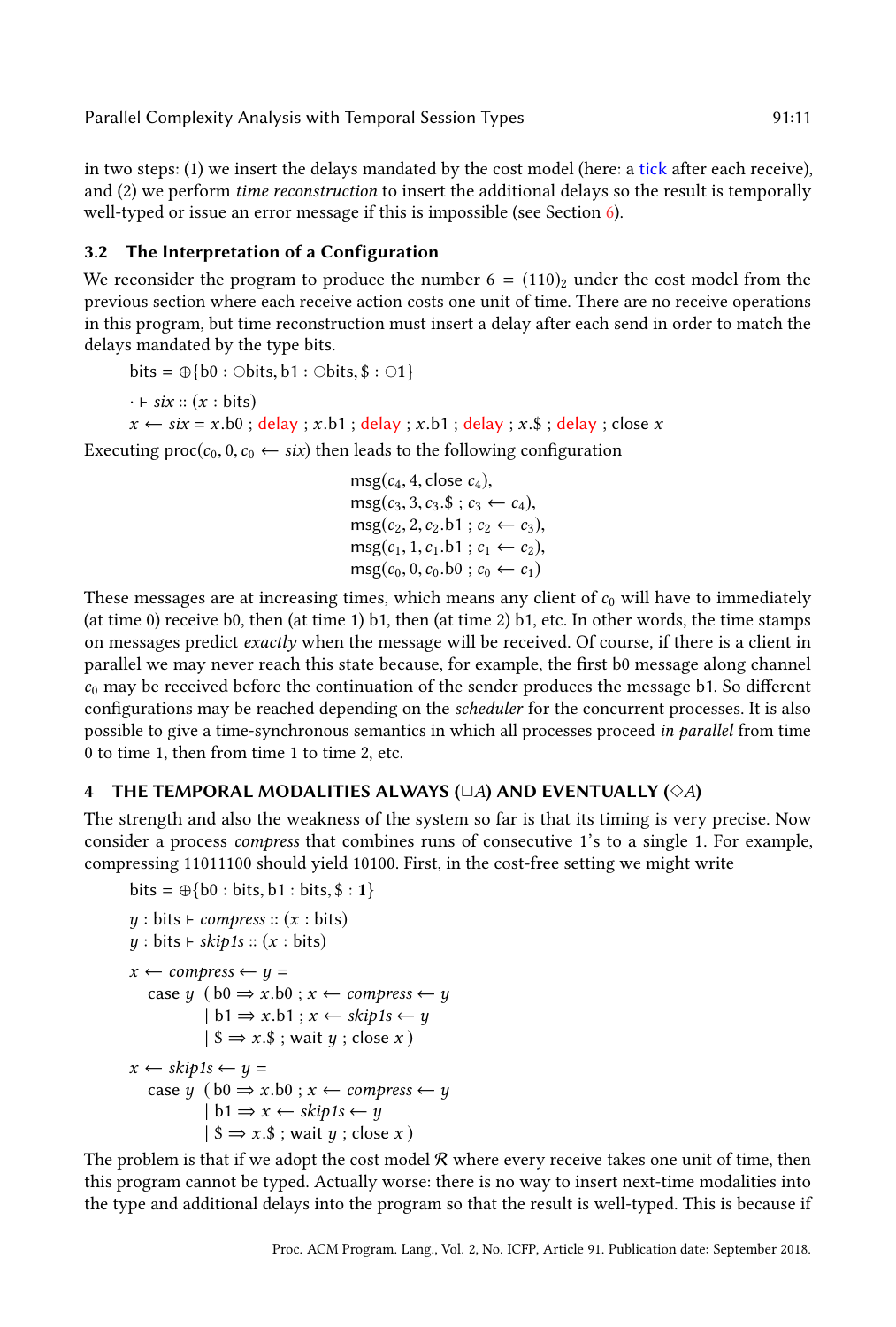the input stream is unknown we cannot predict how long a run of 1's will be, but the length of such a run will determine the delay between sending a bit 1 and the following bit 0.

The best we can say is that after a bit  $1$  we will *eventually* send either a bit  $0$  or the end-of-stream token \$. This is the purpose of the type  $\diamond A$ . We capture this timing in the type sbits (for slow bits).

```
bits = \oplus \{b0 : \bigcirc \text{bits}, b1 : \bigcirc \text{bits}, \$ : \bigcirc 1\}sbits = \oplus \{b0 : \circ \text{Sbits}, b1 : \circ \circ \text{Sbits}, \$ : \circ 1\}y : \text{bits} \vdash \text{compress} :: (x : \text{Osbits})y : \text{bits} \vdash \text{skip1s} :: (x : \bigcirc \Diamond \text{slits})
```
In the next section we introduce the process constructs and typing rules so we can revise our compress and skip1s programs so they have the right temporal semantics.

#### <span id="page-11-0"></span>4.1 Eventually  $A$

A process providing  $\Diamond A$  promises only that it will eventually provide A. There is a somewhat subtle point here: since not every action may require time and because we do not check termination separately,  $x : \Diamond A$  expresses only that *if the process providing x terminates* it will eventually provide A. Thus, it expresses non-determinism regarding the (abstract) time at which A is provided, rather than a strict liveness property. Therefore,  $\Diamond A$  is somewhat weaker than one might be used to from LTL [\[Pnueli 1977\]](#page-29-7). When restricted to a purely logical fragment, without unrestricted recursion, the usual meaning is fully restored so we feel our terminology is justified. Imposing termination, for example along the lines of [Fortier and Santocanale](#page-28-13) [\[2013\]](#page-28-13) or [Toninho et al.](#page-29-8) [\[2014\]](#page-29-8) is an interesting item for future work but not necessary for our present purposes.

When a process offering  $c : \Diamond A$  is ready, it will send a now! message along c and then continue at type A. Conversely, the client of  $c : \Diamond A$  will have to be ready and waiting for the now! message to arrive along c and then continue at type A. We use (when?  $c$ ; Q) for the corresponding client. These explicit constructs are a conceptual device and may not need to be part of an implementation. They also make type-checking processes entirely syntax-directed and trivially decidable.

The typing rules for now! and when? are somewhat subtle.

$$
\frac{\Omega \vdash P :: (x:A)}{\Omega \vdash (\text{now}! \ x \ ; \ P) :: (x:\diamond A)} \diamond R \qquad \frac{\circ^* \Box \Omega' = \Omega \quad \Omega, x:A \vdash Q :: (z:C) \quad C = \bigcirc^* \diamond C'}{\Omega, x:\diamond A \vdash (\text{when}? \ x \ ; \ Q) :: (z:C)} \diamond L
$$

The  $\Diamond R$  rule just states that, without constraints, we can at any time decide to communicate along  $x : \Diamond A$  and then continue the session at type A. The  $\Diamond L$  rule expresses that the process must be ready to receive a now! message along  $x : \Diamond A$ , but there are two further constraints. Because the process (when?  $x$ ; Q) may need to wait an indefinite period of time, the rule must make sure that communication along z and any channel in  $\Omega$  can also be postponed an indefinite period of time. We write  $C = \bigcirc^* \Diamond C'$  to require that C may be delayed a fixed finite number of time steps and then must be allowed to communicate at an arbitrary time in the future. Similarly, for every channel y : B in  $\Omega$ , B must have the form  $\circ$ <sup>∗ $\Box$ </sup>B, where  $\Box$  (as the dual of  $\diamond$ ) is introduced in Section [4.3.](#page-13-0)

In the operational semantics, the central restriction is that when? is ready before the now! message arrives so that the continuation can proceed immediately as promised by the type.

$$
(\diamondsuit S)
$$
 proc(c, t, now! c; P)  $\mapsto$  proc(c', t, [c'/c]P), msg(c, t, now! c; c \leftarrow c') (c' fresh)  
 $(\diamondsuit C)$  msg(c, t, now! c; c \leftarrow c'), proc(d, s, when? c; Q)  $\mapsto$  proc(d, t, [c'/c]Q) (t \ge s)

We are now almost ready to rewrite the *compress* process in our cost model  $R$ . First, we insert tick before all the actions that must be delayed according to our cost model. Then we insert appropriate additional delay, when?, and now! actions. While *compress* turns out to be straightforward, skip1s creates a difficulty after it receives a b1: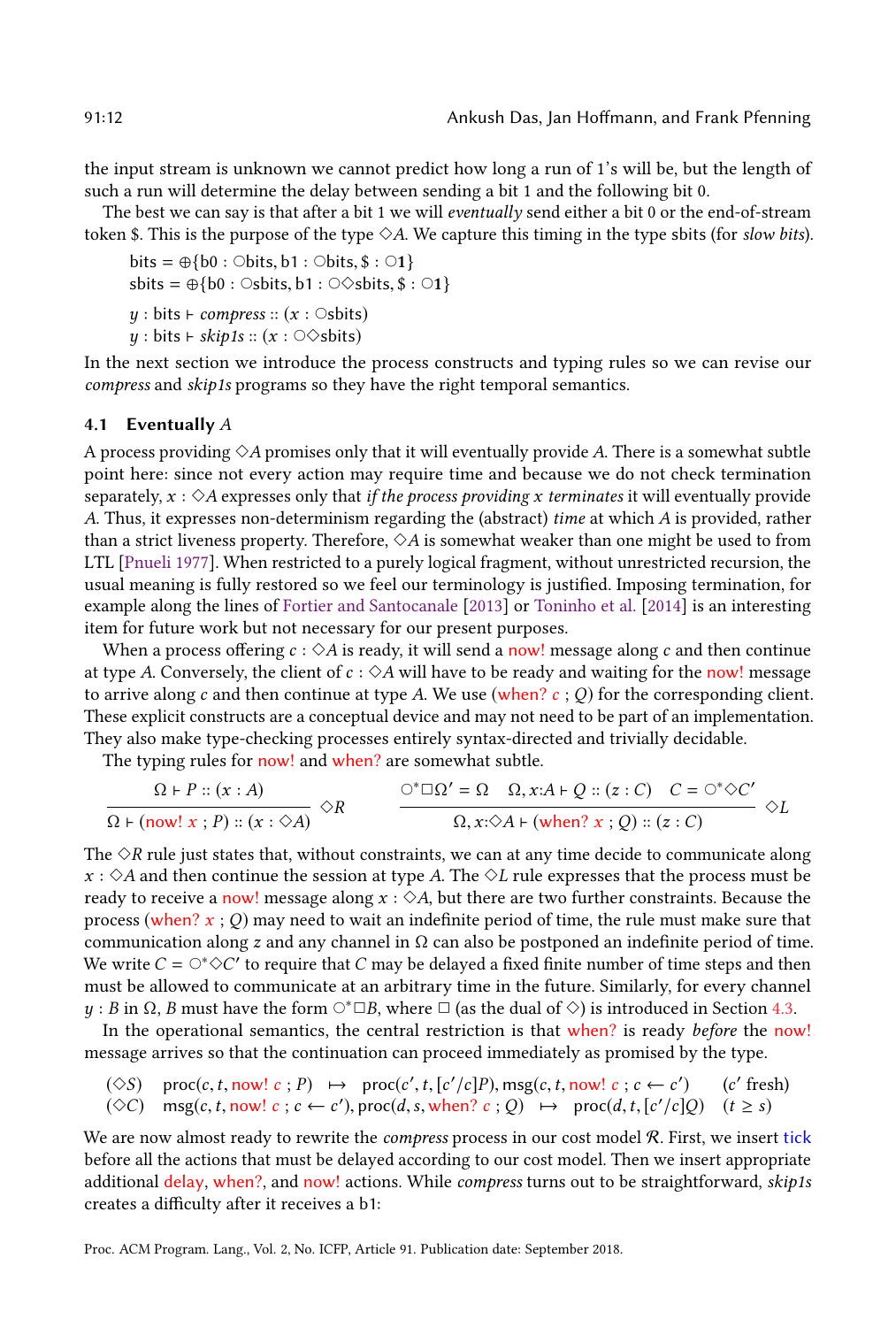```
bits = \oplus{b0 : \ominusbits, b1 : \ominusbits, $ : \odot1}
sbits = \oplus{b0 : ○sbits, b1 : ○ \otimessbits, $ : ○1}
y : \text{bits} \vdash \text{compress} :: (x : \text{Osbits})y : \text{bits} \vdash \text{skip1s} :: (x : \bigcirc \Diamond \text{slits})x \leftarrow \text{compress} \leftarrow y =case y \thinspace (b0 \Rightarrow \text{tick} ; x.b0 ; x \leftarrow \text{compress} \leftarrow y| b1 \Rightarrow tick; x.b1; x \leftarrow skip1s \leftarrow y
              |\ \Rightarrow tick ; x.$ ; wait y ; tick ; close x )
x \leftarrow skip1s \leftarrow y =
   case y ( b0 \Rightarrow tick; now! x; x.b0; x \leftarrow compress \leftarrow y
              | b1 \Rightarrow tick; % y : bits \vdash x : \diamondsbits
                          x' \leftarrow skip1s \leftarrow y; % x
                                                                                \prime : ○ \diamondsbits ⊢ x : \diamondsbits
                         x \leftarrow idle \leftarrow x'\% with x' : ○◇sbits \vdash idle :: (x : \diamondsbits)
              | \ \Rightarrow tick; now! x; x. ; wait y; tick; close x)
```
At the point where we would like to call skip1s recursively, we have

```
y : \text{bits} \vdash x : \diamond \text{shifts}but y : \text{bits} \vdash \text{skip1s} :: (x : \odot \Diamond \text{slits})
```
which prevents a tail call since  $\circ \diamond$ sbits  $\neq \diamond$ sbits. Instead we call *skip1s* to obtain a new channel  $x'$ and then use another process called *idle* to go from  $x':\circ \diamond$ sbits to  $x:\diamond$ sbits. Intuitively, it should be possible to implement such an idling process:  $x : \Diamond$ sbits expresses *at some time in the future*, including possibly right now while  $x'$  :  $\circ \diamond$ sbits says at some time in the future, but not right now.

To type the idling process, we need to generalize the  $\bigcirc LR$  rule to account for the interactions of  $\circ$ A with  $\Box$ A and  $\diamond$ A. After all, they speak about the same underlying model of time.

# 4.2 Interactions of  $\bigcirc A$  and  $\Diamond A$

Recall the left/right rule for  $\bigcirc$ :

$$
\frac{\Omega \vdash P :: (x : A)}{\bigcirc \Omega \vdash (\text{delay} : P) :: (x : \bigcirc A)} \bigcirc LR
$$

If the succedent were  $x : \Diamond A$  instead of  $x : \Diamond A$ , we should still be able to delay since we can freely choose when to interact along  $x$ . We could capture this in the following rule (superseded later by a more general form of  $\bigcirc LR$ :

$$
\frac{\Omega \vdash P :: (x : \Diamond A)}{\bigcirc \Omega \vdash (\text{delay }; P) :: (x : \Diamond A)} \bigcirc \Diamond
$$

We keep  $\Diamond A$  as the type of x since we retain the full flexibility of using x at any time in the future after the initial delay. We will generalize the rule once more in the next section to account for interactions with  $\Box A$ .

With this, we can define and type the idling process parametrically over A:

$$
x': \bigcirc \Diamond A \vdash idle :: (x : \Diamond A)
$$
  

$$
x \leftarrow idle \leftarrow x' = delay : x \leftarrow x'
$$

This turns out to be an example of subtyping (see Section [6.1\)](#page-19-0), which means that the programmer actually will not have to explicitly define or even reference an idling process. The programmer simply writes the original skip1s process (without referencing the *idle* process) and our subtyping algorithm will use the appropriate rule to typecheck it successfully.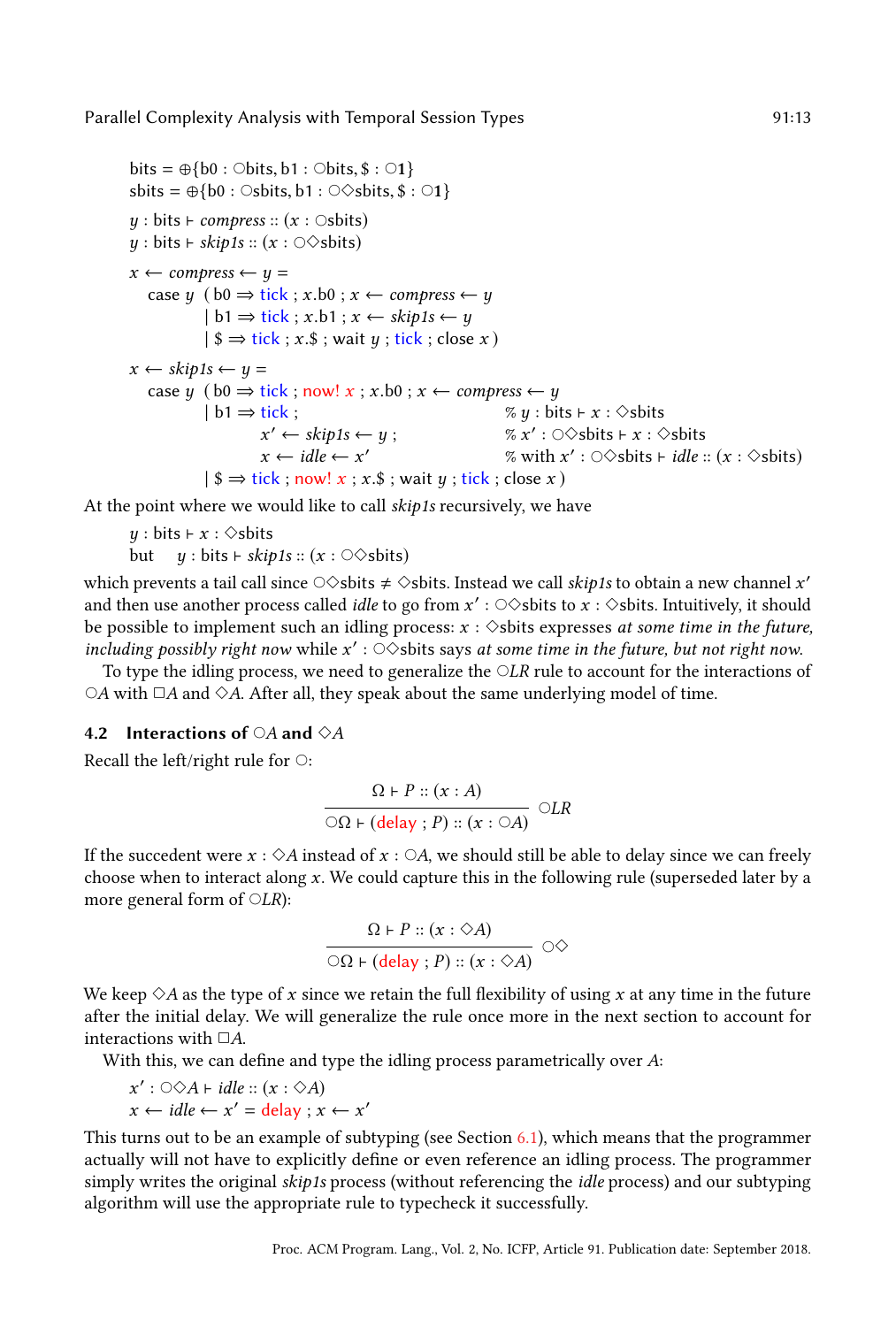#### <span id="page-13-0"></span>4.3 Always A

We now turn our attention to the last temporal modality,  $\Box A$ , which is dual to  $\diamondsuit A$ . If a process P provides  $x : \Box A$  it means it is ready to receive a now! message along x at any point in the future. In analogy with the typing rules for  $\diamond A$ , but flipped to the other side of the sequent, we obtain

$$
\frac{\bigcirc^* \square \Omega' = \Omega \quad \Omega \vdash P :: (x : A)}{\Omega \vdash (\text{when? } x ; P) :: (x : \square A)} \square R \qquad \qquad \frac{\Omega, x : A \vdash Q :: (z : C)}{\Omega, x : \square A \vdash (\text{now! } x ; Q) :: (z : C)} \square L
$$

The operational rules just reverse the role of provider and client from the rules for  $\diamond A$ .

 $(\Box S) \quad \text{proc}(d, t, \text{now! } c ; Q) \rightarrow \text{msg}(c', t, \text{now! } c ; c' \leftarrow c), \text{proc}(d, t, [c'/c]Q)$  (c ′ fresh)  $(\Box C)$  proc(c, s, when? c; P), msg(c', t, now! c; c'  $\leftarrow$  c)  $\mapsto$  proc(c', t, [c'/c]P) (s  $\leq$  t)

As an example for the use of  $\Box A$ , and also to introduce a new kind of example, we specify and implement a counter process that can receive inc and val messages. When receiving an inc it will increment its internally maintained counter, when receiving val it will produce a finite bit stream representing the current value of the counter. In the cost-free setting we have the type

 $bits = \bigoplus \{b0 : bits, b1 : bits, $ : 1\}$  $ctr = \&$ {inc : ctr, val : bits}

A counter is implemented by a chain of processes, each holding one bit (either bit0 or bit1) or signaling the end of the chain ( $\epsilon$ *mpty*). For this purpose we implement three processes:

```
d: \text{ctr} \vdash \textit{bit0} :: (c: \text{ctr})d: \text{ctr} \vdash \text{bit1} :: (c: \text{ctr})\cdot \vdash empty :: (c : \text{ctr})c \leftarrow \text{bit0} \leftarrow d =case c (inc \Rightarrow c \leftarrow bit1 \leftarrow d % increment by continuing as bit1
             | val \Rightarrow c.b0 ; d.val ; c \leftarrow d ) % send b0 on c, send val on d, identify c and d
c \leftarrow \text{bit1} \leftarrow d =case c (inc \Rightarrow d.inc; c \leftarrow \text{bit0} \leftarrow d % send inc (carry) on d, continue as bit1
             | val \Rightarrow c.b1 ; d.val ; c \leftarrow d ) % send b1 on c, send val on d, identify c and d
c \leftarrow \text{empty} =case c (inc \Rightarrow e \leftarrow empty; % spawn a new empty process with channel e
                       c \leftarrow \text{bit1} \leftarrow e % continue as bit1
             | val \Rightarrow c.$; close c) % send $ on c and close c
```
Using our standard cost model  $R$  we notice a problem: the *carry bit* (the  $d$  inc message sent in the bit1 process) is sent only on every other increment received because bit0 continues as bit1 without a carry, and  $bit1$  continues as  $bit0$  with a carry. So it will actually take  $2^k$  increments received at the lowest bit of the counter (which represents the interface to the client) before an increment reaches the kth process in the chain. This is not a constant number, so we cannot characterize the behavior exactly using only the next time modality. Instead, we say, from a certain point on, a counter is always ready to receive either an inc or val message.

bits =  $\oplus \{b0 : \bigcirc \text{bits}, b1 : \bigcirc \text{bits}, \$ : \bigcirc 1\}$  $ctr = \Box \otimes \{inc : \bigcirc ctr, val : \bigcirc bits\}$ 

In the program, we have ticks mandated by our cost model and some additional delay, when?, and now! actions to satisfy the stated types. The two marked lines may look incorrect, but are valid based on the generalization of the  $\bigcirc$ LR rule in Section [4.4.](#page-14-0)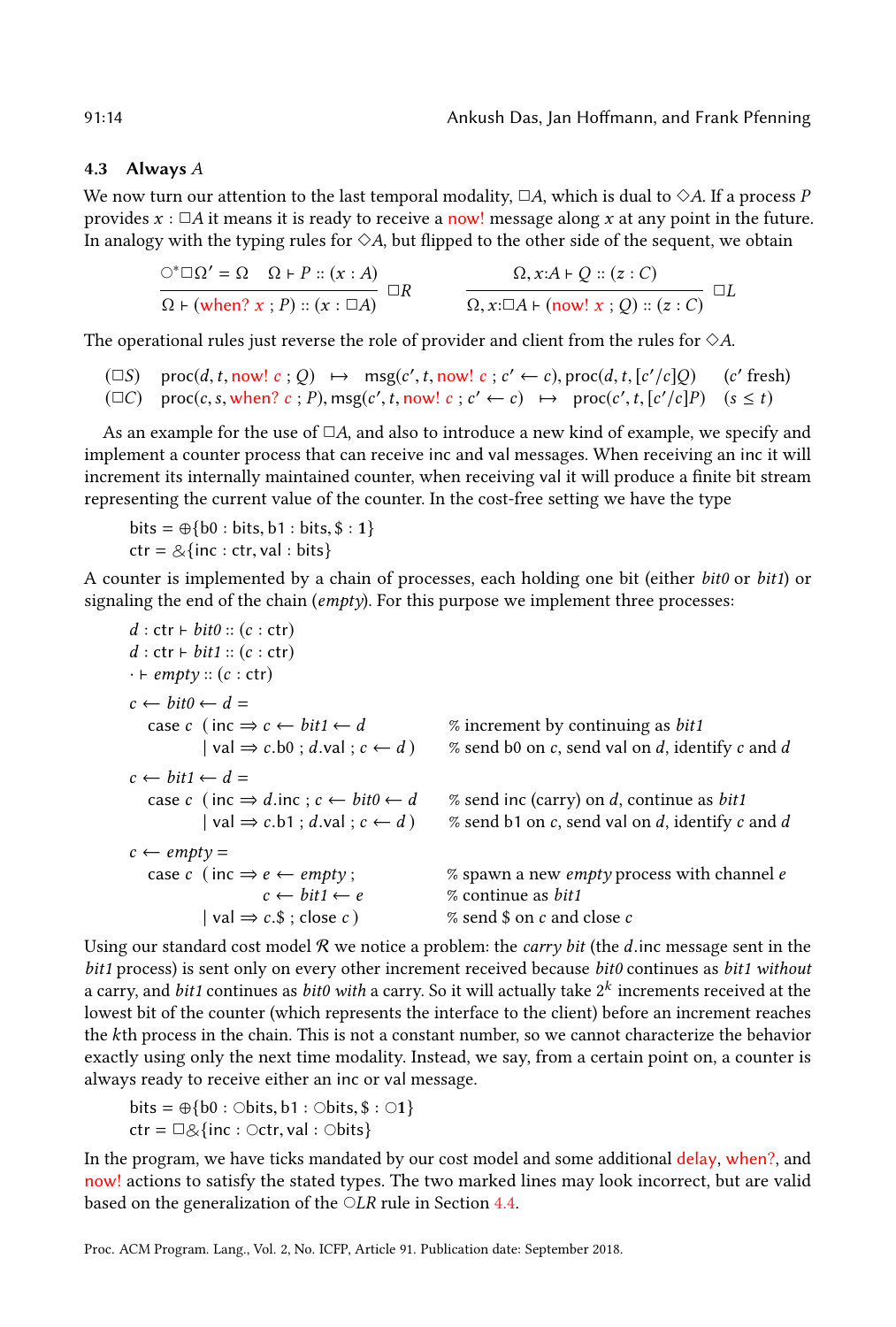```
d : \bigcirc \text{ctr} \vdash \text{bit0} :: (c : \text{ctr})d: \text{ctr} \vdash \text{bit1} :: (c: \text{ctr})\cdot \vdash empty :: (c : \text{ctr})c \leftarrow \text{bit0} \leftarrow d =when? c; \% d : \text{Octr} \vdash c : \& \{ \dots \}case c (inc \Rightarrow tick; % d : ctr ⊦ c : ctr
                      c \leftarrow \text{bit1} \leftarrow d| \text{val} \Rightarrow \text{tick} ; % d : ctr \vdash c : \text{bits}c.b0; % d: \text{ctr} \vdash c: \text{Obits}now! d; d.val; % d: ○bits ⊢ c: ○bits
                      c \leftarrow dc \leftarrow \text{bit1} \leftarrow d =when? c; \% d : \text{ctr } \vdash c : \& \{ \dots \}case c ( inc \Rightarrow tick ; \% d : \text{ctr} \div c : \text{ctr}4.4)
                      now! d : d.inc ; % d : \Diamondctr ⊦ c : ctr
                      c \leftarrow \text{bit0} \leftarrow d| val \Rightarrow tick ; \% d : \text{ctr} \vdash c : \text{bit}4.4)
                      c.b1; \% d: \text{ctr} \vdash c: \text{Obits}now! d; d.val; % d: ○bits ⊢ c: ○bits
                      c \leftarrow d)
c \leftarrow empty =when? c; \% \cdot \vdash c : \& \{ \dots \}case c (inc \Rightarrow tick; \% \cdot \div c : \text{ctr}e \leftarrow \textit{empty}; % e : \textit{ctr} \vdash c : \textit{ctr}c \leftarrow \text{bit1} \leftarrow e| \text{val} \Rightarrow \text{tick} : c.\$; % · \vdash c : \bigcirc 1delay : close c)
```
# <span id="page-14-0"></span>4.4 Interactions Between Temporal Modalities

Just as  $\circ$ A and  $\diamond$ A interacted in the rules since their semantics is based on the same underlying notion of time, so do  $\circ A$  and  $\Box A$ . If we execute a delay, we can allow any channel of type  $\Box A$  that we use and leave its type unchanged because we are not obligated to communicate along it at any particular time. It is a little awkward to formulate this because among the channels used there may be some of type  $\bigcirc B$  and some of type  $\Box B$ .

$$
\frac{\Box \Omega, \Omega' \vdash P :: (x : A)}{\Box \Omega, \bigcirc \Omega' \vdash (\text{delay }; P) :: (x : \bigcirc A)} \bigcirc
$$

In the example of bit1 at the end of the previous section, we have already seen two lines where this generalization was crucial, observing that  $ctr = \Box \& \{ \ldots \}.$ 

But even this rule does not cover all possibilities, because the channel x could be of type  $\diamond A$ . We introduce a new notation, writing  $[A]_L^{-1}$  and  $[A]_R^{-1}$  on types and extend it to contexts. Depending on one's point of view, this can be seen as stepping forward or backward by one unit of time.

| $[OA]_I^{-1} = A$          |                                   |  | $[OA]_R^{-1} = A$                          | $[x : A]_1^{-1} = x : [A]_1^{-1}$ |                                                                |
|----------------------------|-----------------------------------|--|--------------------------------------------|-----------------------------------|----------------------------------------------------------------|
| $[\Box A]_I^{-1} = \Box A$ |                                   |  | $[\Box A]_R^{-1}$ = undefined              | $[x : A]_R^{-1} = x : [A]_R^{-1}$ |                                                                |
|                            | $[\diamond A]_I^{-1}$ = undefined |  | $[\diamondsuit A]_R^{-1} = \diamondsuit A$ | $[\cdot]_t^{-1} = \cdot$          |                                                                |
|                            | $[S]_L^{-1}$ = undefined          |  | $[S]_R^{-1}$ = undefined                   |                                   | $[\Omega, \Omega']_l^{-1} = [\Omega]_l^{-1}, [\Omega']_l^{-1}$ |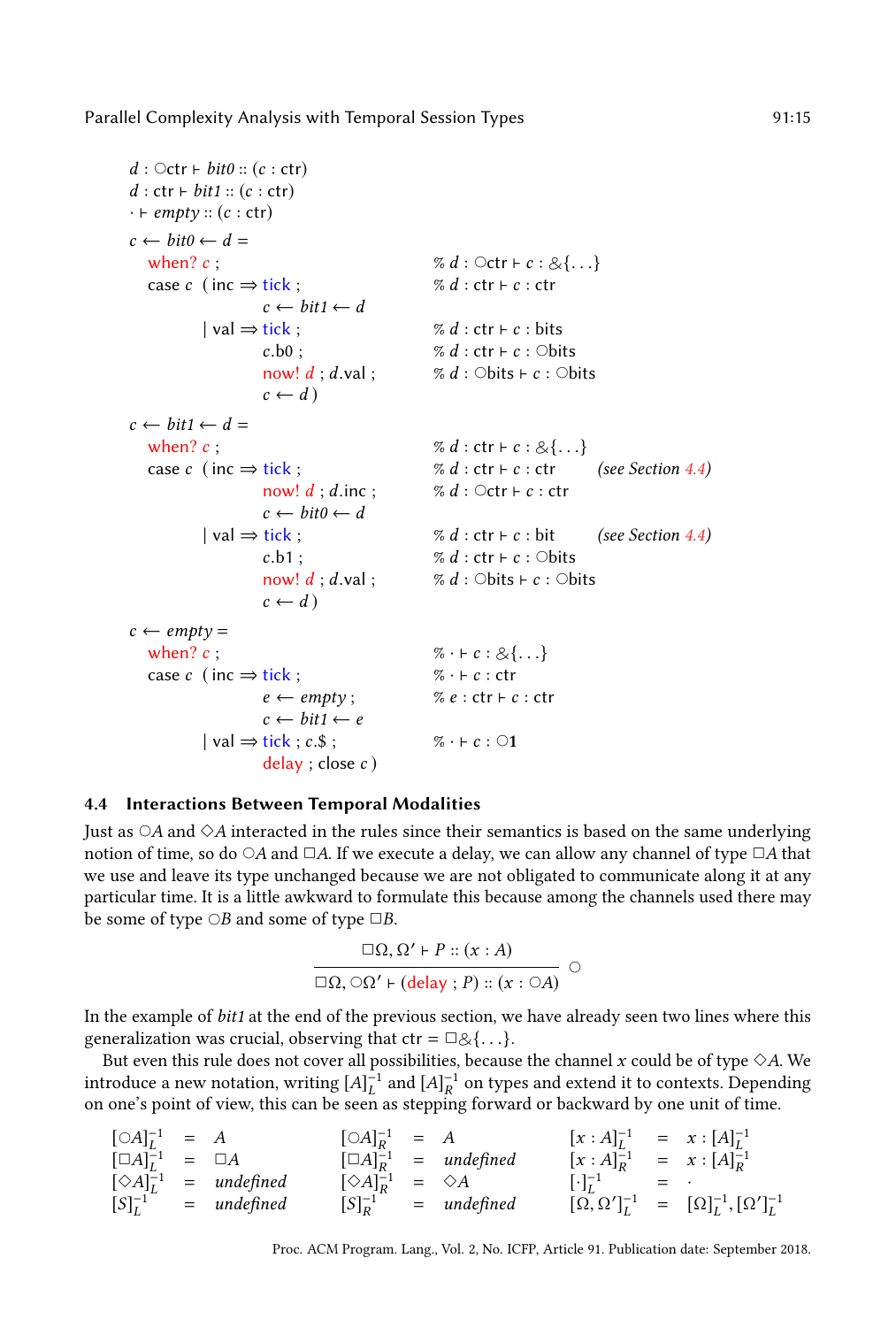<span id="page-15-1"></span>
$$
\frac{[\Omega]_{L}^{-1} \vdash P :: [x : A]_{R}^{-1}}{\Omega \vdash (\text{delay}; P) :: (x : A)} \bigcirc LR \qquad \frac{}{\bigcirc^* \square A \text{ delayed}^{\square}} \qquad \frac{}{\bigcirc^* \lozenge A \text{ delayed}^{\diamond}} \\ \frac{\Omega \vdash P :: (x : A)}{\Omega \vdash (\text{now! } x : P) :: (x : \diamond A)} \bigcirc R \qquad \frac{\Omega \text{ delayed}^{\square} \quad \Omega, x : A \vdash Q :: (z : C) \quad C \text{ delayed}^{\diamond}}{\Omega, x : \diamond A \vdash (\text{when? } x : Q) :: (z : C)} \bigcirc L \\ \frac{\Omega \text{ delayed}^{\square} \quad \Omega \vdash P :: (x : A)}{\Omega \vdash (\text{when? } x : P) :: (x : \square A)} \square R \qquad \frac{\Omega, x : A \vdash Q :: (z : C)}{\Omega, x : \square A \vdash (\text{now! } x : Q) :: (z : C)} \square L
$$

Fig. 5. Explicit Temporal Typing Rules

Here, S stands for any basic session type constructor as in Figure [1.](#page-3-1) We use this notation in the general rule  $\bigcirc LR$  which can be found in Figure [5](#page-15-1) together with the final set of rules for  $\Box A$  and  $\diamond A$ . In conjunction with the rules in Figure [3](#page-5-0) this completes the system of temporal session types where all temporal actions are explicit. The rule  $\bigcirc LR$  only applies if both  $[\Omega]_L^{-1}$  and  $[x:A]_R^{-1}$  are defined.

We call a type A patient if it does not force communication along a channel  $x : A$  at any particular point in time. Because the direction of communication is reversed between the two sides of a sequent, a type  $A$  is patient if it has the form  $\circ^* \Box A'$  if it is among the antecedents, and  $\circ^* \Diamond A'$  if it is in the succedent. We write A delayed $^{\square}$  and A delayed $^{\lozenge}$  and extend it to contexts  $\Omega$  delayed $^{\square}$  if for every declaration  $(x : A) \in \Omega$ , we have A delayed<sup> $\Box$ </sup>.

#### <span id="page-15-0"></span>5 PRESERVATION AND PROGRESS

The main theorems that exhibit the deep connection between our type system and the timed operational semantics are the usual type preservation and progress, sometimes called session fidelity and deadlock freedom, respectively. Compared to other recent treatments of linear session types [\[Balzer](#page-28-11) [and Pfenning 2017;](#page-28-11) [Pfenning and Griffith 2015\]](#page-29-5), new challenges are presented by abstract time and the temporal modalities.

## 5.1 Configuration Typing

A key question is how we type configurations C. Configurations consist of multiple processes and messages, so they both use and provide a collection of channels. And even though we treat a configuration as a multiset, typing imposes a partial order on the processes and messages where a provider of a channel appears to the left of its client.

$$
Configuration \quad C \ ::= \ \cdot \mid C \ C' \mid proc(c, t, P) \mid msg(c, t, M)
$$

We say proc(c, t, P) and msg(c, t, M) provide c. We stipulate that no two distinct processes or messages in a configuration provide the same channel  $c$ . Also recall that messages  $M$  are simply processes of a particular form and are typed as such. We can read off the possible messages (of which there is one for each type constructor) from the operational semantics. They are summarized here for completeness.

$$
M \ ::= \ (c.k \; ; \; c \leftarrow c') \mid (c.k \; ; \; c' \leftarrow c) \mid \text{close } c \mid (\text{send } c \; d \; ; \; c' \leftarrow c) \mid (\text{send } c \; d \; ; \; c \leftarrow c')
$$

The typing judgment has the form  $\Omega' \models C :: \Omega$  meaning that if composed with a configuration that provides  $\Omega'$ , the result will provide  $\Omega$ .

$$
\frac{\Omega_0 \vDash C_1 :: \Omega_1 \quad \Omega_1 \vDash C_2 :: \Omega_2}{\Omega_0 \vDash (C_1 C_2) :: \Omega_2}
$$
 compose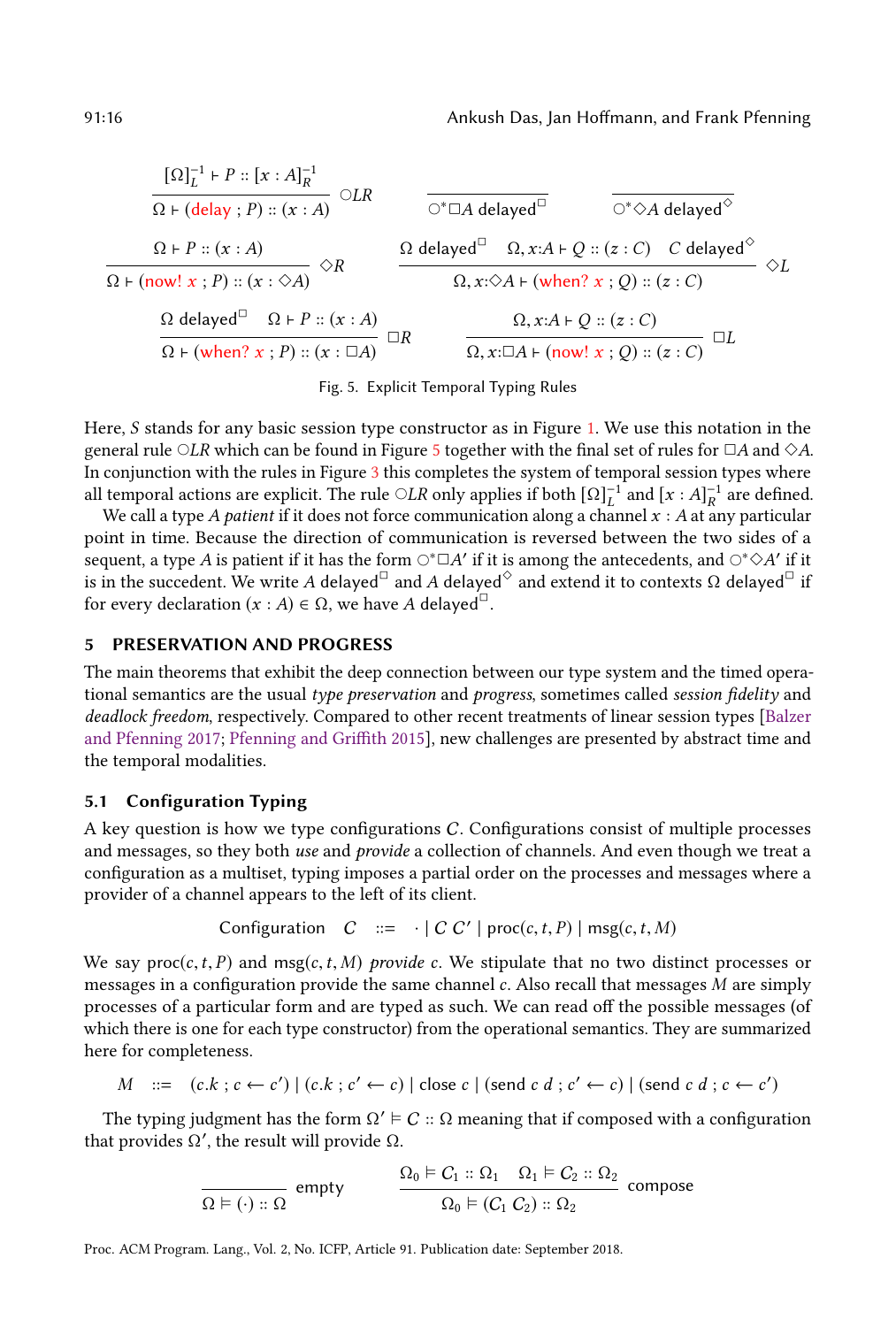To type processes and messages, we begin by considering preservation: we would like to achieve that if  $\Omega' \models C :: \Omega$  and  $C \mapsto C'$  then still  $\Omega' \models C' :: \Omega$ . Without the temporal modalities, this is guaranteed by the design of the sequent calculus: the right and left rules match just so that cut reduction (which is the basis for reduction in the operational semantics) leads to a well-typed deduction. The key here is what happens with time. Consider the special case

$$
\frac{\Omega \vdash P :: A}{\bigcirc \Omega \vdash (\text{delay }; P) :: (x : \bigcirc A)} \bigcirc LR \qquad \text{proc}(c, t, \text{delay }; P) \mapsto \text{proc}(c, t + 1, P)
$$

Note that, inevitably, the type of the channel c changes in the transition, from  $c : \bigcirc A$  to  $c : A$  and similarly for all channels used by P. So if in  $proc(c, t, Q)$  we were to use the type of Q as the type of the semantic process object, preservation would fail. But while the type changes from  $\circ A$  to  $A$ , time also advances from t to  $t + 1$ . This suggests the following rule should keep the configuration type invariant:

$$
\Omega \vdash P :: (c : A)
$$
  

$$
\bigcirc^{t} \Omega \models \text{proc}(c, t, P) :: (c : \bigcirc^{t} A)
$$
proc<sup>^\circ</sup>

When we transition from  $\frac{\text{delay}}{\text{else}}$  : P to P we strip one  $\circ$  modality from  $\Omega$  and A, but because we also advance time from t to  $t + 1$ , the  $\circ$  modality is restored, keeping the interface type invariant.

When we also consider types  $\Box A$  and  $\diamond A$  the situation is a little less straightforward because of their interaction with  $\circ$ , as we have already encountered in Section [4.4.](#page-14-0) We reuse the idea of the solution, allowing the subtraction of time from a type, possibly stopping when we meet a  $\Box$  or  $\diamond$ .

$$
\begin{array}{ccccl} [A]^{-0}_{L} & = & A & [A]^{-0}_{R} & = & A \\ [A]^{- (t+1)}_{L} & = & [[A]^{- t}_{L}]^{-1}_{L} & [A]^{- (t+1)}_{R} & = & [[A]^{- t}_{R}]^{-1}_{R} \end{array}
$$

This is extended to channel declarations in the obvious way. Additionally, the imprecision of  $\Box A$ and  $\Diamond A$  may create temporal gaps in the configuration that need to be bridged by a weak form of subtyping A  $\lt:$ : B (not to be confused with the much stronger form  $A \leq B$  in Section [6.1\)](#page-19-0),

$$
\frac{m \le n}{\bigcirc^m \Box A \le \cdot \bigcirc^n \Box A} \Box_{\text{weak}} \qquad \qquad \frac{m \ge n}{\bigcirc^m \Diamond A \le \cdot \bigcirc^n \Diamond A} \ \Diamond_{\text{weak}} \qquad \qquad \frac{}{A \le A} \text{ refl}
$$

This relation is specified to be reflexive and clearly transitive. We extend it to contexts  $\Omega$  in the obvious manner. In our final rules we also account for some channels that are not used by P or M but just passed through.

$$
\frac{\Omega' <: \Omega \quad [\Omega]_L^{-t} \vdash P :: [c : A]_R^{-t} \quad A <: A'}{\Omega_0, \Omega' \vDash \text{proc}(c, t, P) :: (\Omega_0, c : A')} \quad \text{proc} \quad \frac{\Omega' <: \Omega \quad [\Omega]_L^{-t} \vdash M :: [c : A]_R^{-t} \quad A <: A'}{\Omega_0, \Omega' \vDash \text{msg}(c, t, M) :: (\Omega_0, c : A')} \quad \text{msg}
$$

#### 5.2 Type Preservation

With the four rules for typing configurations (empty, compose, proc and msg), type preservation is relatively straightforward. We need some standard lemmas about being able to split a configuration and be able to move a provider (whether process or message) to the right in a typing derivation until it rests right next to its client. Regarding time shifts, we need the following properties.

LEMMA 5.1 (TIME SHIFT).

- (i) If  $[A]_L^{-t} = [B]_R^{-t}$  and both are defined then  $A = B$ .
- (ii)  $[[A]_L^{-t}]_L^{-s} = [A]_L^{-(t+s)}$  $\mathcal{L}^{(-i+ s)}$  and if either side is defined, the other is as well.
- (iii)  $[[A]_R^{-t}]_R^{-s} = [A]_R^{-(t+s)}$  $R_R^{-(1+8)}$  and if either side is defined, the other is as well.

THEOREM 5.2 (TYPE PRESERVATION). If  $\Omega' \models C :: \Omega$  and  $C \mapsto D$  then  $\Omega' \models D :: \Omega$ .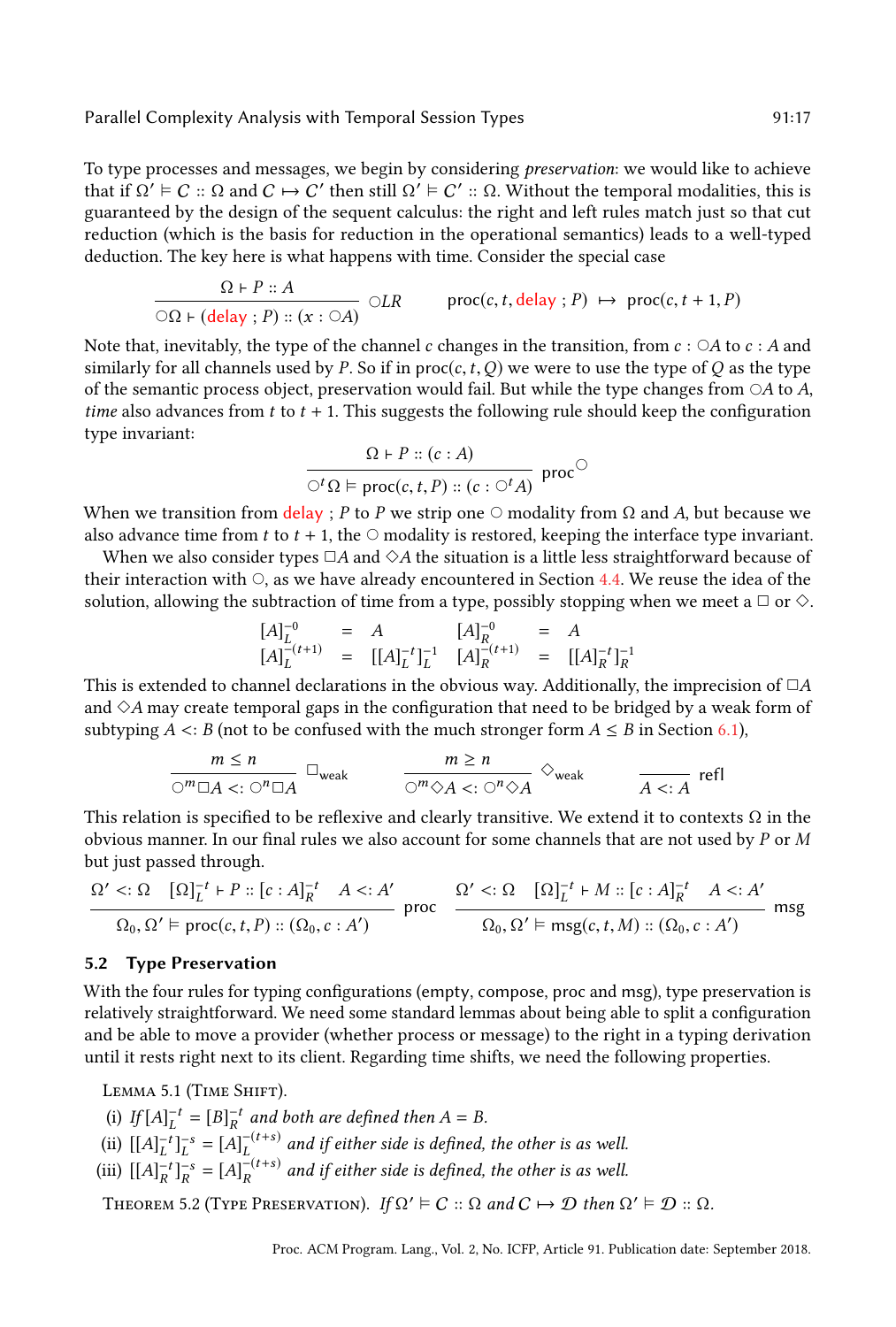Proof. By case analysis on the transition rule, applying inversion to the given typing derivation, and then assembling a new derivation of  $\mathcal{D}$ . □

Type preservation on basic session types is a simple special case of this theorem.

#### 5.3 Global Progress

We say a process or message is *poised* if it is trying to communicate along the channel that it provides. A poised process is comparable to a value in a sequential language. A configuration is poised if every process or message in the configuration is poised. Conceptually, this implies that the configuration is trying to communicate externally, i.e. along one of the channel it provides. The progress theorem then shows that either a configuration can take a step or it is poised. To prove this we show first that the typing derivation can be rearranged to go strictly from right to left and then proceed by induction over this particular derivation. This much is standard, even for significantly more complicated session-typed languages [\[Balzer and Pfenning 2017\]](#page-28-11).

The question is how can we prove that processes are either at the same time (for most interactions) or that the message recipient is ready before the message arrives (for when?, now!, and some forwards)? The key insight here is in the following lemma.

<span id="page-17-1"></span>Lemma 5.3 (Time Inversion).

- (i) If  $[A]_R^{-s} = [A]_L^{-t}$  and either side starts with a basic session type constructor then  $s = t$ .
- (ii)  $If [A]_L^{-t} = \Box B \text{ and } [A]_R^{-s} \neq \bigcirc (- \big) \text{ then } s \leq t \text{ and } [A]_R^{-s} = \Box B.$
- (iii) If  $[A]_R^{-t} = \Diamond B$  and  $[A]_L^{-s} \neq \bigcirc(-)$  then  $s \leq t$  and  $[A]_L^{-s} = \Diamond B$ .

THEOREM 5.4 (GLOBAL PROGRESS). If  $\cdot \vDash C :: \Omega$  then either

- (i)  $C \mapsto C'$  for some  $C'$ , or
- (ii) C is poised.

Proof. By induction on the right-to-left typing of  $C$  so that either  $C$  is empty (and therefore poised) or  $C = (\mathcal{D} \text{ proc}(c, t, P))$  or  $C = (\mathcal{D} \text{ msg}(c, t, M))$ . By induction hypothesis,  $\mathcal{D}$  can either take a step (and then so can C), or  $D$  is poised. In the latter case, we analyze the cases for P and M, applying multiple steps of inversion and Lemma  $5.3$  to show that in each case either  $C$  can take a step or is poised. □

#### <span id="page-17-0"></span>6 TIME RECONSTRUCTION

The process expressions introduced so far have straightforward syntax-directed typing rules. This requires the programmer to write a significant number of explicit delay, when?, and now! constructs in their code. This in turn hampers reuse: we would like to be able to provide multiple types for the same process definition so it can be used in different contexts, with different types, even under a single, fixed cost model.

In this section we introduce an implicit system which may be thought of as a temporal refinement of the basic session type system in Section [2.](#page-3-0) The delay, when?, and now! constructs never appear in the source, and, as before, tick is added before type-checking and never by the programmer. The rules for the new judgment  $\Omega \nvdash P :: (x : A)$  are shown in Figure [6;](#page-18-0) the other rules remain the same (except for def, see below). We still need an explicit rule for the tick synonym of delay which captures the cost model.

These rules are trivially sound and complete with respect to the explicit system in Section [4](#page-10-0) because from an implicit type derivation we can read off the explicit process expression and vice versa. They are also manifestly decidable because the types in the premises are smaller than those in the conclusion, with one possible exception: In the  $\bigcirc LR$  rule the premise may be equal to the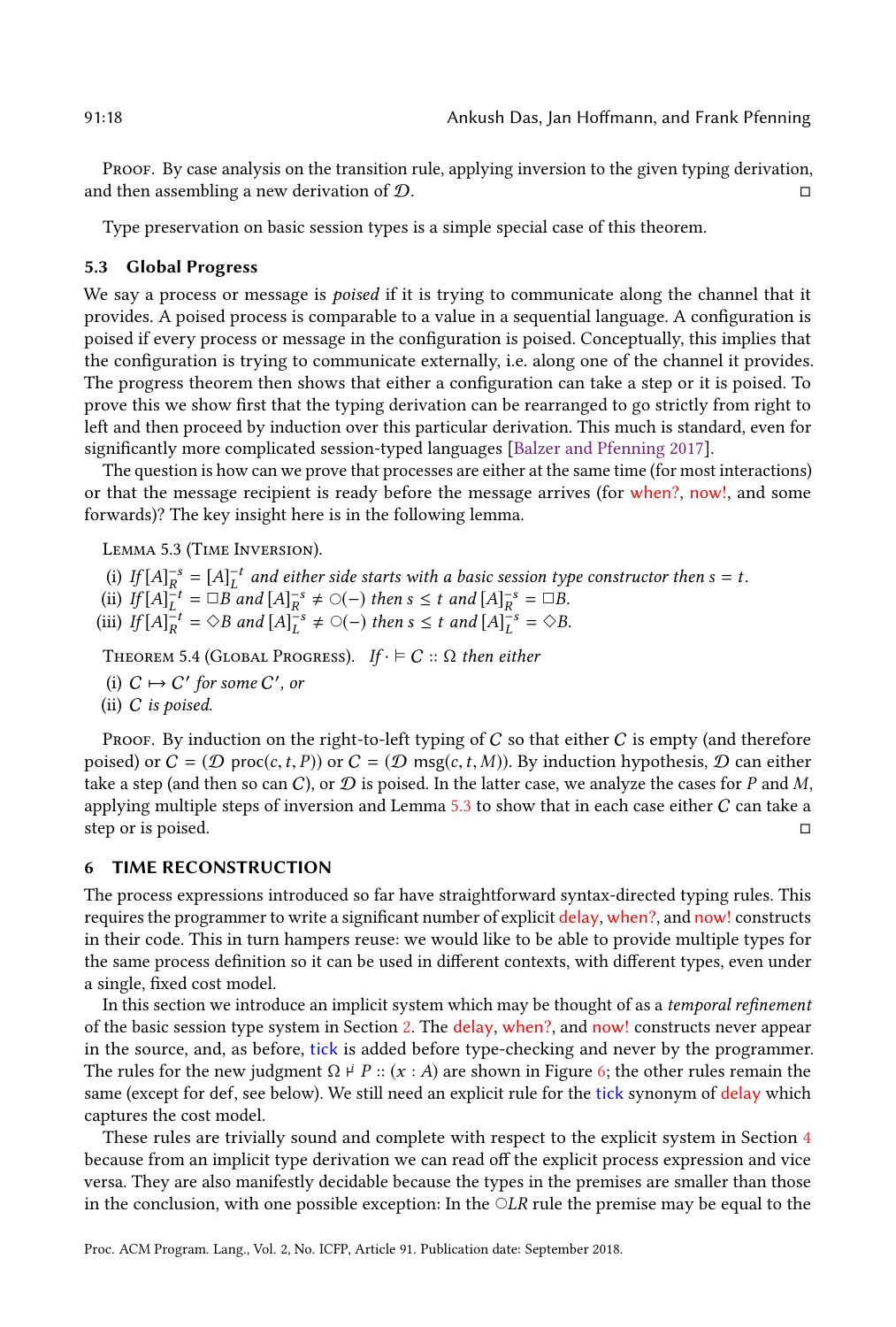<span id="page-18-0"></span>
$$
\frac{[\Omega]_{L}^{-1} \nvdash P :: [x : A]_{R}^{-1}}{\Omega \nvdash P :: (x : A)} \nightharpoonup LR \nightharpoonup \frac{[\Omega]_{L}^{-1} \nvdash P :: [x : A]_{R}^{-1}}{\Omega \nvdash (tick ; P) :: (x : A)} \nightharpoonup LR' \nightharpoonup \frac{[\Omega]_{L}^{-1} \nvdash P :: [x : A]_{R}^{-1}}{\Omega \nvdash P :: (x : \Diamond A)} \nightharpoonup R \nightharpoonup \frac{[\Omega]_{L}^{-1} \nvdash P :: [x : A]_{R}^{-1}}{\Omega \nvdash P :: (x : \Box A)} \nightharpoonup \frac{[\Omega]_{L}^{-1} \nvdash P :: [x : A]}{\Omega \nightharpoonup \frac{[\Omega]_{L}^{-1} \nvdash P :: [x : A]}{\Omega \nightharpoonup \frac{[\Omega]_{L}^{-1} \notash P :: [x : A]}{\Omega \nightharpoonup \frac{[\Omega]_{L}^{-1} \nightharpoonup \frac{[\Omega]_{L}^{-1} \nightharpoonup \frac{[\Omega]_{L}^{-1} \nightharpoonup \frac{[\Omega]_{L}^{-1} \nightharpoonup \frac{[\Omega]_{L}^{-1} \nightharpoonup \frac{[\Omega]_{L}^{-1} \nightharpoonup \frac{[\Omega]_{L}^{-1} \nightharpoonup \frac{[\Omega]_{L}^{-1} \nightharpoonup \frac{[\Omega]_{L}^{-1} \nightharpoonup \frac{[\Omega]_{L}^{-1} \nightharpoonup \frac{[\Omega]_{L}^{-1} \nightharpoonup \frac{[\Omega]_{L}^{-1} \nightharpoonup \frac{[\Omega]_{L}^{-1} \nightharpoonup \frac{[\Omega]_{L}^{-1} \nightharpoonup \frac{[\Omega]_{L}^{-1} \nightharpoonup \frac{[\Omega]_{L}^{-1} \nightharpoonup \frac{[\Omega]_{L}^{-1} \nightharpoonup \frac{[\Omega]_{L}^{-1} \nightharpoonup \frac{[\Omega]_{L}^{-1} \nightharpoonup \frac{[\Omega]_{L}^{-1} \nightharpoonup \frac{[\Omega]_{L}^{-1} \nightharpoonup \frac{[\Omega]_{L}^{-1} \nightharpoonup \frac{[\Omega]_{L}^{-1} \nightharpoonup \frac{[\Omega]_{L}^{-1} \nightharpoonup \frac{[\Omega]_{L}^{-1}
$$

Fig. 6. Implicit Temporal Rules

<span id="page-18-1"></span>

| $A \leq A$                   | $A \leq B$ | $A \leq B$          | $\bigcirc A$ | $A \leq B$                   | $\bigcirc A$ | $\bigcirc A$                              |              |
|------------------------------|------------|---------------------|--------------|------------------------------|--------------|-------------------------------------------|--------------|
| $\bigcirc^{n} \Box A \leq B$ | $\Box R$   | $\bigcirc A \leq B$ | $\Box L$     | $\bigcirc A \leq \bigcirc B$ | $\bigcirc R$ | $\bigcirc A \leq \bigcirc^{n} \bigcirc B$ |              |
| $\bigcirc^{n} \Box A \leq B$ | $\Box R$   | $\bigcirc A \leq B$ | $\Box L$     | $\bigcirc A \leq \bigcirc B$ | $\bigcirc R$ | $\bigcirc A \leq \bigcirc^{n} \bigcirc B$ | $\bigcirc L$ |

Fig. 7. Subtyping Rules

conclusion if neither Ω nor A contain a type of the form  $\bigcirc(-$ ). In this case,  $B = \Box B'$  for every  $y : B$ in Ω and  $A = \Diamond A'$  and there P can delay by any finite number of time steps. Time reconstruction avoids such an arbitrary delay.

Our examples revealed a significant shortcoming in these rules: when calling upon a process definition, the types in the antecedent and succedent often do not match the types of the process to be spawned. For example, the process skip1s in Section [4.1](#page-11-0) we have

```
bits = \oplus{b0 : \ominusbits, b1 : \ominusbits, $ : \odot1}
sbits = \oplus{b0 : ○sbits, b1 : ○ sbits, $ : ○1}
y : \text{bits} \vdash \text{compress} :: (x : \text{Osbits})y : \text{bits} \vdash \text{skip1s} :: (x : \odot \Diamond \text{slits})x \leftarrow skip1s \leftarrow y =
   case y ( b1 \Rightarrow tick ; % y : bits ⊢ x : \diamondsbits
                       x \leftarrow skip1s \leftarrow y % does not type-check!
              | \ldots
```
The indicated line does not type-check (neither in the explicit nor the implicit system presented so far) since the type  $\circ$  shits offered by *skip1s* does not match  $\diamond$ sbits. We had to write a process *idle* to account for this mismatch:

 $x' : \bigcirc \Diamond A \vdash idle :: (x : \Diamond A)$  $x \leftarrow idle \leftarrow x' = delay; x \leftarrow x'$ 

In the implicit system the version with an explicit identity can in fact be reconstructed:

 $x \leftarrow$  skip1s  $\leftarrow$  y = case  $y$  ( b1  $\Rightarrow$  tick ;  $\frac{i}{x}$  :  $\diamond$ sbits  $x' \leftarrow skip1s \leftarrow y \quad \% x' : \odot \odot sbits \not\vdash x : \odot sbits$ %  $x'$ :  $\diamond$ sbits  $\vdash x : \diamond$ sbits using rule  $\circ LR$  $x \leftarrow x'$  $| \dots$ )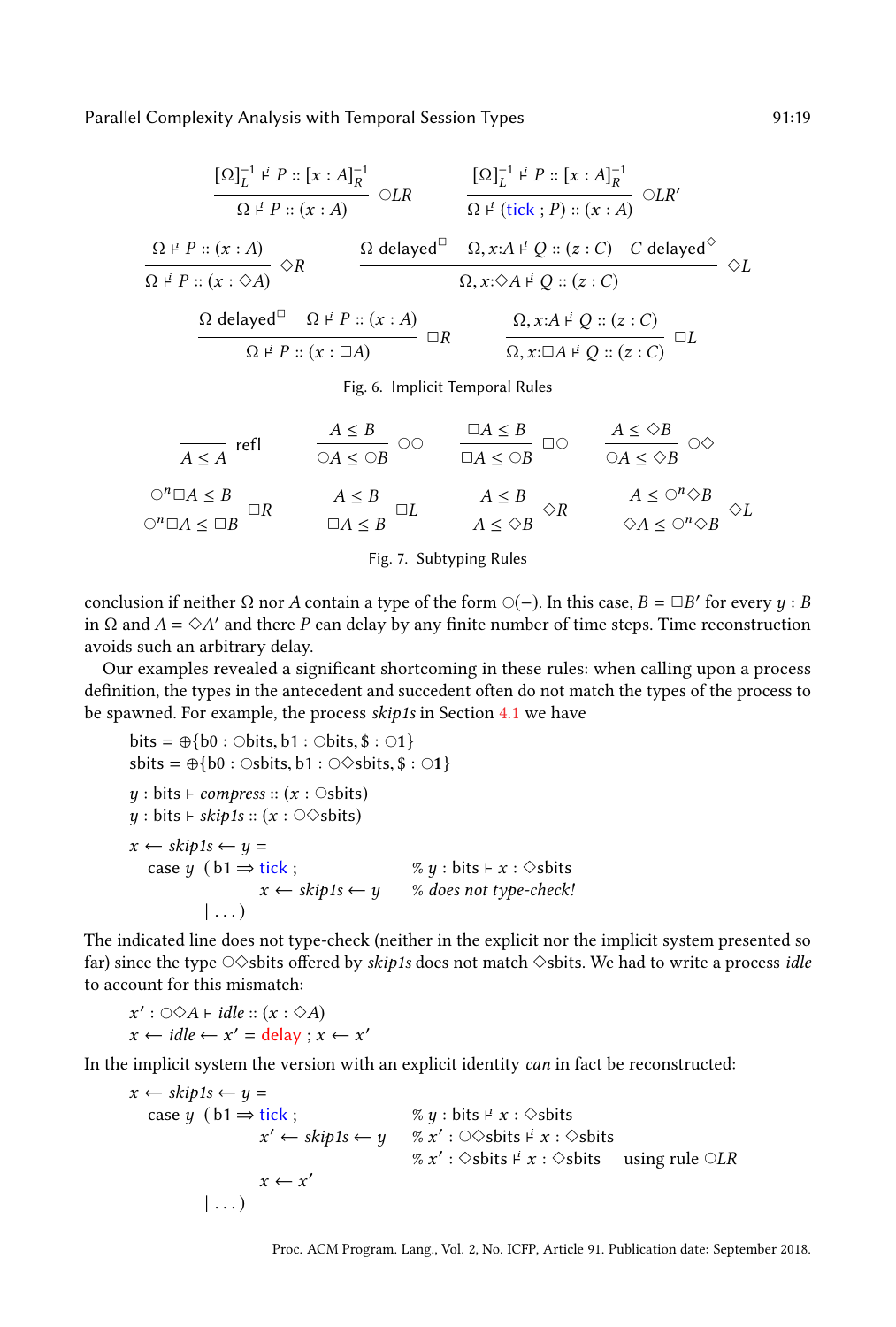#### <span id="page-19-0"></span>6.1 Subtyping

Extrapolating from the example of skip1s above, we can generalize process invocations by allowing subtyping on all used channels. The implicit rule for process invocation then reads

$$
\frac{\Omega' \leq \Omega_f \quad (\Omega_f \not\vdash f = P_f :: (x : A)) \in \Sigma \quad \Omega, x : A \not\vdash Q :: (z : C)}{\Omega, \Omega' \not\vdash (x \leftarrow f \leftarrow \Omega' ; Q) :: (z : C)} \quad \text{def}
$$

But how do we define subtyping  $A \leq B$ ? We would like the coercion to be an identity on basic session types and just deal with temporal mismatches through appropriate delay, when?, and now! actions. In other words, A should be a subtype of B if and only if  $y : A \nvdash x \leftarrow y :: (x : B)$ . Given this desired theorem, we can just read off the subtyping rules from the implicit typing rules in Figure [6](#page-18-0) by using the forwarding process  $x \leftarrow y$  as the subject in each rule! This form of subtyping is independent from subtyping between basic session types [\[Gay and Hole 2005\]](#page-28-12), which we believe can be added to our system in a sound way, even if it would not be complete for asynchronous communication [\[Lange and Yoshida 2017\]](#page-29-9).

This approach yields the rules in Figure [7,](#page-18-1) where we have split the  $\bigcirc LR$  rule into three different cases. We have expanded the definitions of patient types to make it syntactically more self-contained.

THEOREM 6.1 (SUBTYPING IDENTITY).  $A \leq B$  iff  $y : A \nvdash x \leftarrow y :: (x : B)$ 

Proof. In each direction by induction over the structure of the given deduction. □

The subtyping rules are manifestly decidable. In the bottom-up search for a subtyping derivation, the rules  $\circ \circ \circ \Box R$ , and  $\Diamond L$  can be applied eagerly without losing completeness. There is a nontrivial decision point between the  $\Box$  $\bigcirc$  and  $\Box L$  rules. The examples  $\Box S \leq \bigcirc \Box S$  and  $\Box \bigcirc S \leq \bigcirc S$  for a basic session type S show that sometimes  $\square \bigcirc$  must be chosen and sometimes  $\square L$  when both rules apply. A dual non-deterministic choice exists between  $\circ \diamond$  and  $\diamond R$ . The cost of backtracking is minimal in all examples we have considered.

We already know that subtype coercions are identities. To verify that we have a sensible subtype relation it remains to prove that transitivity is admissible. For this purpose we need two lemmas regarding patient types, as they appear in the  $\Box R$  and  $\Diamond L$  rules.

Lemma 6.2 (Patience).

(i) If  $A \leq \bigcirc^n \Box B$  then  $A = \bigcirc^k \Box A'$  for some k and A'. (ii) If  $\bigcirc^n \Diamond A \leq B$  then  $B = \bigcirc^k \Diamond B'$  for some k and B'.

PROOF. By separate inductions over the structure of the given deductions.  $\Box$ 

Lemma 6.3 (Impatience).

(i) If  $\bigcirc \bigcirc^n \Box A \leq B$  then  $\bigcirc^n \Box A \leq B$ . (ii) If  $A \leq \bigcirc \bigcirc^n \Diamond B$  then  $A \leq \bigcirc^n \Diamond B$ .

Proof. By separate inductions over the structure of the given deductions. □

Theorem 6.4 (Transitivity of Subtyping). If  $A \leq B$  and  $B \leq C$  then  $A \leq C$ .

PROOF. By simultaneous induction on the structure of the deductions  $D$  of  $A \leq B$  and  $\mathcal E$  of  $B \le C$  with appeals to the preceding lemmas in four cases.  $\square$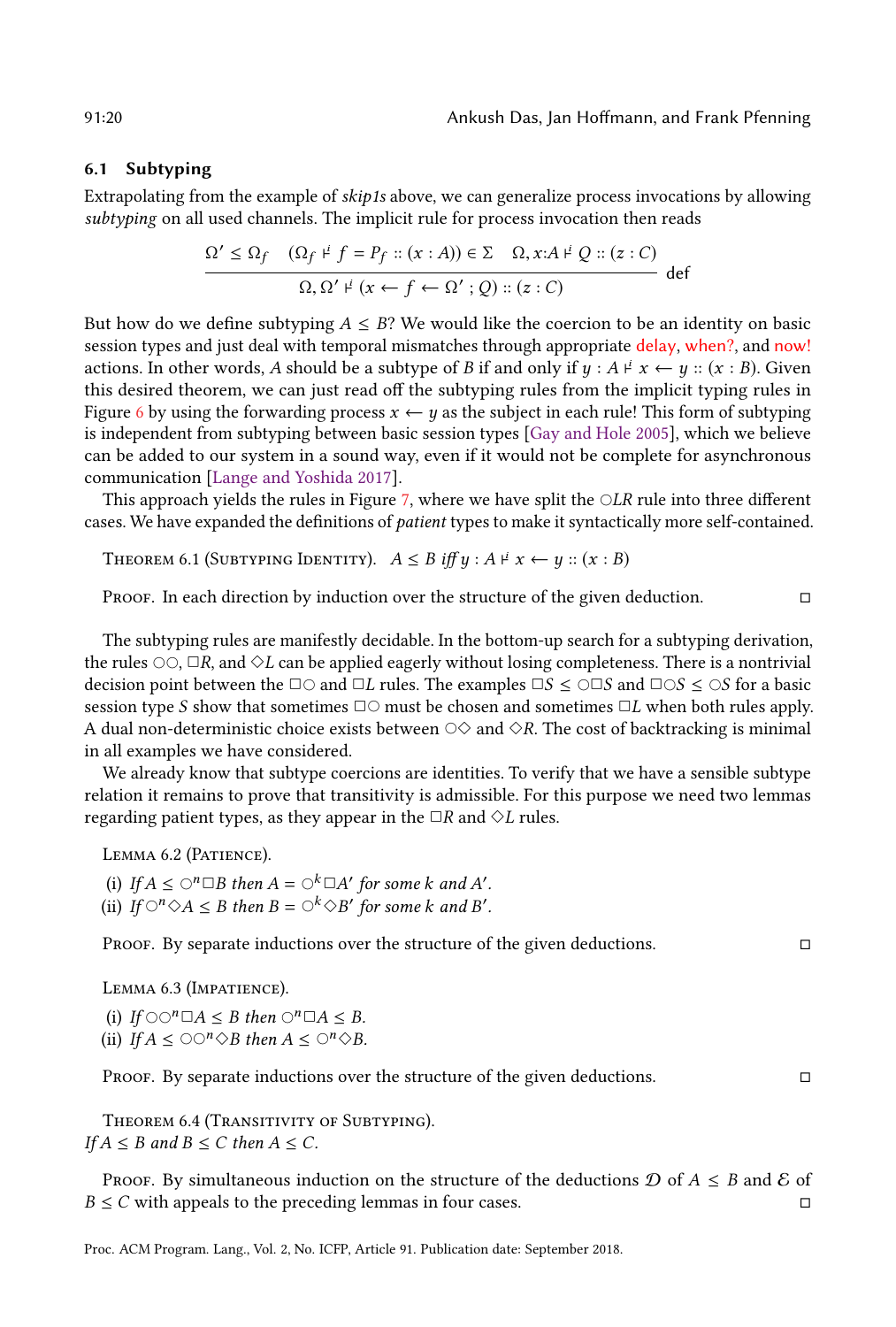# <span id="page-20-0"></span>7 FURTHER EXAMPLES

In this section we present example analyses of some of the properties that we can express in the type system, such as the message rates of streams, the response time of concurrent data structures, and the span of a fork/join parallel program.

In some examples we use parametric definitions, both at the level of types and processes. For example, stack<sub>A</sub> describes stacks parameterized over a type A, list<sub>A</sub>[n] describes lists of n elements, and tree $[h]$  describes binary trees of height h. Process definitions are similarly parameterized. We think of these as families of ordinary definitions and calculate with them accordingly, at the metalevel, which is justified since they are only implicitly quantified across whole definitions. This common practice (for example, in work on interaction nets [Gimenez and Moser](#page-28-8) [\[2016\]](#page-28-8)) avoids significant syntactic overhead, highlighting conceptual insight. It is of course possible to internalize such parameters (see, for example, work on refinement of session types [\[Griffith and Gunter 2013\]](#page-28-14) or explicitly polymorphic session types [\[Caires et al. 2013;](#page-28-15) [Griffith 2016\]](#page-28-16)).

#### 7.1 Response Times: Stacks and Queues

To analyze response times, we study concurrent stacks and queues. A stack data structure provides a client with a choice between a push and a pop. After a push, the client has to send an element, and the provider will again behave like a stack. After a pop, the provider will reply either with the label none and terminate (if there are no elements in the stack), or send an element and behave again like a stack. In the cost-free model, this is expressed in the following session type.

stack<sub>A</sub> =  $\&$ { push :  $A \rightarrow$  stack<sub>A</sub>,  $pop : \bigoplus \{ none : 1, some : A \otimes stack_A \}$ 

We implement a stack as a chain of processes. The bottom to the stack is defined by the process empty, while a process elem holds a top element of the stack as well as a channel with access to the top of the remainder of the stack.

$$
x : A, t : stack_A \vdash elem :: (s : stack_A) \\
 \vdots \vdash empty :: (s : stack_A)
$$

The cost model we would like to consider here is  $RS$  where both receives and sends cost one unit of time. Because a receive costs one unit, every continuation type must be delayed by one tick of the clock, which we have denoted by prefixing continuations by the  $\circ$  modality. This delay is not an artifact of the implementation, but an inevitable part of the cost model–one reason we have distinguished the synonyms tick (delay of one, due to the cost model) and delay (delay of one, to correctly time the interactions). In this section of examples we will make the same distinction for the next-time modality: we write 'A for a step in time mandated by the cost model, and  $\circ$ A for a delay necessitated by a particular set of process definitions.

As a first approximation, we would have

stack<sub>A</sub> = &{ push : ' $(A \rightarrow 'stack_A)$ , pop : '⊕{ none : '1, some : ' $(A \otimes 'stack_A)$  } }

There are several problems with this type. The stack is a data structure and has little or no control over when elements will be pushed onto or popped from the stack. Therefore we should use a type  $\Box$ stack<sub>A</sub> to indicate that the client can choose the times of interaction with the stack. While the elements are held by the stack time advances in an indeterminate manner. Therefore, the elements stored in the stack must also have type  $\Box A$ , not A (so that they are always available).

stack<sub>A</sub> = &{ push : '( $\Box A \rightarrow$  ' $\Box$ stack<sub>A</sub>), pop :  $\Theta$ { none : '1, some : ' $(\Box A \otimes \Box$ stack<sub>A</sub>) } }  $x : \Box A, t : \Box$ stack $A \vdash$ elem :: (s :  $\Box$ stack $A$ )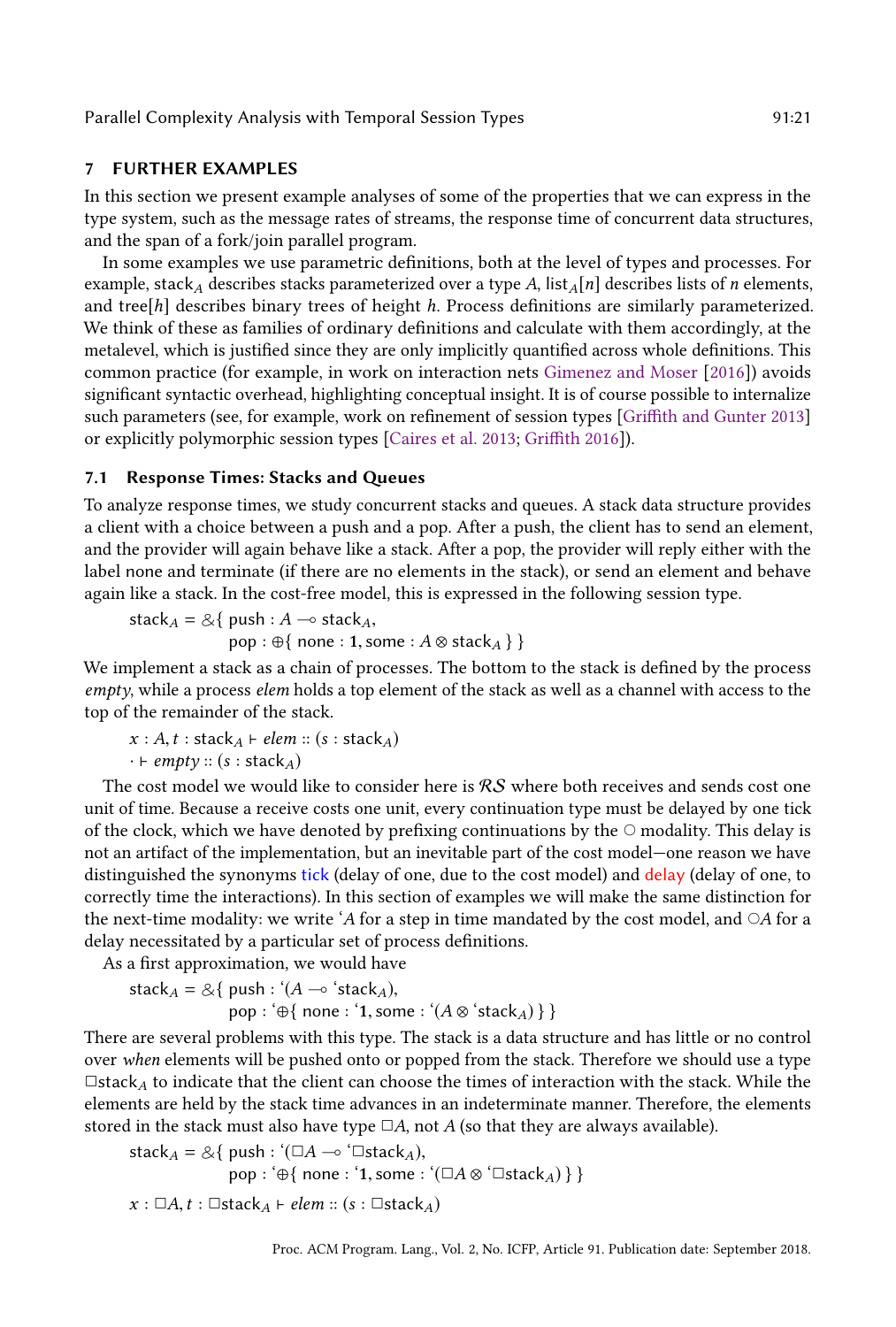$\cdot \vdash empty :: (s : \Box stack_A)$ 

This type expresses that the data structure is very efficient in its response time: there is no additional delay after it receives a push and then an element of type  $\Box A$  before it can take the next request, and it will respond immediately to a pop request. It may not be immediately obvious that such an efficient implementation actually exists in the  $RS$  cost model, but it does. We use the implicit form from Section [6](#page-17-0) omitting the tick constructs after each receive and send, and also the when? before each case that goes along with type  $\Box A$ .

 $s \leftarrow elem \leftarrow x$  t = case s ( push  $\Rightarrow$   $y \leftarrow$  recv s;  $s' \leftarrow elem \leftarrow x \ t$ ;  $%$  previous top of stack, holding x  $s \leftarrow elem \leftarrow y s'$  % new top of stack, holding y  $|$  pop  $\Rightarrow$  s.some; send s  $x$ ;  $\%$  send channel  $x$  along  $s$  $s \leftarrow t$  ) % s is now provided by t, via forwarding  $s \leftarrow \text{empty} =$ case s ( push  $\Rightarrow$  y  $\leftarrow$  recv s;  $e \leftarrow \text{empty}$ ;  $\%$  new bottom of stack  $s \leftarrow elem \leftarrow y e$ | pop ⇒ s.none ; close s )

The specification and implementation of a queue is very similar. The key difference in the implementation is that when we receive a new element we pass it along the chain of processes until it reaches the end. So instead of

 $s' \leftarrow elem \leftarrow x t$ ;  $%$  previous top of stack, holding x  $s \leftarrow elem \leftarrow y s'$  % new top of stack, holding y

we write

```
t.enq ;
send t \, y; \frac{1}{2} \frac{1}{2} \frac{1}{2} send y to the back of the queue
s \leftarrow elem \leftarrow x t
```
These two send operations take two units of time, which must be reflected in the type: after a channel of type  $\Box A$  has been received, there is a delay of an additional two units of time before the provider can accept the next request.

```
queue<sub>A</sub> = &{ enq : '(\Box A \rightarrow '\circlearrowright \circ \Boxqueue<sub>A</sub>),
                               \mathsf{deq} : \oplus \{ \text{ none} : \texttt{1}, \texttt{some} : \texttt{``}(\Box A \otimes \texttt{``} \Box \texttt{queue}_A) \, \} \, \}x : \Box A, t : \Diamond \Diamond \Boxqueue_A \vdash elem :: (s : \Boxqueue_A)\cdot \vdash empty :: (s : \squarequeue<sub>A</sub>)
```
Time reconstruction will insert the additional delays in the empty process through subtyping, using  $\Box$ queue $_A \leq \circ \odot \Box$ queue $_A$ . We have syntactically expanded the tail call so the second use of subtyping is more apparent.

```
s \leftarrow \text{empty} =case s (enq \Rightarrow y ← recv s; \%\ y : \Box A \vdash s : \odot \odot \Boxqueue<sub>A</sub>
                               e \leftarrow \textit{empty}; \%\ y : \Box A, e : \Box \textsf{queue}_A\% y : \Box A, e : \Boxqueue<sub>A</sub> \vdash s : \odot \odot \Boxqueue<sub>A</sub>
                               s' \leftarrow elem \leftarrow y \, e \, ; \qquad \% \Box \text{queue}_A \leq \bigcirc \bigcirc \Box \text{queue}_A \text{ (on } e\text{)}s \leftarrow s' % \Boxqueue<sub>A</sub> \leq \odot\Boxqueue<sub>A</sub> (on s'
                                                                        % \Boxqueue_A \leq \circlearrowright \odot \Boxqueue_A (on s')
                \vert deq \Rightarrow s.none ;
```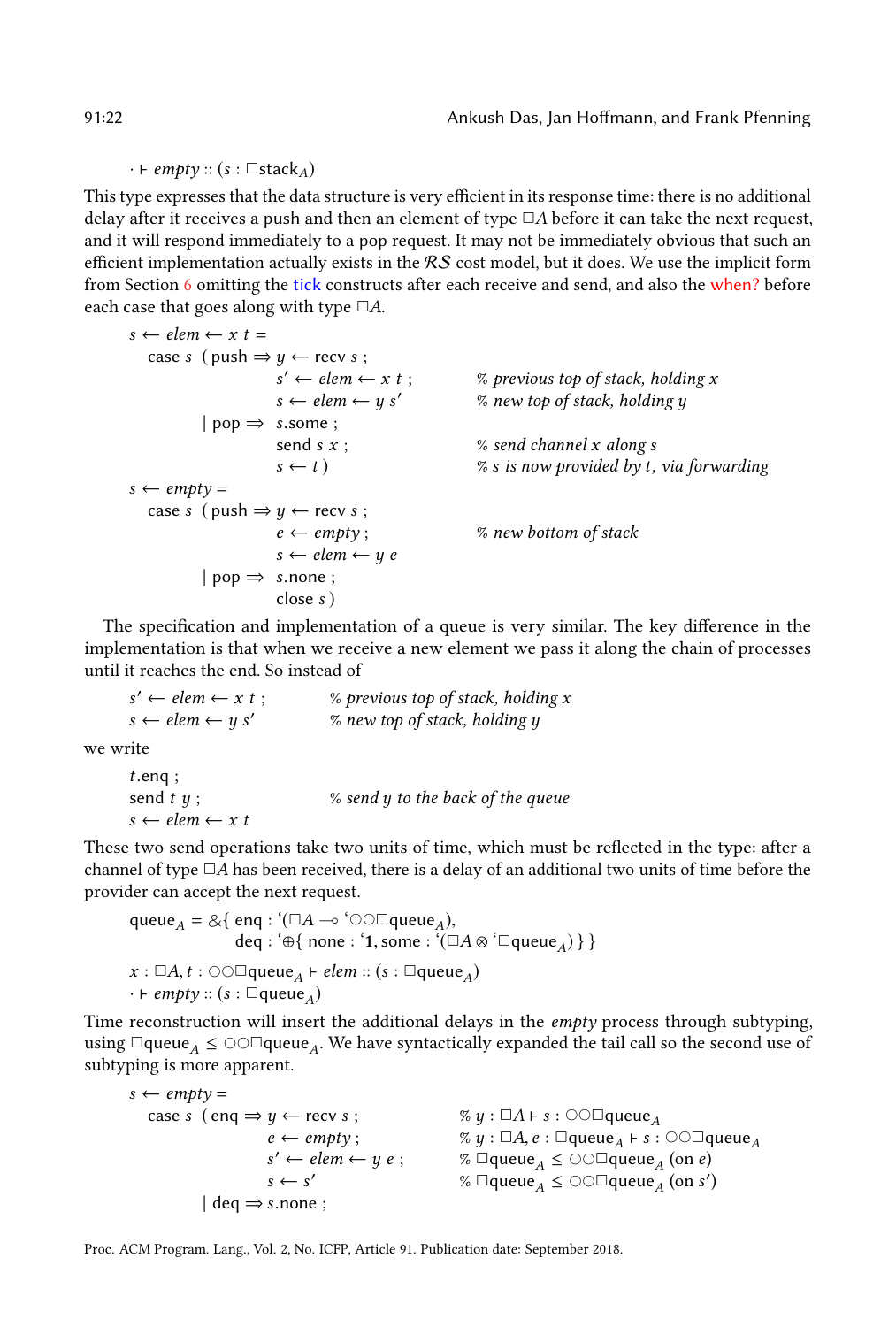#### close s )

The difference between the response times of stacks and queues in the cost model is minimal: both are constant, with the queue being two units slower. This is in contrast to the total work [\[Das et al.](#page-28-7) [2017\]](#page-28-7) which is constant for the stack but linear in the number of elements for the queue.

This difference in response times can be realized by typing clients of both stacks and queues. We compare clients  $S_n$  and  $Q_n$  that insert n elements into a stack and queue, respectively, send the result along channel  $d$ , and then terminate. We show only their type below, omitting the implementations.

```
x_1 : \Box A, \ldots, x_n : \Box A, s : \BoxstackA \vdash S_n :: (d : \bigcirc^{2n} (\Box \text{stack}_A \otimes \cdot \mathbf{1}))x_1 : \Box A, \ldots, x_n : \Box A, s : \Boxqueue_A \vdash Q_n :: (d : \bigcirc^{4n} (\Box \text{queue}_A \otimes \text{`1}))
```
The types demonstrate that the total execution time of  $S_n$  is only  $2n + 1$ , while it is  $4n + 1$  for  $Q_n$ . The difference comes from the difference in response times. Note that we can infer precise execution times, even in the presence of the  $\Box$  modality in the stack and queue types.

#### 7.2 Parametric Rates: Lists and Streams

Lists describe an interface that sends either nil and ends the session, or sends cons followed by a channel of some type  $A$  and then behaves again like a list. In the cost-free setting:

$$
list_A = \bigoplus \{ cons : A \otimes list_A, nil : 1 \}
$$

Here is the straightforward definition of append.

 $l_1$ : list<sub>A</sub>, $l_2$ : list<sub>A</sub> ⊢ append : (l : list<sub>A</sub>)  $l \leftarrow append \leftarrow l_1 l_2 =$ case  $l_1$  (cons ⇒  $x$  ← recv  $l_1$ ; % receive element x from  $l_1$ *l*.cons ; send  $l x$  ;  $\frac{1}{2}$  % send  $x$  along  $l$  $l \leftarrow append \leftarrow l_1 l_2$  % recurse<br>| nil  $\Rightarrow$  wait  $l_1$ ; % wait for  $\%$  wait for  $l_1$  to close  $l \leftarrow l_2$  ) % identify l and  $l_2$ 

In this example we are interested in analyzing the timing of several processes precisely, but parametrically over an arrival rate. Because it takes two units of time to copy the inputs to the outputs, the arrival rate needs to be at least 2, which we represent by writing it as  $r + 2$ . Since we append the two lists, the second list will be idle while we copy the elements from the first list to the output. We could give this list type  $\square(-)$ , but we can also precisely determine the delay if we index lists by the number of elements. We write  $\frac{\ln\{n\}}{n}$  for a list sending exactly *n* elements. We have the following types in the  $RS$  cost model:

$$
list_A[0] = \bigoplus \{ \text{ nil} : '1 \}
$$
  

$$
list_A[n+1] = \bigoplus \{ \text{ cons} : '(\square A \otimes ' \bigcirc^{r+2} \text{ list}_A[n]) \}
$$

As before, the tick marks account for the delay mandated by the cost model. The  $\circlearrowleft^{r+2}$  accounts for the arrival rate of  $r + 2$ . We use type  $\Box A$  for the elements since they will be in the lists for an indeterminate amount of time. The precise type of append then becomes

 $l_1$  : list<sub>A</sub>[n],  $l_2$  : ○<sup>(r+4)n+2</sup> list<sub>A</sub>[k] ⊢ append :: (l : ○○list<sub>A</sub>[n + k]) It expresses that the output list has the same rate as the input lists, but with a delay of 2 cycles relative to  $l_1$ . The channel  $l_2$  has to sit idle for  $r + 4$  cycles for each element of  $l_1$ , accounting for the two inputs along  $l_1$  and two outputs along  $l_2$ . It takes 2 further cycles to input the nil and the end token for the list.

With our type system and just a little bit of arithmetic we can verify this type, checking the definition twice: once for a list of length 0 and once for  $n + 1$ . We show here the latter, where  $l_1$  : list<sub>A</sub>[n + 1].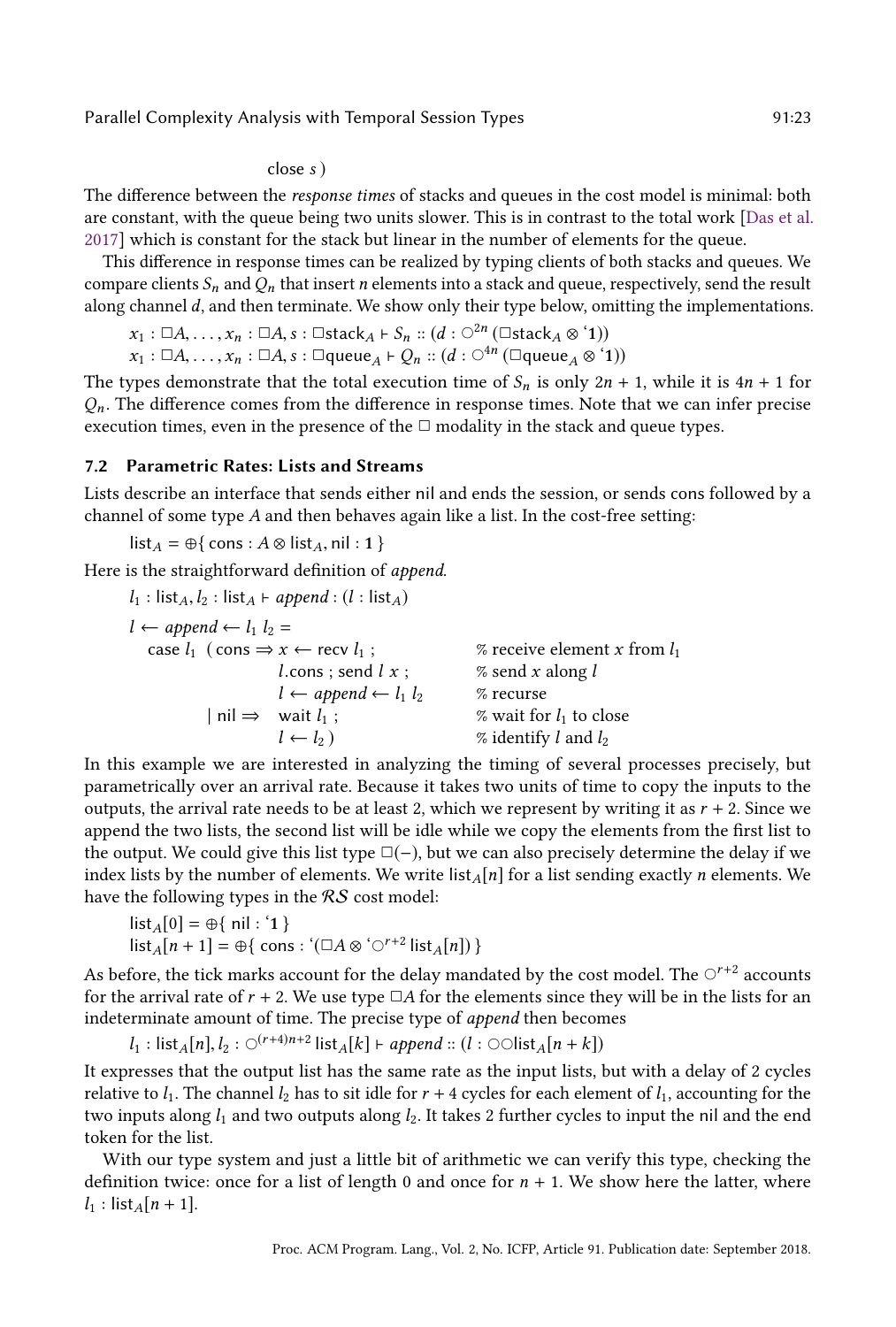```
l \leftarrow append \leftarrow l_1 \ l_2 =case l_1 (cons ⇒ % l_1:◯A \otimes \{C^{r+2} | \text{ist}_A[n], l_2 : [C^{(r+4)(n+1)+2} | \text{ist}_A[k]]_{L_2}^{-1} \vdash l : \text{Olist}_A[(n+1)+k]x \leftarrow \text{recv } l_1; % x: \Box A, l_1: \bigcirc^{r+2} \text{list}_A[n], l_2: \big[\bigcirc^{(r+4)(n+1)+2} \text{list}_A[k]\big]_{L_2}^{-2} \vdash l : \text{list}_A[(n+1)+k]l.cons ; % x:□A, l_1:○<sup>r+1</sup> list<sub>A</sub>[n], l_2 : [○<sup>(r+4)(n+1)+2</sup> list<sub>A</sub>[k]]<sub>\frac{1}{L}<sup>3</sup> + l : □A ⊗ '○<sup>r+2</sup> list<sub>A</sub>[n + k]</sub>
                send l x; \%\; l_1: \bigcirc^{r} list_A[n], l_2: \big[\bigcirc^{(r+4)(n+1)+2} list_A[k]\big]_L^{-4} \vdash \overline{l} : \bigcirc^{r+2} list_A[n+k]% delay<sup>r</sup> % l<sub>1</sub>:list<sub>A</sub>[n], l<sub>2</sub>: [\circ^{(r+4)(n+1)+2} list<sub>A</sub>[k]]<sup>-4-r</sup> + l : \circ^2 list<sub>A</sub>[n + k]
                                            % l_1:list<sub>A</sub>[n], l_2: ○<sup>(r+4)n+2</sup> list<sub>A</sub>[k] ⊢ l : ○○list<sub>A</sub>[n + k]
               l \leftarrow append \leftarrow l_1 \ l_2| \text{ nil} \Rightarrow ...
```
We showed only the one delay by  $r$  units inserted by time reconstruction since it is the critical step. The case for nil does not apply for  $l_1$  : list<sub>A</sub>[n + 1]. Here is the typing derivation when  $l_1$  : list<sub>A</sub>[0] where the cons branch does not apply.

$$
l \leftarrow append \leftarrow l_1 l_2 =
$$
  
\n
$$
\begin{array}{ll}\n & \text{case } l_1 \text{ (cons} \Rightarrow \dots \\
 & \text{inil} \Rightarrow \\
 & \text{wait } l_1; \\
 & \text{wait } l_2 \text{ : } \text{list}_A[k] + l : \text{list}_A[k] \\
 & \text{test}_A[k] + l : \text{list}_A[k]\n \end{array}
$$

As a related example we consider a process that alternates the elements between two infinite input streams. At first we might expect if the two input streams come in with a rate of 2 then the output stream will have a rate of 1. However, in the  $RS$  cost model one additional tick is required for sending on the messages which means that the input streams need to have rate 3 and be offset by 2 cycles. We parameterize the type of stream by its rate  $k$ 

stream<sup>k</sup> A = ✷A ⊗ '⃝<sup>k</sup> stream<sup>k</sup> A l<sup>1</sup> : stream<sup>3</sup> A ,l<sup>2</sup> : ⃝<sup>2</sup> stream<sup>3</sup> A ⊢ alternate :: (l : ⃝<sup>1</sup> stream<sup>1</sup> A ) l ← alternate ← l<sup>1</sup> l<sup>2</sup> = x ← recv l<sup>1</sup> ; % x : ✷A, l<sup>1</sup> : ⃝<sup>3</sup> stream<sup>3</sup> A ,l<sup>2</sup> : ⃝<sup>1</sup> stream<sup>3</sup> A ⊢ l : stream<sup>1</sup> A send l x ; % l<sup>1</sup> : ⃝<sup>2</sup> stream<sup>3</sup> A ,l<sup>2</sup> : stream<sup>3</sup> A ⊢ l : ⃝<sup>1</sup> stream<sup>1</sup> A l ← alternate ← l<sup>2</sup> l<sup>1</sup> )

A more general parametric type for the same code would be

 $l_1: \mathrm{stream}_A^{2k+3}, l_2: \bigcirc^{k+2} \mathrm{stream}_A^{2k+3} \vdash alternate::(l:\bigcirc^1 \mathrm{stream}_A^{k+1})$ 

from which we can recover the more specialized one with  $k = 0$ .

# 7.3 Span Analysis: Trees

We use trees to illustrate an example that is typical for fork/join parallelism and computation of span. In order to avoid integers, we just compute the parity of a binary tree of height  $h$  with boolean values at the leaves. We do not show the obvious definition of xor, which in the  $RS$  cost model requires a delay of four from the first input.

bool = ⊕{ b0 : '1, b1 : '1 }

 $a : \text{bool}, b : \bigcirc^2 \text{bool} \vdash x \text{ or} :: (c : \bigcirc^4 \text{bool})$ 

In the definition of leaf and node we have explicated the delays inferred by time reconstruction, but not the tick delays. The type of tree [h] gives the span of this particular parallel computation as  $5h + 2$ . This is the time it takes to compute the parity under maximal parallelism, assuming that *xor* takes 4 cycles as shown in the type above.

tree[h] =  $\&$ { parity : ' $\bigcirc^{5h+2}$  bool }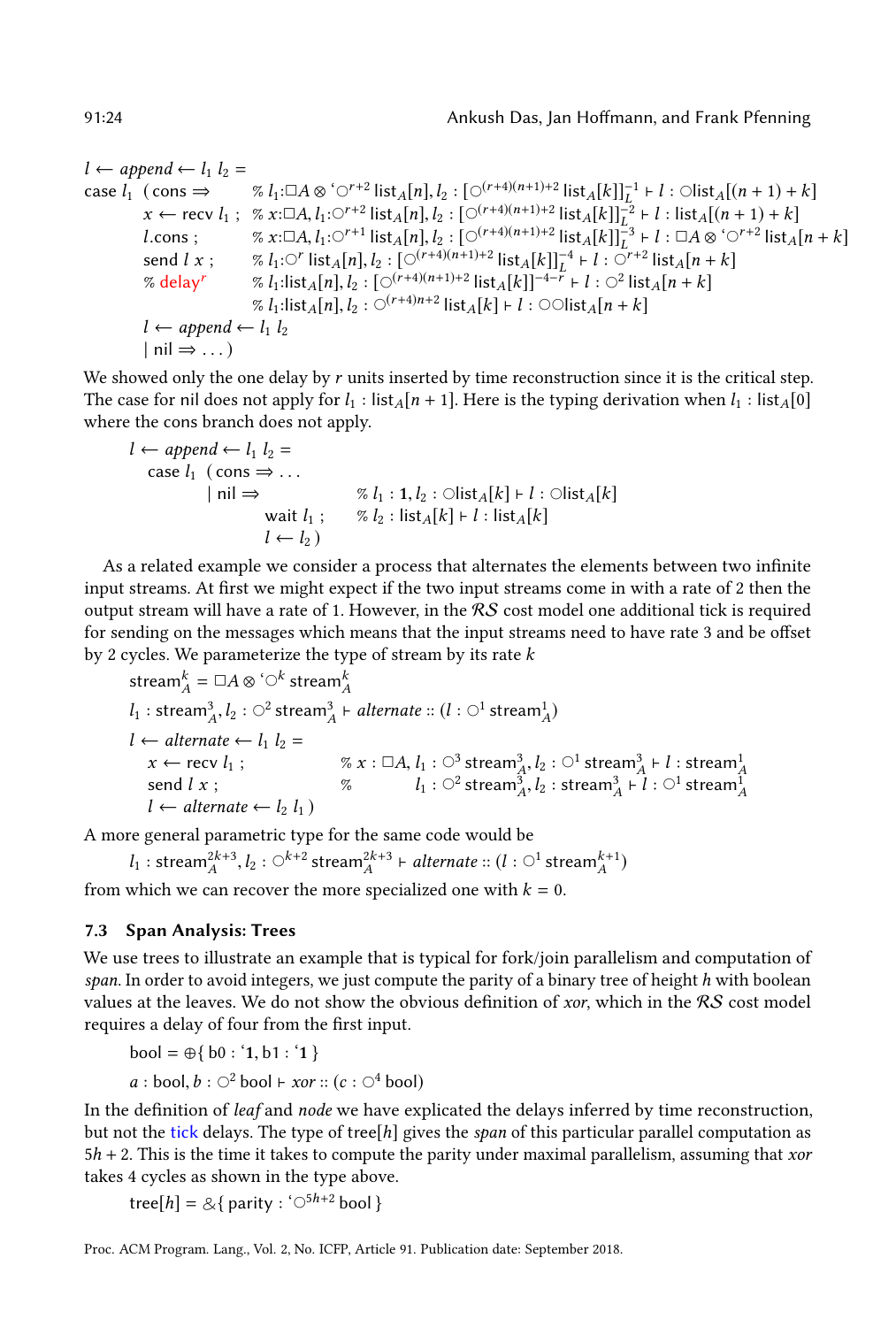$\cdot \vdash leaf :: (t : tree[h])$  $t \leftarrow leaf =$ case t ( parity  $\Rightarrow$  % · F t :  $\circ$ <sup>5h+2</sup> bool % delay<sup>5h+2</sup> % · ⊦ t : bool  $t.b0$  ;  $\% \cdot \vdash t : 1$ close  $t$ ) l :  $\bigcirc^1$ tree $[h], r : \bigcirc^3$  tree $[h] \vdash node :: (t : tree[h + 1])$  $t \leftarrow node \leftarrow l r =$ case t ( parity  $\Rightarrow$  % l : tree[h],  $r : \bigcirc^2$  tree[h]  $\vdash t : \bigcirc^{5(h+1)+2}$  bool l.parity ;  $\% l : \circlearrowleft^{5h+2} \text{bool}, r : \circlearrowleft^{1} \text{tree}[h] \vdash t : \circlearrowleft^{5(h+1)+1} \text{bool}$ % delay  $\% l : \bigcirc^{5h+1} \text{bool}, r : \text{tree}[h] \vdash t : \bigcirc^{5h+5} \text{bool}$ r.parity ;  $\% l : \circlearrowleft^{5h} \text{bool}, r : \circlearrowleft^{5h+2} \text{bool} \vdash t : \circlearrowleft^{5h+4} \text{bool}$ % delay $5^h$  % l : bool,  $r:\bigcirc^2$  bool ⊢ t :  $\bigcirc^4$  bool  $t \leftarrow xor \leftarrow l r$ 

The type  $l: \bigcirc^1$  tree[h] comes from the fact that, after receiving a parity request, we first send out the parity request to the left subtree  $l.$  The type  $r : \bigcirc^3$  tree[ $h$ ] is determined from the delay of 2 between the two inputs to xor. The magic number 5 in the type of tree was derived in reverse from setting up the goal of type-checking the node process under the constraints already mentioned. We can also think of it as 4+1, where 4 is the time to compute the exclusive or at each level and 1 as the time to propagate the parity request down each level.

As is often done in abstract complexity analysis, we can also impose an alternative cost model. For example, we may count only the number of calls to *xor* while all other operations are cost free. Then we would have

$$
a : \text{bool}, b : \text{bool} \vdash x \text{or} :: (c : \text{Obool}) \qquad \qquad \cdot \vdash \text{leaf} :: (t : \text{tree}[h])
$$
\n
$$
\text{tree}[h] = \bigotimes \{ \text{parity} : \bigcirc^h \text{bool} \}
$$
\n
$$
l : \text{tree}[h], r : \text{tree}[h] \vdash \text{node} :: (t : \text{tree}[h+1])
$$

with the same code but different times and delays from before. The reader is invited to reconstruct the details.

# 7.4 A Higher-Order Example

As an example of higher-order programming we show how to encode a process analogue of a fold function. Because our language is purely linear the process to fold over a list has to be recursively defined. In the cost-free setting we would write

\n
$$
\begin{aligned}\n &\text{folder}_{AB} = \mathcal{L}\{ \text{ next}: A \multimap (B \multimap (B \otimes \text{folder}_{AB})), \text{done}: 1} \\
 &\text{l}: \text{list}_A, f: \text{folder}_{AB}, b: B \vdash \text{fold} :: (r:B) \\
 &\text{r} \leftarrow \text{fold} \leftarrow l \text{ f } b = \\
 &\text{case } l \text{ (cons} \Rightarrow x \leftarrow \text{recv } l; \\
 &\text{f.next}; \text{send } f \text{ x}; \text{send } f \text{ b}; \\
 &\text{w} \leftarrow \text{recv } f; r \leftarrow \text{fold} \leftarrow l \text{ f } y \text{ % receive } y \text{ from } f \text{ and recursive} \\
 &\text{all } \Rightarrow \text{wait } l; f. \text{done}; \text{wait } f; r \leftarrow b\n \end{aligned}
$$
\n

If we want to assign precise temporal types to the fold process then the incoming list should have a delay of at least 4 between successive elements. Working backwards from the code we obtain the following types.

$$
list_A[0] = \bigoplus \{ nil : '1 \}
$$
  

$$
list_A[n+1] = \bigoplus \{ cons : '(\Box A \otimes ' \bigcirc^{k+4} list_A[n]) \}
$$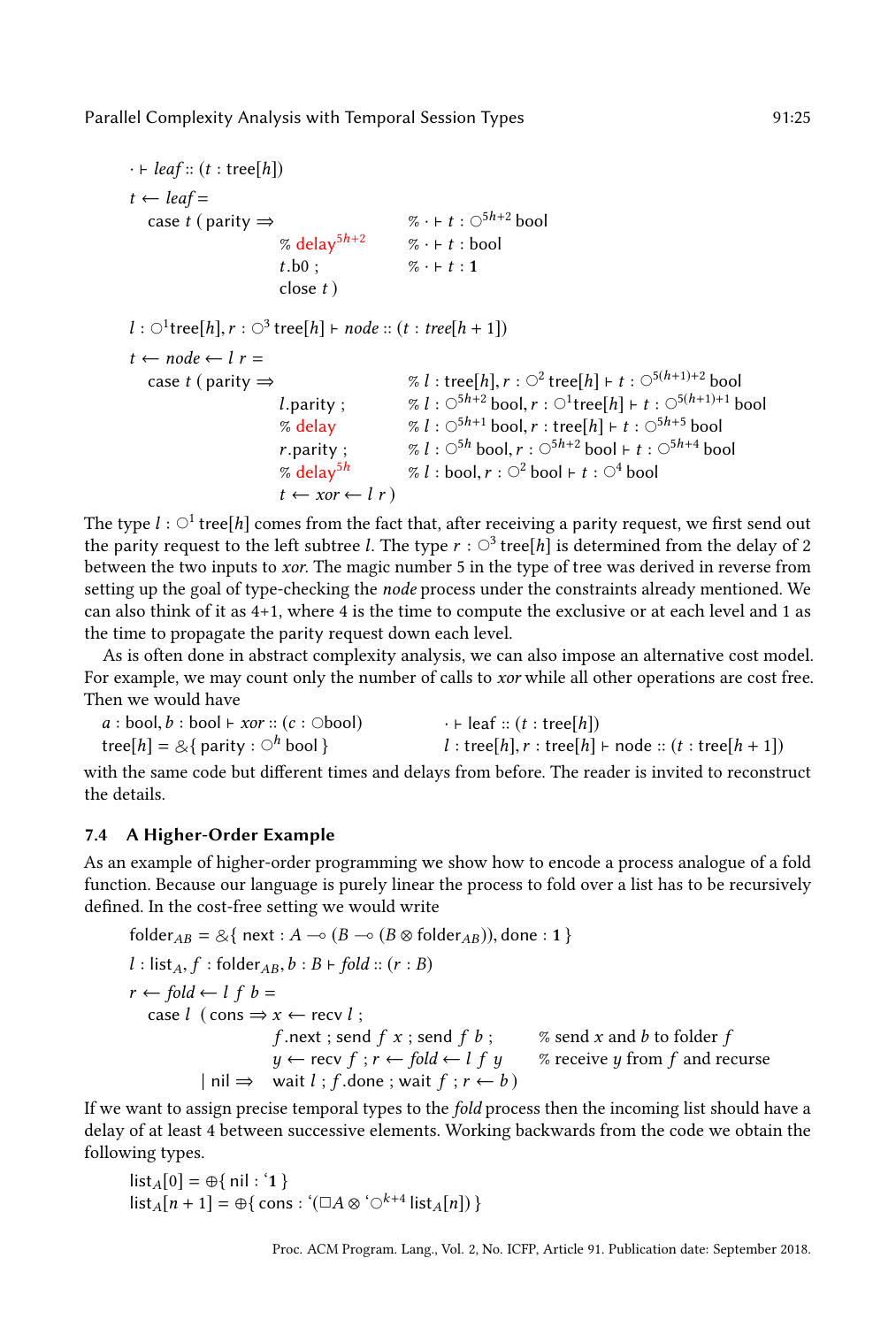folder<sub>AB</sub> = &{ next : '( $\Box A \rightarrow$  '( $B \rightarrow \degree$ )<sup>k</sup>( $\bigcirc$ <sup>5</sup> $B \otimes \degree$ )<sup>2</sup> folder<sub>AB</sub>))), done : '1 }

$$
l: list_A[n], f: \bigcirc^2 folder_{AB}, b: \bigcirc^4 B \vdash fold :: (r: \bigcirc^{(k+5)n+4} B)
$$

The type of fold indicates that if the combine function of folder $_{AB}$  takes k time units to compute, the result r is produced after  $(k + 5)n + 4$  time units in the RS cost model.

# <span id="page-25-0"></span>8 RELATION TO THE STANDARD SEMANTICS

While our temporal semantics stands on its own, one may ask precisely in which way it captures properties of the standard semantics. We analyze this here for the fragment with only the next-time modality  $\circ$ A; the general case including  $\Box A$  and  $\diamond A$  is just slightly more complicated. We proceed in several steps.

Step 1: Standard Semantics. The standard operational semantics for basic session types (without temporal modalities) is precisely that in Figure  $4$  where the time  $t$  always remains at 0.

Step 2: Measuring Span. We are interested in capturing the span of a standard computation, which is the number of steps required to completion under the assumption that any action takes place as soon as possible, subject only to its dependencies. We can measure this by instrumenting the standard semantics, as was done by [Silva et al.](#page-29-4) [\[2016\]](#page-29-4), except that we increment time on every step instead of just when messages are received. We write  $\mathsf{proc}^*(c,t,P)$  and  $\mathsf{msg}^*(c,t,M)$  to distinguish them because the time t has a different interpretation, namely the earliest time the process could have arrived at this point in the computation under an asynchronous model of communication. We show the two rules for internal choice to illustrate this semantics.

$$
\text{proc}^*(c, t, c.k; P) \mapsto \text{proc}^*(c', t+1, [c'/c]P), \text{msg}^*(c, t+1, c.k; c \leftarrow c') \quad (c' \text{ fresh})
$$
  

$$
\text{msg}^*(c, t, c.k; c \leftarrow c'), \text{proc}^*(d, t', \text{case } c \ (\ell \Rightarrow Q_{\ell})_{\ell \in L}) \mapsto \text{proc}^*(d, \text{max}(t, t'+1), [c'/c]Q_k)
$$

Step 3: Relating Computations. We define  $|A|$  and  $|P|$  as the result of erasing all next-time modalities from A and delay actions from |P|, respectively. We would like to relate computations of  $\Omega$  ⊢ P : A to those of  $|\Omega|$  ⊢  $|P|$  ::  $(c : |A|)$ . However, we have to ensure that there are enough delay operators in  $P$  to account for the fact that the cost model for standard computations counts every step. To this end, we define two mutually recursive relations  $P \ge Q$  and  $P > Q$  where  $Q = |P|$  but there are further constraints on P.  $P \geq Q$  expresses that P and Q start with the same action (which cannot be a delay) and the continuations  $\tilde{P}'$  and  $Q'$  are related with  $P' > Q'$ . This in turn requires one or more initial delays in P' with its continuation  $P'' \ge Q'$ . These relations embody the idea that a delay of the cost model precedes each action, which is necessary since close and forwarding actions have no continuation. We only show the rules for sending and receiving labels.

$$
\frac{P > Q}{c.k : P \ge c.k : Q} \qquad \frac{(\forall \ell \in L) \quad P_{\ell} > Q_{\ell}}{\text{case } c \ (\ell \Rightarrow P_{\ell})_{\ell \in L} \ge \text{case } c \ (\ell \Rightarrow Q_{\ell})_{\ell \in L}} \qquad \frac{P > Q}{\text{delay }; P > Q} \qquad \frac{P \ge Q}{\text{delay }; P > Q}
$$

We then extend this relation to all semantic objects, expressing that the temporal semantics may be an over-approximation of the standard semantics because it may contain arbitrarily many additional delay actions. This is expressed formally in the conditions on the time stamps of corresponding processes and messages.

$$
\text{proc}(c, s, P) \ge \text{proc}^*(c, t, Q) \quad \text{if} \quad (P > Q \text{ and } s \ge t) \text{ or } (P \ge Q \text{ and } s > t)
$$
\n
$$
\text{msg}(c, s, M) \ge \text{msg}^*(c, t, M) \quad \text{if} \quad s \ge t
$$

We then extend this compositionally to full configurations,  $C \geq \mathcal{D}$ .

*Bisimulation.* The  $\geq$  relation is a weak bisimulation in the following sense, where  $\mapsto^{\leq 1}$  means at most one transition and  $\rightarrow$ <sup>≥1</sup> means at least one transition. Note that the approximation property comes from the relation between time stamps in the two configurations, not the number of transitions.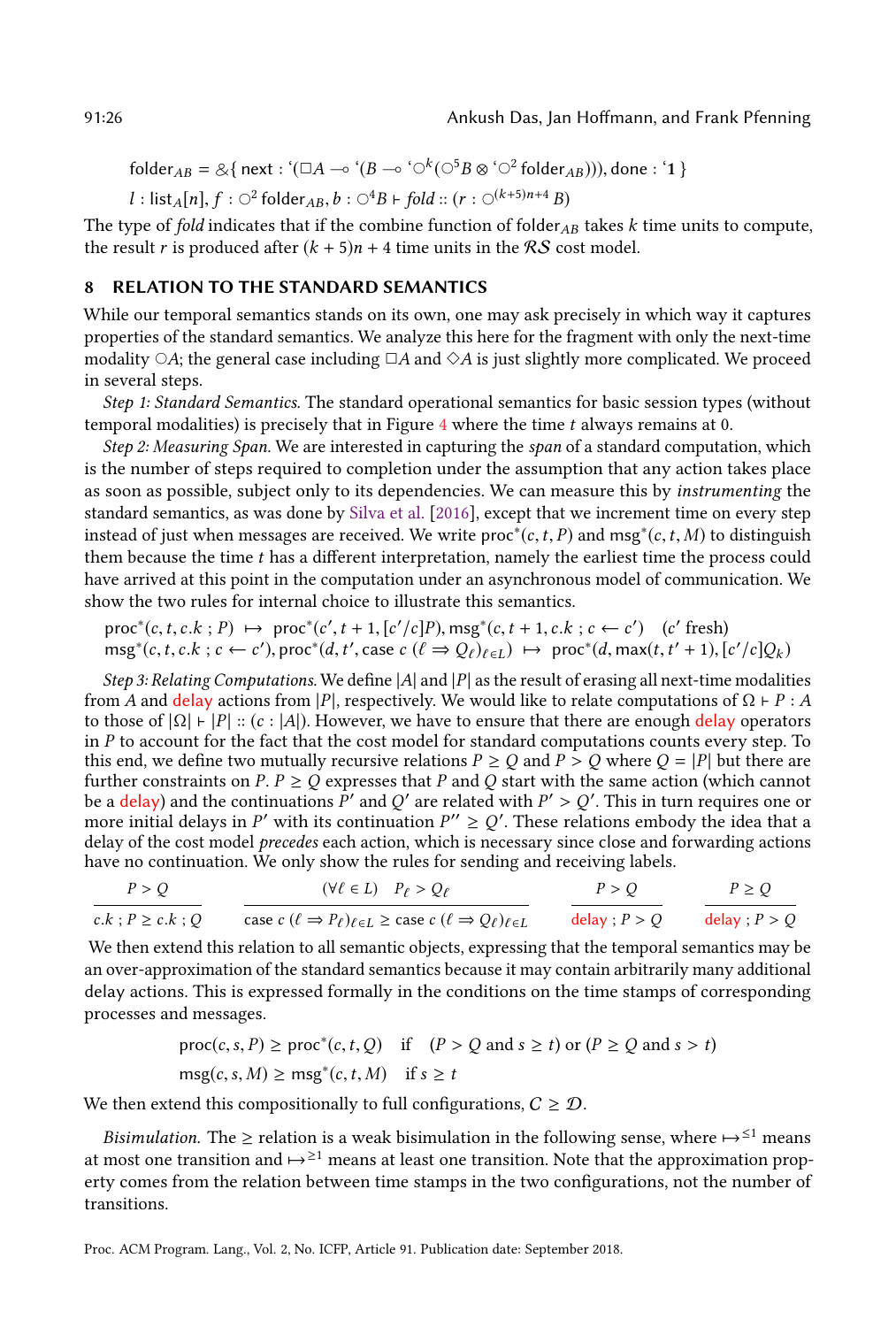THEOREM 8.1. Assume  $\cdot \vDash C :: \Omega$  and  $\cdot \vDash \mathcal{D} :: |\Omega|$ . (i) If  $C \geq D$  and  $C \mapsto C'$  then  $D \mapsto ^{\leq 1} D'$  for some  $D'$  with  $C' \geq D'$ . (ii) If  $C \ge D$  and  $D \mapsto D'$  then  $C \mapsto e^{\ge 1} C'$  for some  $C'$  with  $C' \ge D'$ .

Proof. In each direction, by analyzing each case of the given reduction, with a case analysis or induction over the definition of  $\geq$ .

The treatment of  $\Box A$  and  $\diamond A$  is slightly more complicated. We obtain the simplest generalization by defining  $|\Box A| = \&$ {now : |A|} and  $|\Diamond A| = \oplus$ {now : |A|} with the corresponding erasure in the process expressions. If we want to avoid such "administrative messages" we can instead fully erase all temporal constructs but enforce a normal form on process expressions where every when?  $x$ action is always immediately followed by another receive action along x.

# <span id="page-26-0"></span>9 FURTHER RELATED WORK

In addition to the related work already mentioned, we highlight a few related threads of research.

Session types and process calculi. In addition to the work on timed multiparty session types [\[Bocchi](#page-28-9) [et al.](#page-28-9) [2014;](#page-28-9) [Neykova et al.](#page-29-3) [2014\]](#page-29-3), time has been introduced into the  $\pi$ -calculus (see, for example, [Saeedloei and Gupta](#page-29-10) [\[2014\]](#page-29-10)) or session-based communication primitives (see, for example, [López](#page-29-11) [et al.](#page-29-11) [\[2009\]](#page-29-11)) but generally these works do not develop a type system. [Kobayashi](#page-29-12) [\[2002\]](#page-29-12) extends a (synchronous)  $\pi$ -calculus with means to count parallel reduction steps. He then provides a type system to verify time-boundedness. This is more general in some dimension than our work because of a more permissive underlying type and usage system, but it lacks internal and external choice, genericity in the cost model, and provides bounds rather than a fine gradation between exact and indefinite times. Session types can also be derived by a Curry-Howard interpretation of classical linear logic [\[Wadler 2012\]](#page-29-13) but we are not aware of temporal extensions. We conjecture that there is a classical version of our system where  $\Box$  and  $\diamond$  are dual and  $\Diamond$  is self-dual.

Reactive programming. Synchronous data flow languages such as Lustre [\[Halbwachs et al.](#page-28-17) [1991\]](#page-28-17), Esterel [\[Berry and Gonthier 1992\]](#page-28-18), or Lucid Synchrone [\[Pouzet 2006\]](#page-29-14) are time-synchronous with uni-directional flow and thus may be compared to the fragment of our language with internal choice (⊕) and the next-time modality ( $\circ$ A), augmented with existential quantification over basic data values like booleans and integers (which we have omitted here only for the sake of brevity). The global clock would map to our underlying notion of time, but data-dependent local clocks would have to be encoded at a relatively low level using streams of option type, compromising the brevity and elegance of these languages. Furthermore, synchronous data flow languages generally permit sharing of channels, which, although part of many session-typed languages [\[Balzer and](#page-28-11) [Pfenning 2017;](#page-28-11) [Caires and Pfenning 2010\]](#page-28-5), require further investigation in our setting. On the other hand, we support a number of additional types such as external choice  $(\&)$  for bidirectional communication and higher-order channel-passing ( $A \sim B$ ,  $A \otimes B$ ). In the context of functional reactive programming, a Nakano-style [\[Nakano 2000\]](#page-29-15) temporal modality has been used to ensure productivity [\[Krishnaswami and Benton 2011\]](#page-29-16). A difference in our work is that we consider concurrent processes and that our types prescribe the timing of messages.

Computational interpretations of  $\circ$ A. A first computational interpretation of the next-time modality under a proofs-as-programs paradigm was given by [Davies](#page-28-19) [\[1996\]](#page-28-19). The basis is natural deduction for a (non-linear!) intutionistic linear-time temporal logic with only the next-time modality. Rather than capturing cost, the programmer could indicate staging by stipulating that some subexpressions should be evaluated "at the next time". The natural operational semantics then is a logicallymotivated form of partial evaluation which yields a residual program of type  $\circ A$ . This idea was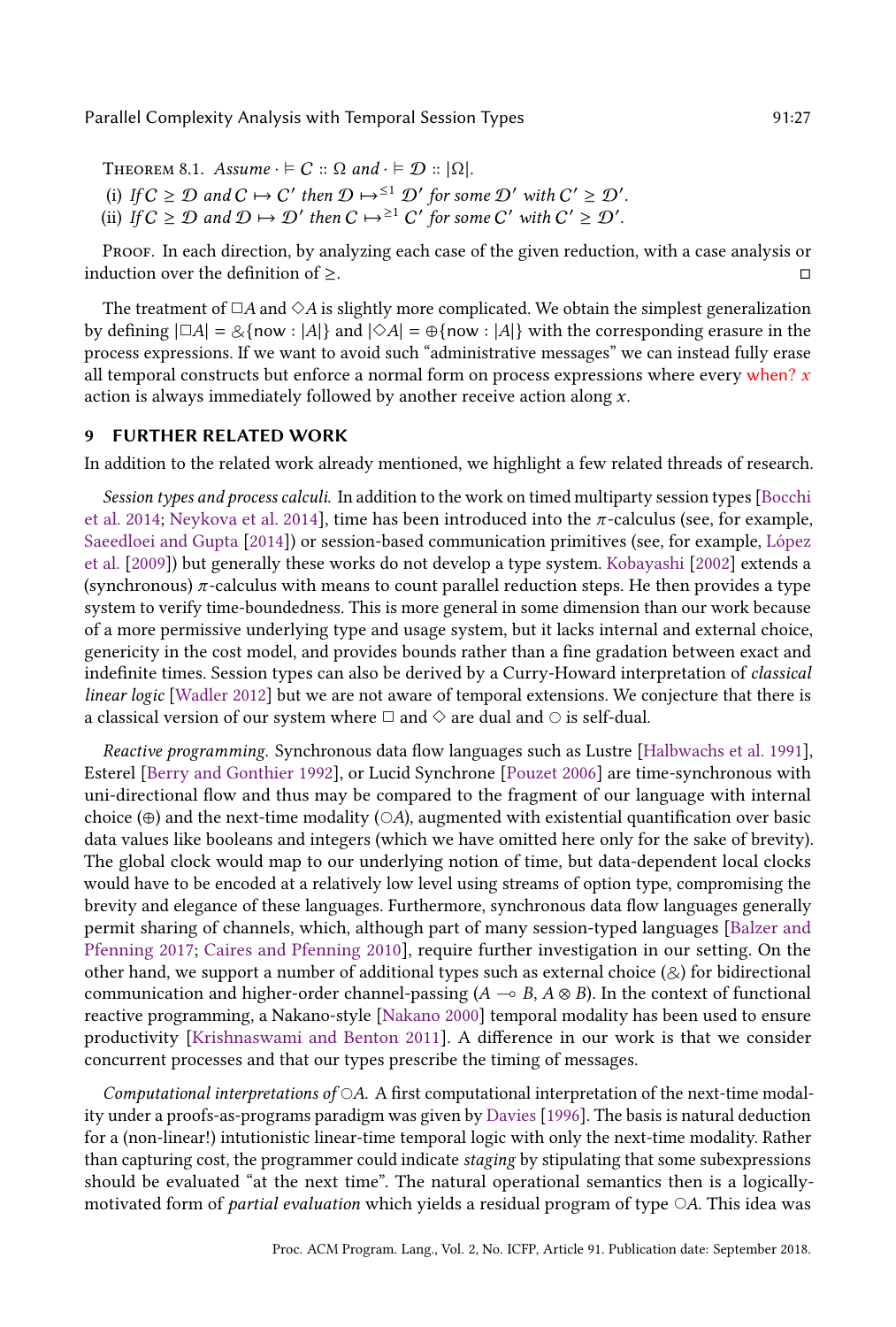picked up by [Feltman et al.](#page-28-20) [\[2016\]](#page-28-20) to instead split the program statically into two stages where results from the first stage are communicated to the second. Again, neither linearity (in the sense of linear logic), nor any specific cost semantics appears in this work.

Other techniques. Inferring the cost of concurrent programs is a fundamental problem in resource analysis. [Hoffmann and Shao](#page-28-21) [\[2015\]](#page-28-21) introduce the first automatic analysis for deriving bounds on the worst-case evaluation cost of parallel first-order functional programs. Their main limitation is that they can only handle parallel computation; they don't support message-passing or shared memory based concurrency. [Blelloch and Reid-Miller](#page-28-22) [\[1997\]](#page-28-22) use pipelining [\[Paul et al.](#page-29-17) [1983\]](#page-29-17) to improve the complexity of parallel algorithms. However, they use futures [\[Halstead 1985\]](#page-28-23), a parallel language construct to implement pipelining without the programmer having to specify them explicitly. The runtime of algorithms is determined by analyzing the work and depth in a languagebased cost model. The work relates to ours in the sense that pipelines can have delays, which can be data dependent. However, the algorithms they analyze have no message-passing concurrency or other synchronization constructs. [Albert et al.](#page-27-0) [\[2015\]](#page-27-0) devised a static analysis for inferring the parallel cost of distributed systems. They first perform a block-level analysis to estimate the serial cost, then construct a distributed flow graph (DFG) to capture the parallelism and then obtain the parallel cost by computing the maximal cost path in the DFG. However, the bounds they produce are modulo a points-to and serial cost analysis. Hence, an imprecise points-to analysis will result in imprecise parallel cost bounds. Moreover, since their technique is based on static analysis, it is not compositional and a whole program analysis is needed to infer bounds on each module. Recently, a bounded linear typing discipline [\[Ghica and Smith 2014\]](#page-28-24) modeled in a semiring was proposed for resource-sensitive compilation. It was then used to calculate and control execution time in a higher-order functional programming language. However, this language did not support recursion.

#### 10 CONCLUSION

We have developed a system of temporal session types that can accommodate and analyze concurrent programs with respect to a variety of different cost models. Types can vary in precision, based on desired and available information, and includes latency, rate, response time, and span of computations. It is constructed in a modular way, on top of a system of basic session types, and therefore lends itself to easy generalization. We have illustrated the type system through a number of simple programs on streams of bits, binary counters, lists, stacks, queues, and trees. Time reconstruction and subtyping go some way towards alleviating demands on the programmer and supporting program reuse. In ongoing work we are exploring an implementation with an eye toward practical aspects of time reconstruction and, beyond that, automatic resource analysis based on internal measures of processes such as the length of a list or the height of a tree–so far, we have carried out these analyses by hand.

# ACKNOWLEDGMENTS

This article is based on research that has been supported, in part, by AFRL under DARPA STAC award FA8750-15-C-0082 and in part by the NSF Foundation under Grants No. 1718267 and 1812876. Any opinions, findings, and conclusions contained in this document are those of the authors and do not necessarily reflect the views of the sponsoring organizations.

# REFERENCES

<span id="page-27-0"></span>Elvira Albert, Jesús Correas, Einar Broch Johnsen, and Guillermo Román-Díez. 2015. Parallel Cost Analysis of Distributed Systems. In Static Analysis, Sandrine Blazy and Thomas Jensen (Eds.). Springer Berlin Heidelberg, Berlin, Heidelberg,  $275 - 292.$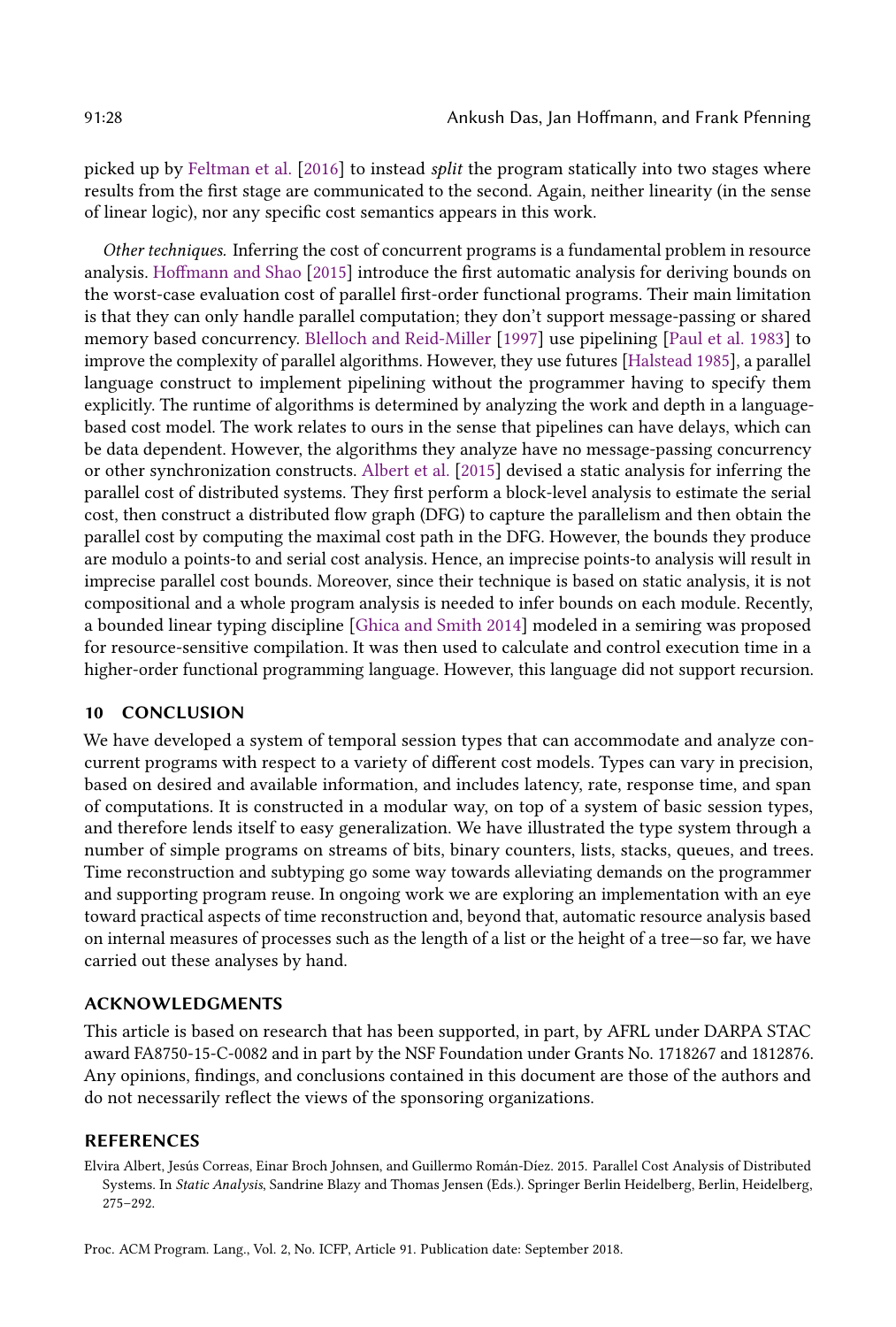- <span id="page-28-1"></span>Martin Avanzini, Ugo Dal Lago, and Georg Moser. 2015. Analysing the Complexity of Functional Programs: Higher-Order Meets First-Order. In 29th Int. Conf. on Functional Programming (ICFP'15).
- <span id="page-28-11"></span>Stephanie Balzer and Frank Pfenning. 2017. Manifest Sharing with Session Types. In International Conference on Functional Programming (ICFP). ACM, 37:1-37:29.
- <span id="page-28-18"></span>Gérard Berry and Georges Gonthier. 1992. The ESTEREL Synchronous Programming Language: Design, Semantics, Implementation. Sci. Comput. Program. 19, 2 (Nov. 1992), 87-152. [https://doi.org/10.1016/0167-6423\(92\)90005-V](https://doi.org/10.1016/0167-6423(92)90005-V)
- <span id="page-28-22"></span>Guy E. Blelloch and Margaret Reid-Miller. 1997. Pipelining with Futures. In Proceedings of the Ninth Annual ACM Symposium on Parallel Algorithms and Architectures (SPAA '97). ACM, New York, NY, USA, 249-259. [https://doi.org/10.1145/258492.](https://doi.org/10.1145/258492.258517) [258517](https://doi.org/10.1145/258492.258517)
- <span id="page-28-9"></span>Laura Bocchi, Weizhen Yang, and Nobuko Yoshida. 2014. Timed Multiparty Session Types. In CONCUR 2014 - Concurrency Theory, Paolo Baldan and Daniele Gorla (Eds.). Springer Berlin Heidelberg, Berlin, Heidelberg, 419–434.
- <span id="page-28-15"></span>Luís Caires, Jorge A. Pérez, Frank Pfenning, and Bernardo Toninho. 2013. Behavioral Polymorphism and Parametricity in Session-Based Communication. In Proceedings of the European Symposium on Programming (ESOP'13), M.Felleisen and P.Gardner (Eds.). Springer LNCS 7792, Rome, Italy, 330-349.
- <span id="page-28-5"></span>Luís Caires and Frank Pfenning. 2010. Session Types as Intuitionistic Linear Propositions. In Proceedings of the 21st International Conference on Concurrency Theory (CONCUR 2010). Springer LNCS 6269, Paris, France, 222-236.
- <span id="page-28-6"></span>Luís Caires, Frank Pfenning, and Bernardo Toninho. 2016. Linear Logic Propositions as Session Types. Mathematical Structures in Computer Science 26, 3 (2016), 367-423.
- <span id="page-28-10"></span>Iliano Cervesato and Andre Scedrov. 2009. Relating State-Based and Process-Based Concurrency through Linear Logic. Information and Computation 207, 10 (Oct. 2009), 1044-1077.
- <span id="page-28-0"></span>Norman Danner, Daniel R. Licata, and Ramyaa Ramyaa. 2015. Denotational Cost Semantics for Functional Languages with Inductive Types. In 29th Int. Conf. on Functional Programming (ICFP'15).
- <span id="page-28-7"></span>Ankush Das, Jan Hoffmann, and Frank Pfenning. 2017. Work Analysis with Resource-Aware Session Types. CoRR abs/1712.08310 (2017). arXiv[:1712.08310 http://arxiv.org/abs/1712.08310](http://arxiv.org/abs/1712.08310)
- <span id="page-28-19"></span>Rowan Davies. 1996. A Temporal Logic Approach to Binding-Time Analysis. In Proceedings of the Eleventh Annual Symposium on Logic in Computer Science, E. Clarke (Ed.). IEEE Computer Society Press, New Brunswick, New Jersey, 184-195. <http://www.cs.cmu.edu/afs/cs/user/rowan/www/papers/multbta.ps.Z>
- <span id="page-28-20"></span>Nicolas Feltman, Carlo Angiuli, Umut Acar, and Kayvon Fatahalian. 2016. Automatically Splitting a Two-Stage Lambda Calculus. In Proceedings of the 25th European Symposium on Programming (ESOP), P. Thiemann (Ed.). Springer LNCS 9632, Eindhoven, The Netherlands, 255-281.
- <span id="page-28-13"></span>Jérôme Fortier and Luigi Santocanale. 2013. Cuts for Circular Proofs: Semantics and Cut Elimination. In 22nd Conference on Computer Science Logic (LIPIcs), Vol. 23. 248-262.
- <span id="page-28-12"></span>Simon J. Gay and Malcolm Hole. 2005. Subtyping for Session Types in the  $\pi$ -Calculus. Acta Informatica 42, 2-3 (2005),  $191 - 225$ .
- <span id="page-28-24"></span>Dan R. Ghica and Alex I. Smith. 2014. Bounded Linear Types in a Resource Semiring. In Proceedings of the 23rd European Symposium on Programming Languages and Systems - Volume 8410. Springer-Verlag New York, Inc., New York, NY, USA, 331-350. [https://doi.org/10.1007/978-3-642-54833-8\\_18](https://doi.org/10.1007/978-3-642-54833-8_18)
- <span id="page-28-8"></span>Stéphane Gimenez and Georg Moser. 2016. The Complexity of Interaction. In Proceedings of the 43rd Annual ACM SIGPLANSIGACT Symposium on Principles of Programming Languages (POPL '16). ACM, New York, NY, USA, 243-255. [https:](https://doi.org/10.1145/2837614.2837646) [//doi.org/10.1145/2837614.2837646](https://doi.org/10.1145/2837614.2837646)
- <span id="page-28-16"></span>Dennis Griffith. 2016. Polarized Substructural Session Types. Ph.D. Dissertation. University of Illinois at Urbana-Champaign.
- <span id="page-28-14"></span>Dennis Griffith and Elsa L. Gunter. 2013. Liquid Pi: Inferrable Dependent Session Types. In Proceedings of the NASA Formal Methods Symposium. Springer LNCS 7871, 186-197.
- <span id="page-28-2"></span>Sumit Gulwani, Krishna K. Mehra, and Trishul M. Chilimbi. 2009. SPEED: Precise and Efficient Static Estimation of Program Computational Complexity. In 36th ACM Symp. on Principles of Prog. Langs. (POPL'09). 127-139.
- <span id="page-28-17"></span>N. Halbwachs, P. Caspi, P. Raymond, and D. Pilaud. 1991. The synchronous data flow programming language LUSTRE. Proc. IEEE 79, 9 (Sep 1991), 1305-1320. <https://doi.org/10.1109/5.97300>
- <span id="page-28-23"></span>Robert H. Halstead, Jr. 1985. MULTILISP: A Language for Concurrent Symbolic Computation. ACM Trans. Program. Lang. Syst. 7, 4 (Oct. 1985), 501-538. <https://doi.org/10.1145/4472.4478>
- <span id="page-28-3"></span>Jan Hoffmann, Ankush Das, and Shu-Chun Weng. 2017. Towards Automatic Resource Bound Analysis for OCaml. In 44th Symposium on Principles of Programming Languages (POPL'17).
- <span id="page-28-21"></span>Jan Hoffmann and Zhong Shao. 2015. Automatic Static Cost Analysis for Parallel Programs. In Proceedings of the 24th European Symposium on Programming on Programming Languages and Systems - Volume 9032. Springer-Verlag New York, Inc., New York, NY, USA, 132-157. [https://doi.org/10.1007/978-3-662-46669-8\\_6](https://doi.org/10.1007/978-3-662-46669-8_6)
- <span id="page-28-4"></span>Kohei Honda, Vasco T. Vasconcelos, and Makoto Kubo. 1998. Language Primitives and Type Discipline for Structured Communication-Based Programming. In 7th European Symposium on Programming Languages and Systems (ESOP'98). Springer LNCS 1381, 122-138.